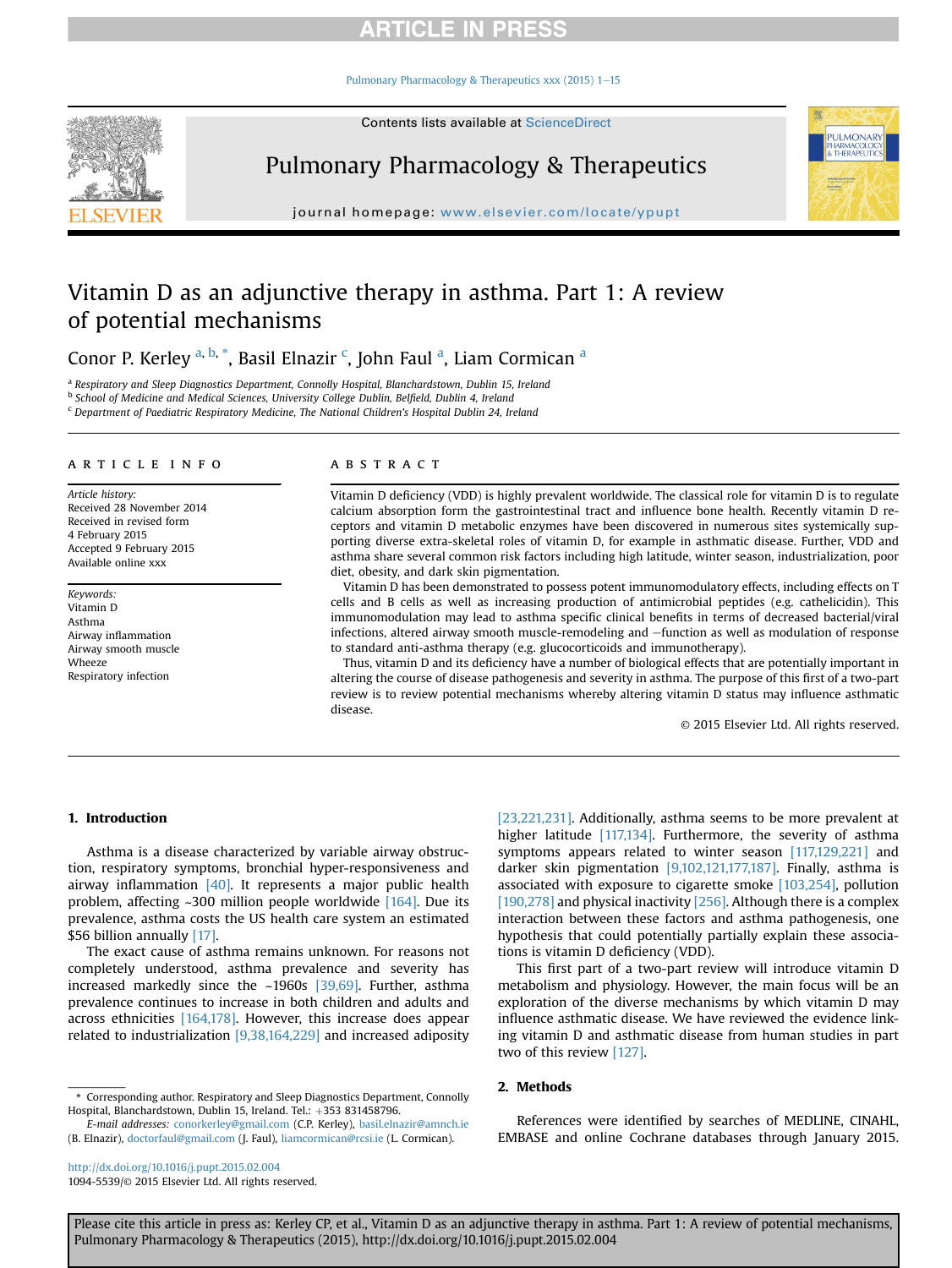C.P. Kerley et al. / Pulmonary Pharmacology & Therapeutics xxx (2015) 1-15

| <b>Abbreviations list</b> |                                                         | <b>LPS</b>       | lipopolysaccharides                                         |
|---------------------------|---------------------------------------------------------|------------------|-------------------------------------------------------------|
|                           |                                                         | <b>MAP</b>       | mitogen-activated protein                                   |
| 1,25D                     | 1,25-dihydroxyvitamin D                                 | MKP-1            | mitogen-activated protein kinase 1                          |
|                           | 25(OH)D 25-hydroxyvitamin D                             | $NF - \kappa B$  | nuclear factor kappa-light-chain-enhancer of activated      |
| AAR                       | allergic rhinitis $+$ allergic asthma                   |                  | <b>B</b> cells                                              |
| ACT                       | asthma control test                                     | <b>NK</b>        | natural killer                                              |
| AMP                       | antimicrobial peptide                                   | <b>OCS</b>       | oral corticosteroid                                         |
| <b>AR</b>                 | allergic rhinitis                                       | <b>OR</b>        | odds ratio                                                  |
| ASM                       | airway smooth muscle                                    | <b>PBMCs</b>     | peripheral blood mononuclear cells                          |
| <b>BALF</b>               | bronchoalveolar lavage fluid                            | PGE <sub>2</sub> | prostaglandin E2                                            |
| <b>BMD</b>                | bone mineral density                                    |                  | RANTES regulated on activation, normal T cell expressed and |
| BMI                       | body mass index                                         |                  | secreted. RANTES is also known as Chemokine (C-C            |
| CI.                       | confidence interval                                     |                  | motif) ligand 5 (also CCL5).                                |
| $COX-2$                   | cyclooxygenase-2                                        | <b>RORC</b>      | retinoid-related orphan receptor C                          |
| <b>CRTAM</b>              | class I MHC-restricted T cell-associated molecule       | <b>ROS</b>       | reactive oxygen species                                     |
|                           | gene                                                    | <b>RSV</b>       | respiratory syncytial virus                                 |
| d                         | day                                                     | <b>RTI</b>       | respiratory tract infection                                 |
| <b>DBRCT</b>              | double-blind, randomized, placebo controlled trial      | RXRa             | retinoid X receptor-α                                       |
| DC                        | dendritic cell                                          | <b>SIT</b>       | specific immunotherapy                                      |
| FoxP3                     | forkhead box P3                                         | <b>SNP</b>       | single nuclear polymorphism                                 |
| GCS                       | glucocorticoids                                         | <b>SR</b>        | steroid resistant                                           |
|                           | GM-CSF granulocyte macrophage colony-stimulating factor | SS               | steroid sensitive                                           |
| h                         | hour                                                    | sST <sub>2</sub> | soluble decoy receptor for Il-33                            |
| $H_2O_2$                  | hydrogen peroxide                                       | T-regs           | regulatory T cells                                          |
| <b>HBECs</b>              | human bronchial epithelial cells                        | <b>TGF</b>       | transforming growth factor                                  |
|                           | hCAP-18 human cathelicidin antimicrobial peptide-18     | Th               | T helper                                                    |
| ICS                       | inhaled corticosteroid                                  | <b>TLRs</b>      | the toll-like receptors                                     |
|                           |                                                         | TNF- $\alpha$    |                                                             |
| IFN $\gamma$              | interferon gamma                                        | $UV-B$           | tumor necrosis factor alpha<br>ultraviolet-B radiation      |
| IgE                       | immunoglobulin E                                        |                  |                                                             |
| IgG                       | immunoglobulin G                                        | <b>VDBP</b>      | vitamin D binding protein                                   |
| IL                        | interleukin                                             | <b>VDD</b>       | vitamin D deficiency                                        |
| IL1RL1                    | interleukin 1 receptor-like 1                           | <b>VDI</b>       | vitamin D insufficiency                                     |
| $IP-10$                   | interferon gamma-induced protein 10 is a protein that   | <b>VDR</b>       | vitamin D receptor                                          |
|                           | in humans is encoded by the CXCL10 gene and is a        | <b>VDRE</b>      | vitamin D response element                                  |
|                           | small cytokine belonging to the CXCchemokine family.    | <b>WBCs</b>      | white blood cells                                           |
| IU                        | international unit                                      |                  | γδ T cells gamma delta T cells                              |
| $LL-37$                   | the protein precursor to hCAP-18 which undergoes        |                  |                                                             |
|                           | extracellular cleavage to generate a 37-residue active  |                  |                                                             |
|                           | cationic peptide                                        |                  |                                                             |
|                           |                                                         |                  |                                                             |

Keywords used included vitamin D and asthma, wheezing, airway inflammation, airway smooth muscle, and respiratory infection. Only manuscripts published in English are included. Articles were chosen according to their relevance for this review and their bibliographies were also searched for further references.

### 3. Results and discussion

### 3.1. Metabolism & physiology of vitamin D

Vitamin D can be described as a pre-prohormone. Vitamin D, either orally ingested or from ultraviolet B (UV-B) exposure is mostly inactive and must be dihydroxylated to its metabolically active form: 1,25-dihydroxyvitamin D (1,25D), also known as calcitriol. In the first step vitamin D is hydroxylated in the liver to form 25-hydroxyvitamin D (25(OH)D), also known as calcidiol. 25(OH)D is the storage form of vitamin D, which reliably indicates systemic vitamin D status [\[94,105,106\]](#page-11-0). The second hydroxylation to produce 1,25D occurs primarily in the kidney, but also extrarenally [\[99,282\].](#page-14-0) Unlike extrarenal production of 1,25, renal production of 1,25D is tightly regulated by serum levels of parathyroid hormone, calcium and phosphorus. However, tissue and intracellular 1,25 regulation is independent of serum 25(OH)D levels [\[151,222\].](#page-11-0) 1,25D has systemic endocrine, paracrine and autocrine effects.

#### 3.1.1. 1a-hydroxylase

Animal and human studies demonstrate that the enzyme responsible for the second hydroxylation  $(1\alpha$ -hydroxylase or CYP27B1) i.e. converting 25(OH)D into active 1,25D is present in many immune cells such as macrophages [\[83,151,193,194\],](#page-10-0) including monocytes [\[132\];](#page-11-0) pulmonary alveolar macrophages [\[3\]](#page-9-0), T cells [\[290\]](#page-14-0), B cells [\[51\]](#page-10-0) and dendritic cells [\[100,232\]](#page-11-0) as well as many sites relevant to asthma for example lung fibroblasts [\[189\],](#page-12-0) airway smooth muscle cells  $[15]$  and airway epithelial cells  $[91]$ . The presence of 1a-hydroxylase at these sites enables local hydroxylation of 25(OH)D into 1,25D and potentially enables high concentrations of 1,25D to increase the expression of vitamin D regulated genes with important immune functions. This however, depends on substrate availability (i.e. 25(OH)D). Supporting active hydroxylation of 25(OH)D to 1,25D in atopy/asthma airways, it has recently been demonstrated that 1,25D levels were low in airways but increased after allergen challenge and the increase correlated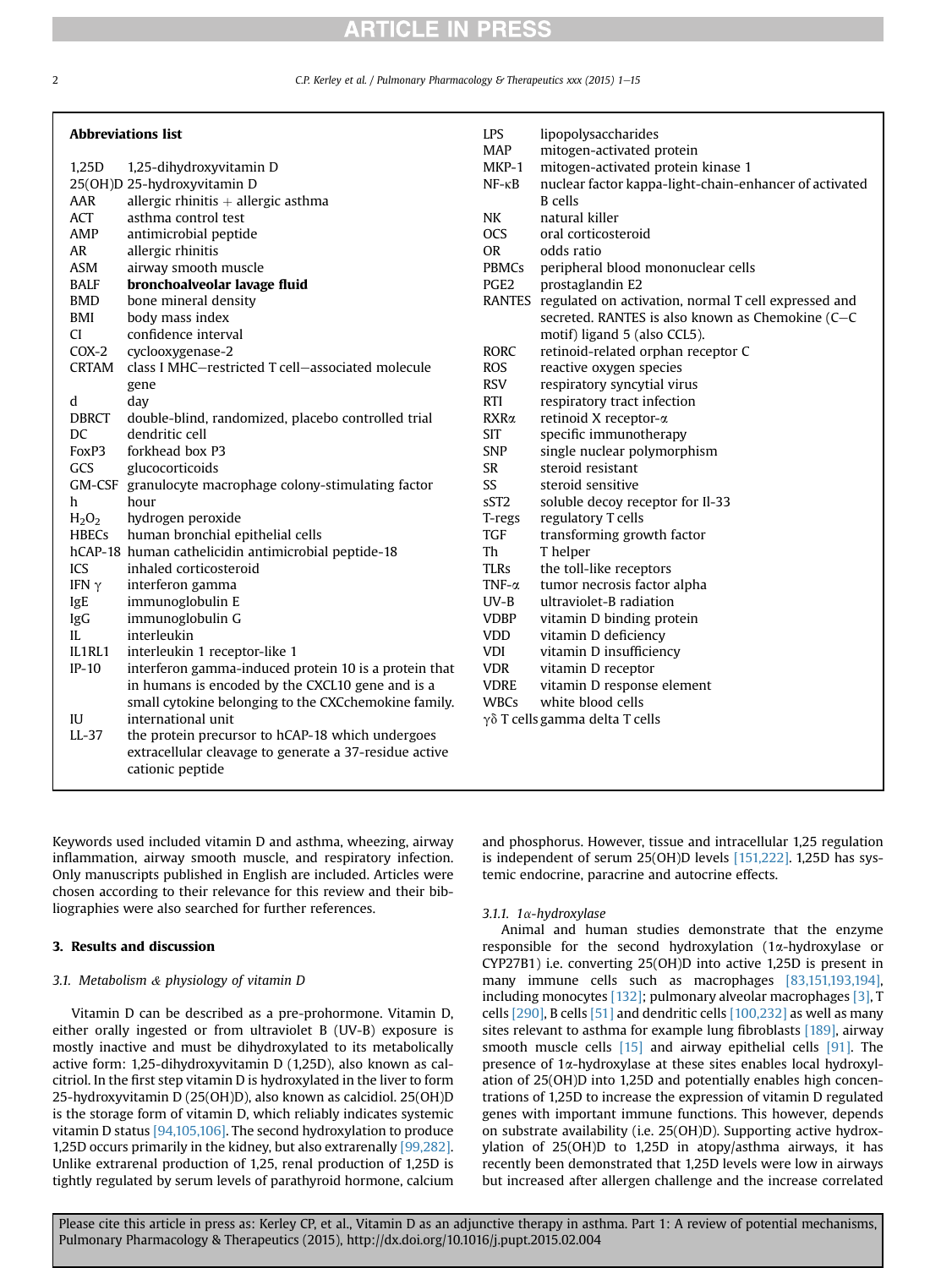with the inflammatory response and increases in cathelicidin [\[149\]](#page-11-0)  $-$  see section 3.2.3.1.

### 3.1.2. Vitamin D receptor

The vitamin D receptor (VDR) is a member of the steroid receptor superfamily. Over 3000 genes are responsive to 1,25D [\[29\]](#page-9-0) and its biological effects are mediated through binding to the VDR and inducing either genomic or non-genomic effects [\[59,182\].](#page-12-0) Upon 1,25D binding, VDR translocates from the plasma membrane to the nucleus where it transcriptionally activates genes via the vitamin D response element (VDRE), thereby affecting transcription of other genes [\[59\].](#page-10-0) VDR interacts with multiple proteins including the retinoid X receptor- $\alpha$  (RXR $\alpha$ ) to mediate its transcriptional effects [\[22,202\].](#page-12-0)

VDR is expressed in most tissues and regulates cellular differentiation and function in many cell types. VDRs were initially described in lymphocytes as far back as 1983 [\[201\]](#page-12-0). Since this discovery, VDR has been described in a variety of immune cells [\[258\]](#page-13-0) for example macrophages [\[201\],](#page-12-0) dendritic cells [\[4,34\]](#page-9-0) as well as B- and T-cells  $[95,155,156]$  such as CD4+ and CD8+ T-lymphocytes [\[258\]](#page-13-0) and natural killer (NK) T-cells [\[5\].](#page-9-0) VDR is also present at further locations relevant to asthma pathogenesis, including respiratory epithelial cells [\[91\],](#page-10-0) fibroblasts [\[205,206\]](#page-12-0) and in substantial quantities in airway smooth muscle [\[15,35,36\].](#page-9-0) Upon VDR activation, the expression of multiple target genes is altered, which has the potential to modify cellular processes for example inflammation and immune defense [\[151,220\]](#page-13-0). Once formed inside a cell/tissue, 1,25D will be metabolized and degraded inside that cell/tissue. Therefore, the presence of both  $1\alpha$ -hydroxylase and the VDR in these specific locations suggests local effects of 1,25D in these cells/ tissues.

Despite recent advances in our understanding of vitamin D, its deficiency is highly prevalence worldwide [\[104\]](#page-11-0) with many potential systematic effects. Recently, intense interest has focused on the influence of vitamin D for respiratory diseases, particularly asthma.

### 3.2. Potential mechanisms by which vitamin D may modulate asthmatic disease

There are multiple potential mechanisms based on both in vitro and in vivo research by which increasing vitamin D status may influence asthmatic disease. These mechanisms include: effects on lung development, immunomodulation, airway smooth muscle modulation, genetic effects, and altering the effect of antiasthmatic therapy. This section is intended to summarize the existing mechanistic data regarding vitamin D and asthma pathways.

### 3.2.1. Structural effects

Early investigations in 50 day old rats born to mothers deprived of dietary vitamin D showed reduced lung compliance compared to rats born to mothers whose diet was supplemented with vitamin D [\[76\].](#page-10-0) Vitamin D regulated genes are found to be over-represented in developing human and mouse lung transcriptomes [\[128\]](#page-11-0). This finding suggests a significant association between early lung development and asthma related phenotypes for vitamin D pathway genes. Further, animal models have shown that VDD alters lung structure and creates deficits in lung function [\[287\].](#page-14-0) The same group used a community-based prospective birth cohort to show that forced vital capacity Z-scores in human children of both sexes at age 6 were positively associated with maternal 25(OH)D. This effect was not apparent at 14 years of age, however maternal VDD was positively associated with asthma at 6 years of age but only in males only [\[288\].](#page-14-0) Indeed, children who were on inhaled corticsteroids had poorer lung growth if they were VDD compared to those that were not VDD [\[274\].](#page-14-0)

Using an in vivo rat model, it was recently determined that VDD was associated with increased airway resistance following methacholine challenge and that this defect was blocked by vitamin  $D_3$ supplementation [\[280\].](#page-14-0) Therefore, it is plausible that transient and/ or consistent VDD in early life may lead to permanent susceptibility to poorer respiratory outcomes, which may be independent of atopy. Additional studies suggest that vitamin D is an important regulator of lung growth in utero [\[68,188,189\].](#page-10-0) 1,25D has been shown to suppress features of inflammation-induced airway remodeling in fetal airway smooth muscle cells, suggesting the importance of 1,25D in preventing and treating detrimental structure changes in developing lungs [\[35,36\]](#page-9-0). See also section [3.2.5](#page-5-0) on airway smooth muscle.

#### 3.2.2. Anti-inflammatory effects

The broad spectrum anti-inflammatory effect of vitamin D on various pathologies, including asthma, was recently reviewed [\[271,277\]](#page-14-0). Briefly, Vitamin D has been shown to inhibit the production of pro-inflammatory cytokines such as interleukin-6 (IL-6) and tumor necrosis factor alpha (TNF- $\alpha$ ) by monocytes via the in-hibition of p38 MAP kinase [\[285\].](#page-14-0) NF-KB is a ubiquitously expressed transcription factor. Free NF-kB translocates to the nucleus where it activates transcription of pro-inflammatory cytokines, antiapoptotic factors as well as of enzymes involved in the generation of pro-inflammatory mediators such as COX-2 [\[125,247\].](#page-11-0) Activation of VDR inhibits NF-kB activation and signaling. Further, it has been shown that 1,25D down-regulates NF-<sub>KB</sub> levels in lymphocytes [\[279\]](#page-14-0).

Compared to control airway epithelial cells from adult asthmatic during exacerbation, lipopolysaccharides (LPS) stimulated airway epithelial cells demonstrated increased reactive oxygen species (ROS), TNF-a, NFkB expression and phosphorylation as well as increased DNA damage. However, the addition of 1,25D blunted these effects significantly. Further, stimulation with hydrogen peroxide  $(H<sub>2</sub>O<sub>2</sub>)$  induced ROS production and decreased glucocorticoid receptor nuclear translocation as compared to untreated cells. Pre-treatment with 1,25D significant blunted this in a dosedependent manner and enhanced the dexamethasone induced glucocorticoid receptor nuclear translocation in  $H_2O_2$  stimulated cells [\[139\]](#page-11-0).

#### 3.2.3. Immunomodulation

Vitamin D has numerous effects on the immune system [\[56\],](#page-10-0) many of which are of relevance to the respiratory system [\[162\].](#page-12-0) For example, vitamin D has potential to inhibit inflammation and infections [\[151,263,276\]](#page-14-0) by modulation of both the innate and adaptive immune systems [\[60\]](#page-10-0).

3.2.3.1. Innate immune. The addition of 1,25D to human monocytes inhibits their expression of the toll-like receptors (TLRs) 2 and 4 leading to reduced production the pro-inflammatory cytokine TNF- $\alpha$  [\[220,223\].](#page-13-0) In vitro studies have shown that 1,25D increases the proliferation and maturation of monocytes into macrophages [\[133,192\].](#page-12-0) Further studies have shown that VDD is associated with defective macrophage function, including impaired chemotaxis, phagocytosis and increased production of pro-inflammatory cytokines [\[193,194\].](#page-12-0)

Antimicrobial peptides (AMPs) are a group of highly diverse micropeptides, which exert potent antimicrobial effects [\[74\]](#page-10-0) and are key modulators of lung inflammation and infection risk in asthma [\[98\].](#page-11-0) Human cathelicidin antimicrobial peptide-18 (hCAP-18) is the only known member of the cathelicidin family of antimicrobial peptides that is expressed by humans [\[163\]](#page-12-0). LL-37 is a 37-residue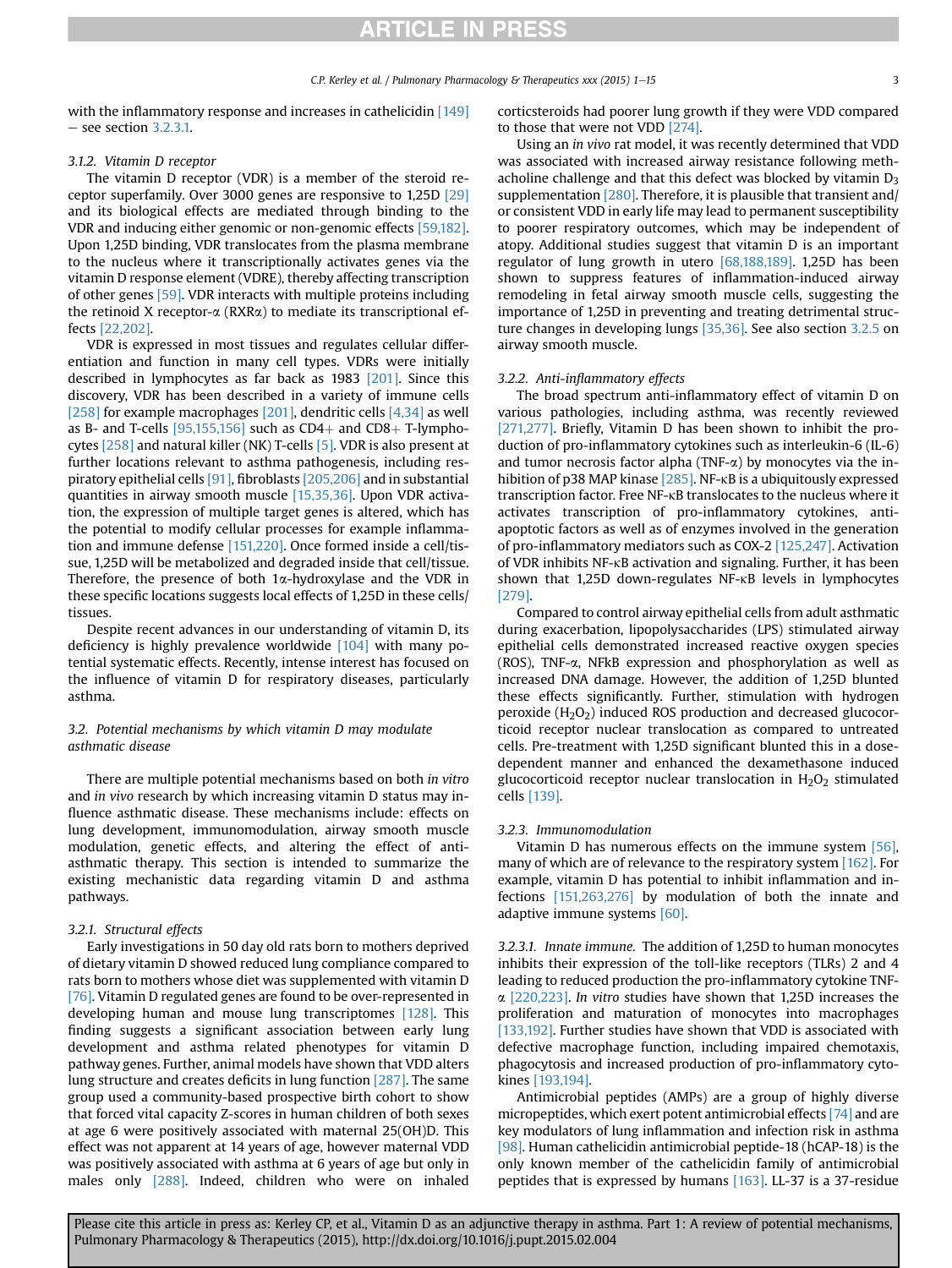active cationic peptide and is the cleavage product of cathelicidin [\[237\].](#page-13-0) VDR activation by 1,25D regulates genes encoding for cathelicidin and other cationic peptides such as human defensin 2 and 4 by human cell lines [\[80,261\]](#page-14-0), and multiple human cells including monocytes/macrophages and epithelial cells [\[81,226,261,263\]](#page-14-0) and hence triggers their expression [\[80,150,151,261\]](#page-14-0) at multiple sites including the airways of healthy individuals [\[91,276\]](#page-14-0) and cystic fibrosis patients [\[276\].](#page-14-0)

Additionally, the in vitro induction of hCAP-18 by 1,25D in various human cells, including monocytes, neutrophils and respiratory epithelial cells enhances antimicrobial activity against multiple respiratory pathogens including Mycobacterium tuberculosis, Bordetella bronchiseptica and Pseudomonas aeruginosa [\[151,163,261,276\].](#page-14-0)

A cross sectional analysis 650 mostly black smokers revealed that participants with low cathelicidin had significantly lower forced expiratomy volume in 1 s compared to higher cathelicidin, a relationship which remained after adjusting for confounders  $(p = 0.035)$ . Although, 25(OH)D was associated with cathelicidin levels, lung function decrements associated with low cathelicidin were greatest among individuals with lower 25(OH)D levels [\[138\].](#page-11-0)

25(OH)D did not correlate with serum LL-37 levels in healthy individuals, but did correlate with the in vitro capacity to induce monocyte hCAP-18 expression [\[2\].](#page-9-0) Further, a positive correlation between serum 25(OH)D and cathelicidin levels has been noted among healthy adults  $[24,62]$ , subjects in intensive care  $[116]$ , as well as asthmatic children and adults [\[79\].](#page-10-0) Further, a significant change in LL-37 levels was observed in subjects after vitamin D supplementation, but only in those with the greatest increase in serum 25(OH)D [\[24\].](#page-9-0) Liu et al. assessed 1,25D and ll-37 responses to allergen exposure in bronchoalveolar lavage fluid (BALF) of allergic human. Compared to saline control, exposure to allergen resulted in significantly increased 1,25D ( $p = 0.0006$ ) as well as significantly increased LL37 ( $p = 0.0005$ ). Increases in 1,25D and LL37 correlated with each other ( $P < 0.0001$ ) and with inflammatory cellular changes ( $p < 0.0001$ ) [\[149\]](#page-11-0). These reports highlight a potential for vitamin D to influence cathelicidin and related peptide and potentially exert broad antimicrobial effects, which may have potential to affect infection risk and hence susceptibility to asthma exacerbation (see section [3.2.4\)](#page-4-0).

3.2.3.2. Adaptive immune system. In contrast to its effect on the innate immune system, 1,25D seems to induce immunosuppressive effects on the adaptive immune system through inhibition of IL-12 secretion [\[57\],](#page-10-0) inhibition of lymphocyte proliferation and immunoglobulin synthesis [\[86\]](#page-10-0) as well as impairment of dendritic cell (DC) maturation, leading to the generation of tolerogenic DCs and T-cell anergy [\[4\].](#page-9-0)

3.2.3.3. B lymphocytes (B cells). 1,25D has multiple effects on B cells, including inhibition of B cell proliferation, differentiation to plasma cells, and production of immunoglobulins [\[51\]](#page-10-0).

Healthy adults supplemented with oral vitamin  $D_3$  during the winter months  $(2000-8,000 \text{ IU/d})$  for 12 weeks had increased frequencies of circulating CD38 expressing B cells in peripheral blood but not CD23 expressing B cells. This effect was confirmed with *in vitro* experiments [\[66\].](#page-10-0) This is the first evidence that vitamin D supplementation targets peripheral B lymphocytes.

3.2.3.4. T lymphocytes (T cells). T lymphocytes have a central regulatory role in the pathogenesis of asthma. It has been known since 1985 that 1,25D has potential to inhibit T cell cycle and proliferation [\[212\]](#page-13-0). 1,25D directly targets T lymphocytes [\[257\]](#page-13-0) and can act directly on T cells inhibiting the development and function of multiple T-helper (Th) cells including Th1, Th9 and Th17 cells while favoring the development of regulatory T-cells [\[122,243\]](#page-11-0).

The role of vitamin D on Th2 cells is not consistent. Some have suggested a direct signaling effect of vitamin  $D$  on naive  $CD4+T$ cells toward Th2 differentiation or maintenance [\[135,165\].](#page-12-0) Indeed, murine evidence suggests that vitamin  $D$  shifts the Th1-Th2 cytokine balance toward Th2 [\[27,135,142,165,166,169,193,194\]](#page-9-0); and thus potentially increases risk of asthma [\[264\]](#page-14-0) and allergy [\[165\].](#page-12-0) However a recent animal model study demonstrated that perinatal VDD in mice resulted in Th2 skewing and reduced IL-10 secreting regulatory T cells. These effects were augmented by exposure to house dust mite. In contrast, vitamin D supplementation was associated with significantly reduced serum IgE levels, pulmonary eosinophilia and peri-bronchiolar collagen deposition [\[253\].](#page-13-0) These contradictory reports regarding the effects of 1,25D on Th2 responses are based mostly on animal or in-vitro models [\[118,140,165\]](#page-11-0). In vitro work with human cord blood cells has demonstrated inhibition of both Th1 and Th2 differentiation with 1,25D [\[198\],](#page-12-0) whereas 1,25 decreased Th1 cytokines and increased Th2 cytokines in stimulated peripheral blood mononuclear cells (PBMCs) from subjects with inflammatory bowel disease [\[12\]](#page-9-0).

The inconsistences regarding the effect of vitamin D on Th2 responses probably reflect varying protocols and differing doses of 1,25D, which may potentially explain the observation that both high and low 25(OH)OD levels have been associated with increased aeroallergen sensitization [\[216\],](#page-13-0) elevated IgE levels [\[109\],](#page-11-0) and adverse changes in lung function [\[245\]](#page-13-0), raising the possibility that an optimal level of 25(OH)D exists regarding asthma and that levels above or below may be detrimental. However in this context, it is noteworthy that existing reports suggest that increasing 25(OH)D did not enhance Th2 cytokine levels in human peripheral blood [\[155,156,251\]](#page-12-0).

3.2.3.5. T-helper cells. Asthma is considered mainly as a Th2 mediated disease, characterized by production of IL-4, IL-5, and IL-13 together with eosinophilic infiltration of the bronchial mucosa. However, a  $CD4+Th17$  mediated response has also been observed in asthmatics with chronic inflammation [\[8,171,195\].](#page-12-0)

At the molecular level, 1,25D has been shown to be involved in the suppression of DC maturation and consecutive Th1 cell development [\[11,19,174\].](#page-9-0) In fact, vitamin D may suppress the production of IL-12, thereby reducing the production of Th1 cells and potentially leading to increased proliferation of allergy-associated Th2 cells [\[19,118\]](#page-11-0). Additionally, studies in mice have shown that treatment with 1,25D results in reduced secretion of the Th1 cytokines IL-2 and interferon gamma (IFN- $\gamma$ ) and an increase in Th2 type IL-4 [\[165\]](#page-12-0).

 $CD4+T$  cells, and associated Th2 cytokines are thought to have a pivotal role in the recruitment and activation of the effector cells of the allergic response [\[146\].](#page-11-0) It has been known since the late 1980s that 1,25D has modulatory effects regarding the function of  $CD4+T$ cells [\[257\].](#page-13-0)

Healthy adults supplemented with oral vitamin  $D_3$  during the winter months  $(2000-8,000$  IU/day) for 12 weeks had no effect on T cell subsets. However, in stimulated  $CD4+T$  helper cells there were significant decreases of both IFN- $\gamma$  producing T cells and IL-17 producing T-17 cells in the vitamin D group compared to the control group (both  $p < 0.001$ ) [\[66\]](#page-10-0). Th9 cells are important in the asthma pathogenesis. In vivo work has demonstrated 1,25D is additive with dexamethasone in decreasing inflammatory cytokine production from Th-9 subsets, which are implicated in asthma [\[126\]](#page-11-0).

Th17 cells constitute a subset of effector T helper cells functioning distinctly from other T helper cells. The pro-inflammatory role of Th17 cells and Th17 associated cytokines (IL-17A and IL-17F) is widely recognized [\[55\].](#page-10-0) There is an increased number of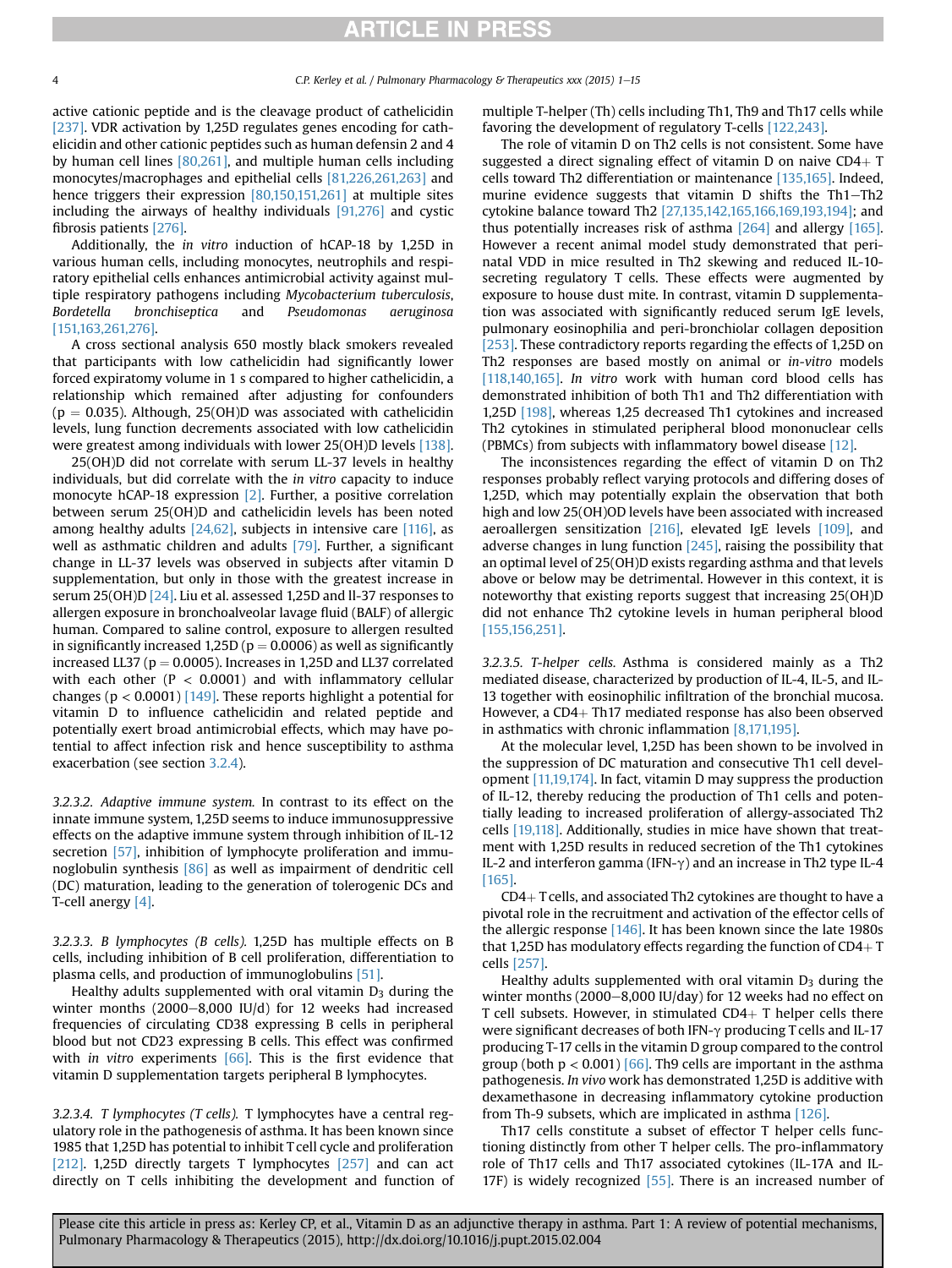<span id="page-4-0"></span>Th17 cells in both blood and induced sputum in childhood asthmatics compared to non-asthmatics [\[90\].](#page-10-0) Chang et al. [\[47\]](#page-10-0) observed a dose dependent reduction in IL-17A production when naive  $CD4+$ T cells were cultured with transforming growth factor alpha (TGF $\alpha$ ), IL-6 and increasing concentrations of 1,25D. A recent in vitro study demonstrated that stimulation of naive  $CD4+T$  cells under Th17 polarizing conditions in asthmatics showed a higher Th17 cell differentiation than healthy controls. The addition of 25(OH)D significantly inhibited Th17 cell differentiation dose-dependently, both from asthmatic ( $p < 0.001$ ) and non-asthmatic children  $(p = 0.001)$ . Further, 25(OH)D inhibited RORC, IL-17, IL-23R, and CCR6 gene. Additionally, treating DCs from asthmatics with 25(OH) D significantly inhibited IL-17 production ( $p = 0.002$ ) and decreased the percentage of  $CD4(+)$ IL-17(+) (p = 0.007). Overall, these findings suggest that vitamin  $D_3$  has an inhibitory effect on Th17 responses and this response is mediated via both T cells and DCs [\[289\]](#page-14-0).

3.2.3.6. Gamma delta T cells ( $\gamma \delta$  T cells).  $\gamma \delta$  T cells represent a small number of T cells, which appear important in allergic airway inflammation.  $\gamma \delta$  T cells have been reported to be decreased in the blood of asthmatics compared to controls [\[49,130,239\]](#page-13-0). Decreased peripheral  $\gamma\delta$  T cell populations are thought to be due to their enhanced capacity to migrate from peripheral blood through the endothelium to the inflamed airways [\[14,239\]](#page-13-0). Moreover,  $\gamma \delta$  T cells have been demonstrated to be increased in the BALF of patients with allergic asthma and 1,25D has been found to significantly inhibit the proinflammatory activity of  $\gamma \delta$  T cells in a dosedependent fashion [\[50\]](#page-10-0).

3.2.3.7. Regulatory T-cell (T-regs). T-regs inhibit (effector/antigen specific) T cells by several inhibitory mechanisms to suppress overzealous immune responses and regulate immune responses [\[48,227,259\]](#page-10-0). Current evidence suggests that many of these inhibitory pathways are mediated through altered IL-10 and TGF- $\beta$ production. Reduced T-reg number and function has been linked with glucocorticosteroid resistance [\[61,213\]](#page-13-0). VDD has been associated with reduced T-reg number and function both directly and indirectly through antigen presenting cells [\[46,61,92\].](#page-10-0)

25(OHOD levels correlated with T-reg number and function in patients with multiple sclerosis [\[217,234,235\].](#page-13-0) In asthmatic human airway lymphocytes, Foxp3(+) and IL-10(+) T-reg numbers were correlated with 25(OH)D levels [\[250\]](#page-13-0). T-regs from steroid resistant (SR) asthmatics have been found to secrete less of the antiinflammatory cytokine IL-10 in response to dexamethasone. However, culturing such T-regs in the presence of both dexamethasone and 1,25D seems to reverse this defect [\[275\]](#page-14-0). Further, 1,25D has been shown to increase the production of T-regs [\[46,84,85,251,275\]](#page-10-0) and T-reg function [\[47,115,179\]](#page-11-0), which may prove to be an additional mechanism for its immunomodulatory role.

3.2.3.8. Forkhead box P3 (FoxP3). FoxP3 is a transcription factor and is specifically expressed by  $CD4+CD25+$  T-regs. FoxP3 controls  $CD4+CD25+$  T-reg development and function [\[207\]](#page-13-0). 1,25D enhances the frequency of human Foxp3+ T-reg cells in vitro and directly enhances the production of T-regs from  $CD4+FoxP3+T$ regs [\[115\].](#page-11-0) 1,25D has been shown to promote a tolerogenic phenotype in human DCs, leading to the induction of FoxP3 T-regs [\[196\]](#page-12-0). Further, 25(OH)D levels have been found to correlate positively with  $CD4(+)$ FoxP3(+) T-cell numbers in moderate/severe asthmatics  $[44]$ . The effect of 1,25 on FoxP3 (+) T-reg cells seems to be magnified in the presence of certain cytokines, particularly TGF- $\beta$  [\[45\].](#page-10-0)

3.2.3.9. Interleukins. Interleukins are a subtype of cytokine that are secreted by white blood cells (WBCs). Many interleukins are relevant in asthma but we will limit our discussion to two main interleukins which can be influenced by vitamin D:

3.2.3.9.1. Interleukin-10 (IL-10). IL-10, which is produced by monocytes and to a lesser extent lymphocytes, including T-regs, is an anti-inflammatory and immunosuppressive cytokine. Its antiinflammatory mechanisms include inhibition of antigen presenting cell function [\[176\]](#page-12-0), inhibition of cytokine production by macrophages and DC [\[176\],](#page-12-0) inhibiting T-cell, mast cell and eosinophil activation as well as inhibition of pro-inflammatory cytokine production [\[93,191\].](#page-10-0) This combination leads to profound inhibition of Th1 cell-mediated immunity [\[176\].](#page-12-0)

Several studies have noted an inverse relationship between IL-10 levels and asthma severity [\[28,147\].](#page-9-0) In addition, alveolar macrophages from asthmatic subjects secrete lower IL-10 levels than non-asthmatic subjects [\[28,119,147\]](#page-9-0). Hence, it is widely believed that IL-10 has an important role in controlling the magnitude of human immune responses and in controlling airway inflammation.

Active vitamin D response elements have been identified in the IL-10 gene [\[96,167,168\].](#page-10-0) Cord blood 25(OH)D has been inversely associated with IL-10 concentration [\[286\]](#page-14-0). 1,25D administration has been associated with increased IL-10 gene expression in  $CD3+CD4+T$  cells from steroid refractory asthmatics [\[251\].](#page-13-0) Additionally, 1,25D has also been reported to increase IL-10 secretion from B cells in vitro [\[96\]](#page-10-0). Further, 1,25D has been demonstrated to potentiate the beneficial effects of allergen immunotherapy in an animal model of asthma through modulating of IL-10 and TGF- $\beta$ [\[242\].](#page-13-0) Human in vitro evidence suggests that vitamin D supplementation could potentially increase the therapeutic response to glucocorticoids by restoring the impaired steroid-induced IL-10 response [\[275\]](#page-14-0). Clinical support was provided by a double-blind, randomized, placebo controlled trial (DBRCT) in heart failure patients demonstrating that daily supplementation with 2,000 IU vitamin  $D_3$ /day for 9 months increased plasma IL-10 [\[224\].](#page-13-0) Together these data suggest that sufficient 25(OH)D levels may be associated with increased IL-10 expression and/or function, which seems important for asthma control.

3.2.3.9.2. Interleukin 33. IL-33 is a cytokine that acts on multiple cells, including Th2 lymphocytes, to promote Th2 cytokine secretion and airway inflammation [\[75,146\]](#page-11-0). The genes IL33 and interleukin 1 receptor-like 1 (IL1RL1) have been identified as predisposing to asthma risk [\[87\].](#page-10-0) A 2014 in vitro study assessed IL-33 and IL1RL1 expression from human bronchial epithelial cells (HBECs), CD4 lymphocytes, CD8 lymphocytes, eosinophils, and mast cells when cultured in the presence or absence of 1,25D. Addition of 1,25D significantly increased expression of the gene hCAP as well as the total number of IL1RL1 mRNA transcripts expressed by HBECs and CD4 and CD8 lymphocytes but not in primary eosinophils or mast cells. Further, HBECs cultured with 100 nmol/L 25(OH)D resulted in increased expression of both IL1RL1 and the soluble decoy receptor for IL-33 sST2 (which inhibits the actions of IL-33). The authors suggest that 'the capacity of vitamin D to augment the synthesis of an inhibitor of IL-33 … is of potential benefit in the limitation of asthmatic mucosal inflammation' [\[197\]](#page-12-0). Clinical support comes from a 2014 human study demonstrated higher 25(OH)D in healthy controls compared to subjects with allergic rhinitis (AR) or asthma  $+$  allergic rhinitis (AAR), while plasma IL-31 and IL-33 were lower in subjects with AR or AAR. However, there was no correlation between 25(OHOD and either IL-31 or IL-33 [\[26\].](#page-9-0)

#### 3.2.4. Decreasing infection risk and/or severity

Early life respiratory tract infections (RTIs) have been associated with increased risk of asthma development [\[18,107,112\]](#page-11-0). Although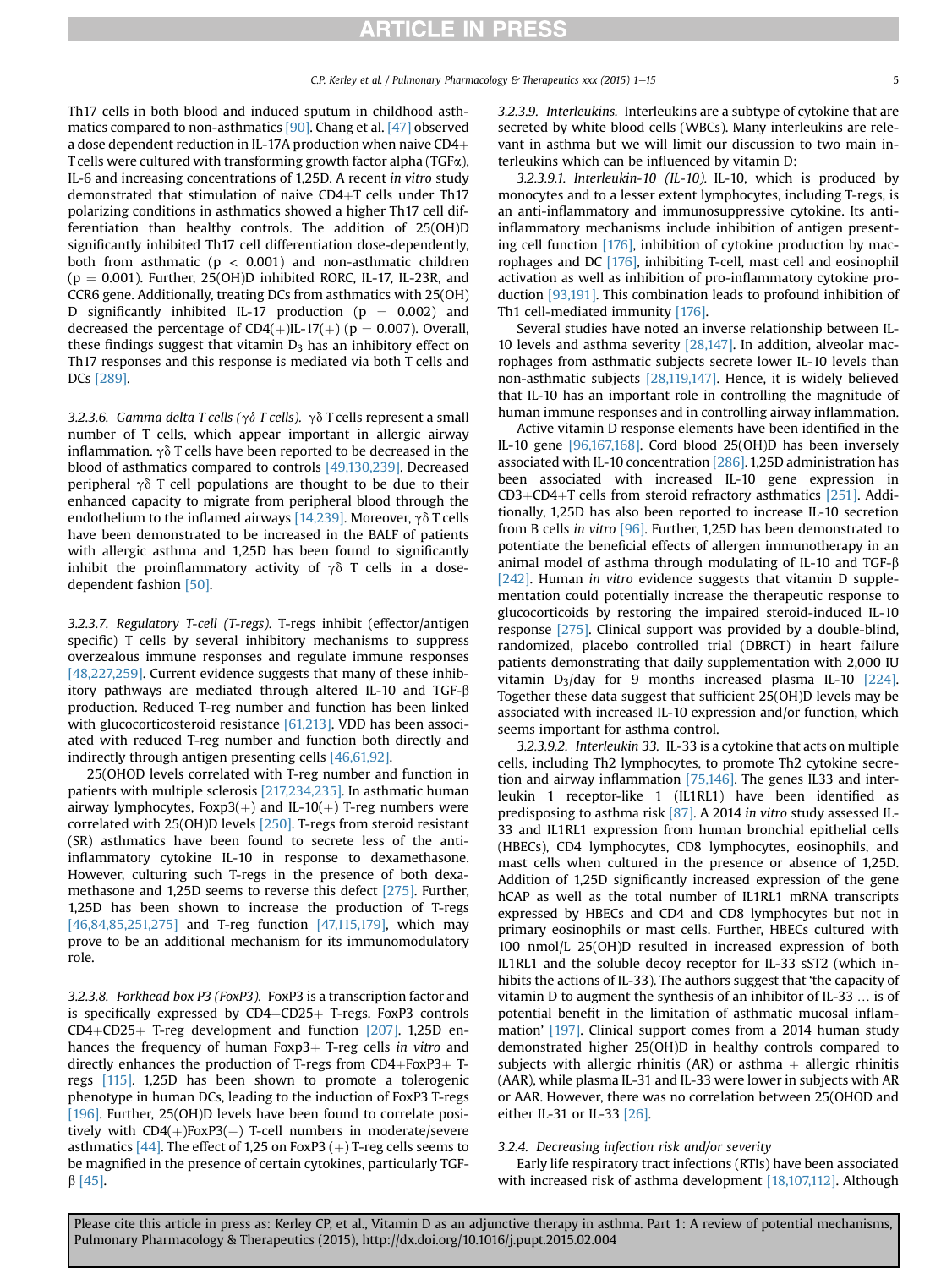<span id="page-5-0"></span>there is no evidence that asthmatics are more prone to RTIs than non-asthmatics, RTIs are a powerful trigger of asthma exacerbations [\[41,159\]](#page-12-0) and typically lead to more severe symptoms compared to non-asthmatics [\[53,65\]](#page-10-0). Any intervention, which could decrease the susceptibility to either bacterial or viral RTIs, could potentially significantly decrease the frequency of asthma exacerbations and flairs.

Considering the immunomodulatory effects of 1,25D, it is plausible the vitamin D status could alter susceptibility and effects of RTIs [\[43\]](#page-10-0) and it has been suggested that vitamin D may represent an important link between RTIs and asthma [\[77,78\].](#page-10-0) The association between RTIs and vitamin D can be seen with several studies associating rickets (classical vitamin D deficiency) with increased risk of RTIs [\[180,183,210\]](#page-13-0) and wheezing [\[70\]](#page-10-0). In Hawaiian children (<5y), viral bronchiolitis, respiratory syncytial virus (RSV), and pneumonia vary with both season and skin pigmentation [\[82\]](#page-10-0) suggesting a role for vitamin D. Additionally, single nucleotide polymorphisms in four of the innate immunity genes, including the VDR, seem to increase susceptibility to RSV bronchiolitis [\[113,131\]](#page-11-0) and general lower RTI [\[215\].](#page-13-0)

Vitamin D has potent bactericidal effects [\[101\]](#page-11-0) and virucidal effects [\[157,249\]](#page-13-0). However, 1,25D appears to have little effect on virus replication in airway epithelial cells. Rather the anti-infective properties of 1,25D appear related to potentiation of CXCL8 and CXCL10 secretion from both infected or uninfected cells and alteration of cell morphology, including thickening of the cell layers  $(p < 0.01)$  and proliferation of cytokeratin-5-expressing cells. Indeed, any potential anti-viral effect of vitamin D appears due to altered growth and differentiation of airway epithelial cells as opposed to direct effects on viral load [\[37\].](#page-9-0)

Recent observational studies have reported that low 25(OH)D is associated with increased incidence [\[77,78,124,137,219\];](#page-10-0) and severity of RTIs [\[143,172,262\].](#page-14-0) One study suggested that a serum level of 25(OH)D 95 nmol/L was associated with decreased RTI incidence compared to lower levels [\[219\]](#page-13-0). A detailed retrospective analysis from the UK, demonstrated a seasonal pattern of infection, which closely mirrored 25(OH)D levels [\[21\].](#page-9-0) Indeed, solar UV-B radiation exposure (a proxy for vitamin D) has been inversely associated with diverse respiratory tract symptoms [\[244\],](#page-13-0) RSV incidence [\[265,281\]](#page-14-0) and risk of invasive pneumococcal disease [\[267\].](#page-14-0) However, subsequent vitamin D supplementation DBRCTs have yielded conflicting results, with some reporting decreased risk [\[10,13,42,136,249,252\],](#page-9-0) some reporting decreased duration [\[161\]](#page-12-0) but others still reporting no difference [\[145,160,181\]](#page-11-0).

These observed discrepancies may be partly be accounted for by differences in vitamin D dosing, interventional period, definition of RTI as well as baseline and endpoint 25(OH)D levels. Further, the protective effect of vitamin D against RTIs may be specific to highrisk populations, such as wheezing children [\[114\]](#page-11-0) or those with asthma [\[32,77,78,157,249,252\].](#page-9-0) Indeed, two small intervention trials of vitamin D supplementation in pediatric asthma have demonstrated decreased RTI risk and hence decreased asthma exacerbations [\[157,249\]](#page-13-0). Therefore, increasing vitamin D as a RTI prevention strategy, particularly in asthmatics, warrants further investigation.

#### 3.2.5. Airway smooth muscle

Airway smooth muscle (ASM) cells play a central role in asthmatic disease. ASM cells modulate bronchomotor tone in the airway lumen and airway resistance is primarily influenced by airway diameter. Therefore, small changes in airway radius can greatly influence airflow. Increased ASM hypertrophy and hyperplasia have been demonstrated in endobronchial biopsies from children with severe asthma and are significantly related to bronchodilator responsiveness [\[209\]](#page-13-0). Further, phenotypic changes to

ASM, mediated by pro-inflammatory cytokines, are important for the airway remodeling process  $[63]$ .

To date, there is little evidence that standard asthma therapies affect airway remodeling. However, vitamin D is a potential modifier of this process. Not only do ASM cells possess the enzymatic machinery to form 1,25D from 25(OH)D [\[15,30\]](#page-9-0) and contain the VDR [\[15\],](#page-9-0) but 1,25 modulates the synthetic activity of ASM cells and decreases expression of inflammatory chemokines. Treating ASM cells with TNF- $\alpha$  and/or IFN- $\gamma$  mimics the inflammation of an acute asthmatic flare and facilitates the in vitro examination of the efficacy of potential anti-inflammatory therapies. TNF- $\alpha$  and/or IFN- $\gamma$ treated ASM cells exposed to 1,25D had a dose-dependent decrease in inflammatory cytokine production [\[15\]](#page-9-0). In addition, both RANTES (a pro-inflammatory molecule that attracts monocytes, eosinophils, and T-cells) and IP-10 (a pro-inflammatory mediator that recruits activated T cells, NK cells, and mast cells) were noted to be significantly decreased with 1,25D treatment [\[15\].](#page-9-0)

A potentially important effect of vitamin D on asthma is a strong, direct anti-inflammatory effect in ASM, evident from the suppression of both bronchial ASM proliferation, as well as mucus and matrix metalloproteinase secretion by cultured human bronchial cells [\[6,236\],](#page-13-0) potentially because 1,25D downregulates the expression of MMP9 and ADAM33 (both known modulators of airway remodeling). Vitamin D treatment also increases ASM cell VDRs and at physiologic concentrations partially prevents ASM cells from becoming passively sensitized by exposure to asthmatic serum [\[236\].](#page-13-0) Further in vitro studies have demonstrated that 1,25D has a direct inhibitory effect on both passively sensitized ASM cells [\[236\]](#page-13-0) as well as the growth of human ASM cells (both asthmatic and non-asthmatic)via growth factor-induced phosphorylation of retinoblastoma protein and checkpoint kinase 1 [\[58\]](#page-10-0). Clinical evidence was observed by Gupta et al. who, using endobronchial biopsies, demonstrated that 25(OH)D levels were inversely related to ASM mass in children with severe asthma [\[89\].](#page-10-0)

In vitro, 1,25D has been demonstrated to attenuate the proinflammatory and pro-fibrotic effects of pro-inflammatory cytokines (TNF $\alpha$  and TGF- $\beta$ ) in terms of extracellular matrix formation and cell proliferation in human fetal ASM and to suppress features of inflammation-induced airway remodeling in fetal ASM cells [\[35,36\]](#page-9-0). A recent study demonstrated that when human bronchial epithelial cells were stimulated with TGF- $\beta$ 1 or TGF- $\beta$ 2 cell motility was increased. However, the addition of 1,25D appeared to inhibit both migration and invasion induced by TGF- $\beta$ 1 and TGF- $\beta$ 2 [\[73\]](#page-10-0).

Tissue repair and remodeling, a key feature of asthma, is partially mediated through fibroblasts which modulate tissue repair by producing and modifying extracellular matrix components and by releasing mediators that act as autocrine or paracrine modulators of tissue remodeling. Vitamin D, 25(OH)D and 1,25D all significantly reduced prostaglandin E2 (PGE2) production by human lung fibroblasts and stimulated an enzyme responsible for prostaglandin E2 degradation [\[152\].](#page-11-0) These findings suggest that vitamin D can regulate PGE2 synthesis and degradation which can modulate fibroblast-mediated tissue repair function. Further, fibroblast proliferation upon treatment with  $TGF-\beta1$  (an important driver of many fibrotic disorders, including asthma) was inhibited by 1,25D in a dose-dependent fashion. Similarly,  $TGF-\beta1$ -induced upregulation of mesenchymal cell markers and abnormal expression of epithelial cell markers were blunted by 1,25D [\[205,206\].](#page-12-0) These observations suggest that under  $TGF-\beta1$  stimulation, 1,25(D inhibits the pro-fibrotic phenotype of lung fibroblasts and epithelial cells.

Taken together, these findings suggest 1,25D may be a novel, important agent for the prevention and treatment of detrimental structure changes in the airways. The link between vitamin D and airway remodeling has recently been reviewed [\[20\].](#page-9-0)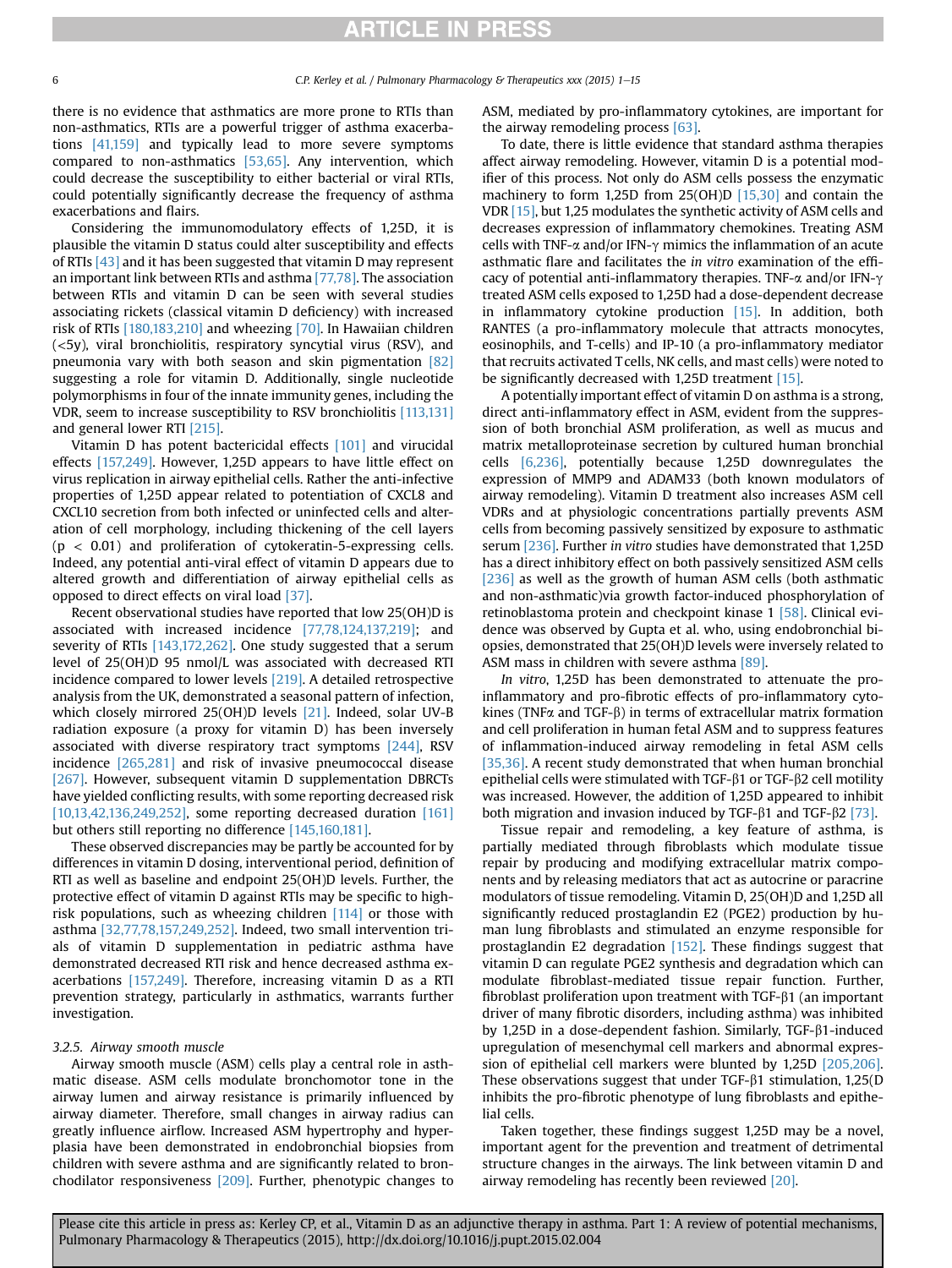#### 3.2.6. Vitamin D as an adjunct to anti-inflammatory therapy in asthma

Two major pharmacological treatments for asthma currently are glucocorticoids and immunotherapy. The anti-inflammatory and immunomodulatory effects of vitamin D, suggest potential to improve the efficiency of these anti-inflammatory therapies.

3.2.6.1. Immunotherapy. Allergen-specific immunotherapy is a unique form of therapy capable of changing the course of disease in allergen-sensitive rhinitis and asthma. This form of treatment increases allergen-specific immunoglobulin G (IgG) 1 and 4, induces T-regs and thereby peripheral tolerance leading to clinical improvement [\[1,7\].](#page-9-0)

In murine models, pretreatment with 1,25D has the capacity to enhance the inhibitory effects of immunotherapy on allergic airway inflammation [\[97,153,242,255\]](#page-13-0). These preliminary results preceded human intervention work, whereby pre-treatment or adjuvant therapy with vitamin D, improved the efficiency of immunotherapy  $[16,157,158]$  – see section 3.1.6 in part two of this review [\[127\]](#page-11-0).

3.2.6.2. Glucocorticoids. Glucocorticoids (GCS) are the first line anti-inflammatory treatment for asthma and are the most effective anti-inflammatory treatment currently available [\[248\]](#page-13-0). Their multiple inhibitory properties include inhibition of Th2 cytokine synthesis and enhanced IL-10 production by stimulated T cells [\[211\]](#page-13-0) and airway cells [\[119\]](#page-11-0). Most patients with asthma respond to standard therapy with inhaled bronchodilators and GCS. However, approximately 15% of asthmatics fail to benefit from GCS. This is termed steroid resistant (SR) asthma [\[54\].](#page-10-0) SR asthma is associated with *in vitro* and *in vivo* alterations in cellular responses to exogenous GCS, including decreased IL-10 secretion by  $CD4+T$  cells [\[92\].](#page-10-0) Despite the use of multiple high dose medications, individuals with SR asthma experience frequent exacerbations [\[266\]](#page-14-0) and contribute excessively to the asthma-related morbidity and mortality [\[218\]](#page-13-0). In addition to SR asthma, GCS side effects  $-$  which have been shown to be strictly dose-dependent  $[214]$  – frequently limit long term GCS application. Therefore, it is desirable to lower the dose of GCS treatment while maintaining the anti-inflammatory effect.

3.2.6.2.1. Vitamin D status is associated with steroid response. An inverse association between 25(OH)D and the use antiinflammatory medication (either inhaled corticosteroids or leukotriene inhibitors) has been noted in asthmatic children in Costa Rica [\[32\]](#page-9-0) and America [\[228\].](#page-13-0) Conversely, vitamin D insufficiency (VDI) may lead to down-regulation of GCS pathways and thus a greater need for steroids, particularly in children. For example, there was an association between lower 25(OH)D and decreased in vitro steroid response in a small cohort ( $n = 54$ ) of mild-moderate adult asthmatics [\[241\].](#page-13-0) However, GCS requirements and in vitro steroid responsiveness were significantly inversely associated with 25(OH) D level in childhood asthmatics. While trends for association were also seen for adult asthmatics, these did not reach statistical significance, suggesting a stronger that effect in childhood asthmatics [\[79\].](#page-10-0) Although the sample size was small (50 adult asthmatics and 53 childhood asthmatics), this study was the first to compare corticosteroid responsiveness and vitamin D status between children and adults. Further, it has been shown in vitro [\[275\]](#page-14-0) and in vivo [\[184,275\].](#page-14-0) that co-administration of 1,25D with GCS could modestly improve GCS responsiveness in SR asthma.

3.2.6.2.2. Vitamin D may attenuate steroid resistance and work synergistically with steroids. An early report of the effect of dexamethasone  $+$  differing concentrations of 1,25D on PBMCs, demonstrated that 1,25D could act synergistically with dexamethasone to decrease Th1 cytokines (IFN  $\gamma$ ) but increase Th2 cytokines (IL-5, IL-13) compared to dexamethasone alone [\[118\]](#page-11-0).

T-regs from SR asthmatics have been found to secrete less of the anti-inflammatory cytokine IL-10 in response to dexamethasone. A subsequent in vitro investigation with  $CD4+T$  cells from patients with SR asthma showed that the addition of 1,25D could potentially increase the therapeutic response to GCS by restoring the impaired steroid-induced IL-10 response [\[275\].](#page-14-0) Interestingly, they showed that oral administration of vitamin  $D_3$  reversed steroid resistance in 3 adult asthmatics through induction of IL-10-secreting T-regs. 1,25D. Further, it is known that corticosteroids modulate ASM chemokine secretion in vitro. However, co-administration of both 1,25D and corticosteroids resulted in additive inhibition of chemokine secretion suggesting a synergistic relationship [\[15\].](#page-9-0)

In a randomized trial of inhaled budesonide versus nedocromil versus placebo, VDI was associated with increased risk for severe asthma exacerbations leading to emergency department visits or hospitalizations. In this study, the group with the lowest risk for exacerbations was the group who had 25(OH)D levels >75 nmol/L and who were on inhaled corticosteroids (ICS), further suggesting a synergistic effect between vitamin D status and corticosteroids [\[33\].](#page-9-0)

Increased expression of mitogen-activated protein kinase 1 (MKP-1), a protein involved in directing cellular responses to a diverse array of stimuli, leads to more effective corticosteroid induced anti-inflammatory and immunosuppressive effects. MKP-1 expression can be used as a marker of responsiveness to GCS. Another mechanism of GCS resistance involves the ability to regulate inflammatory gene expression and GCS receptors. In vitro, physiologic concentrations of 1,25D added to dexamethasone significantly enhanced MKP-1 expression in PBMCs compared with dexamethasone alone, suggesting that the addition of vitamin D could decrease the dexamethasone dose requirement by more than 10-fold. Interestingly, this relationship was stronger in patients who were steroid naıve [\[228\]](#page-13-0).

Corticosteroid-exposed airway cells and PBMCs from asthmatics treated with 1,25D exhibited enhanced induction of MKP-1 and IL-10. Further, increased 25(OH)D levels were associated with improved lung function in vivo and with improved corticosteroid responsiveness in vitro [\[228\].](#page-13-0) The inability to trigger production of MKP-1 is one of the known mechanisms of SR, which is interesting because MKP-1 is considered a vitamin D target gene [\[285\].](#page-14-0) Indeed, it has been demonstrated that MKP-1 levels increase in parallel with 25(OH)D levels suggesting that vitamin D may improve GCS response [\[241\]](#page-13-0).

Both 25(OH)D and 1,25D dose dependently inhibited LPSinduced p38 phosphorylation at physiologic concentrations as well as IL-6 and TNF-a production by human monocytes. MKP-1 expression was significantly upregulated in human monocytes and increased binding of the VDR was observed [\[285\]](#page-14-0). 1,25D stimulated GCS induction of MKP-1 and enhanced GCS inhibition of LPS-induced IL-6 signaling enhanced GCS responses in human PBMCs [\[284\].](#page-14-0) PBMCs from 11 SR asthmatics and 8 steroid sensitive (SS) asthmatics were pre-incubated with 1,25 D followed by dexamethasone treatment and LPS stimulation. Dexamethasone significantly inhibited LPS-induced phosphorylated p38 mitogenactivated protein kinase in monocytes from patients with SS asthma but not those from patients with SR asthmatics ( $p < 0.01$ ). However, 1,25D inhibited LPS-induced phosphorylated p38 mitogen-activated protein kinase in monocytes from both patient groups ( $p < 0.01$ ). Further, 1,25D enhanced dexamethasone suppression of LPS-induced phosphorylated p38 mitogen-activated protein kinase in monocytes, but only from patients with SS asthma (p < 0.01). 1,25D induced MKP-1 expression and enhanced dexamethasone induction of MKP-1 in SS asthmatics and SR asthmatics. However, the responses to GCS in SR asthmatics remained significantly lower than those with SS asthma ( $p < 0.05$ ).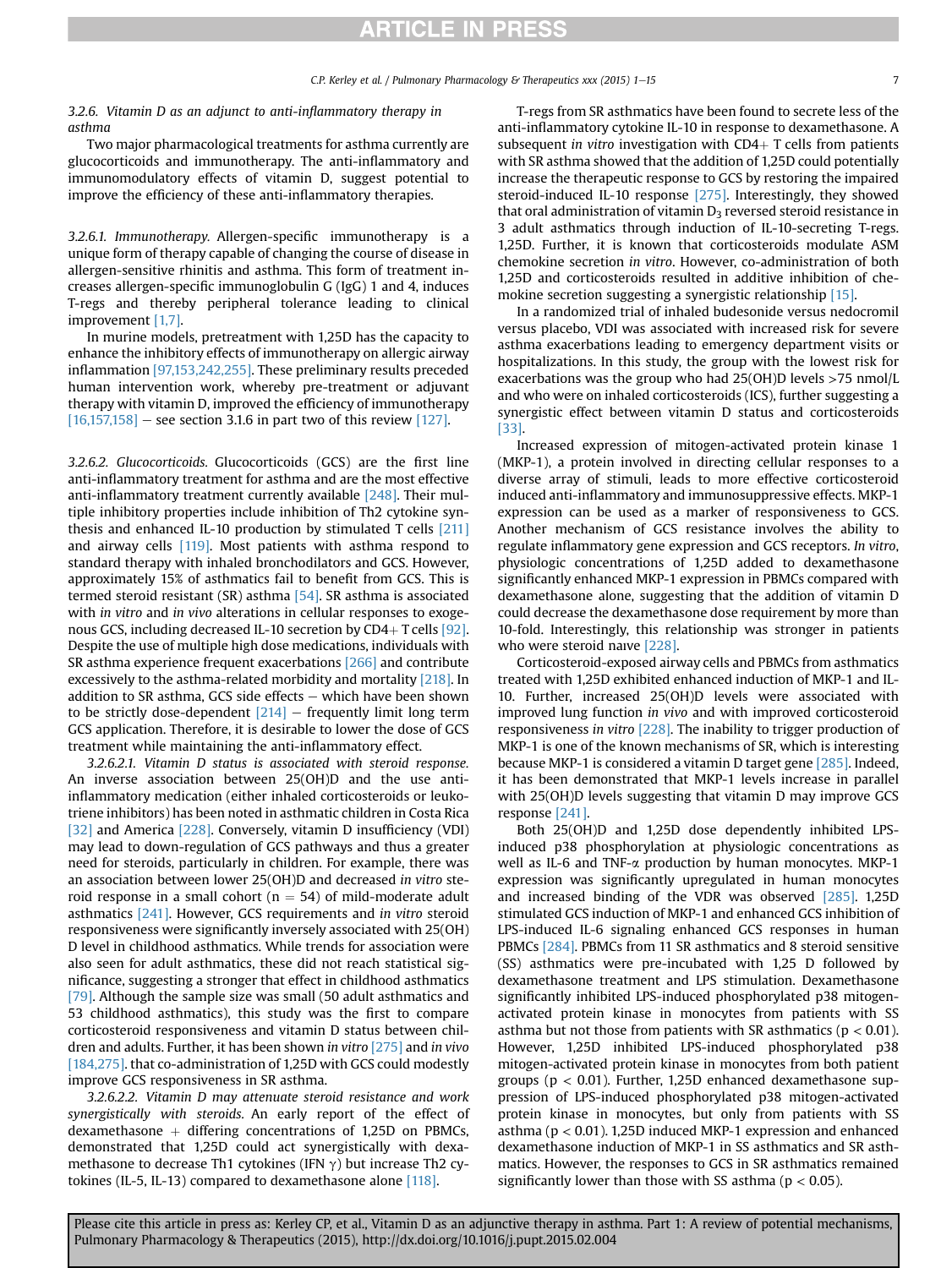Vitamin D and corticosteroids synergistically induce a tolerogenic DC phenotype [\[72\]](#page-10-0) that may be important for immunomodulation and decreased responsiveness to self and external antigens (e.g. allergens). This study investigated differential protein pathways in human CD14 $+$  monocytes that were differentiated toward mature DCs, in the presence or absence of vitamin D and/or dexamethasone. Vitamin D was more potent than dexamethasone in skewing the cells from the pro-inflammatory phenotype seen in the untreated DCs.

Both dexamethasone and 1,25D have the ability to inhibit production of pro-inflammatory cytokines (e.g. TNF, IL-6) from LPS stimulated PBMCs in cell culture. However, when administered concurrently the effects were additive. The mechanism was shown to involve stimulation of dexamathasone induction of MKP-1. Granulocyte macrophage colony-stimulating factor (GM-CSF) was shown to mediate the enhancement of dexamethasone-induced MKP-1 production in monocytes via increased production of mediator complex subunit 14 [\[284\].](#page-14-0)

An in vitro study of PBMCs from SR asthmatics, SS asthmatics and healthy controls demonstrated that asthmatics produced higher levels of Th17-associated cytokines (IL-17A and IL-22). Stimulation of PBMCs with dexamethasone did not inhibit IL-17A cytokine expression. However, treatment of PBMCs with 1,25D, both in the presence and absence of dexamethasone significantly reduced both IL-17A and IL-22 levels. The inhibitory effect of 1,25D was evident in all patients studied, irrespective of their clinical responsiveness to steroids identifying novel steroid-enhancing properties of vitamin D in asthmatic patients [\[185\].](#page-12-0) In vivo work has demonstrated that 1,25D is additive with dexamethasone in decreasing inflammatory cytokine production from T-cell subsets implicated in asthma [\[126\]](#page-11-0).

A recent animal study lends support to these in vitro studies. Monotherapy with vitamin D or dexamethasone attenuated the increased WBC count, serum IgE, nitric oxide and IL-5 levels observed among rats with ovalbumin-induced airway inflammation. However, combination therapy with vitamin  $D +$  dexamethasone was shown to be superior to either alone [\[173\].](#page-12-0)

Several human studies have suggested a beneficial synergistic effect between vitamin D and GCS in asthma outcomes [\[33,79,157,228,274\].](#page-9-0) Possible mechanisms whereby vitamin D may mediate increased steroid responsiveness include inhibition of fractalkine secretion [\[15\]](#page-9-0) and increased T-reg production and function (reviewed above) as well as increased GCS bioavailability in ASM cells induced by 1,25D [\[30\]](#page-9-0).

Vitamin D supplementation may potentiate the antiinflammatory function of corticosteroids in asthmatic patients. The evidence that vitamin D has additive effects on the administration of corticosteroids is reviewed fully elsewhere [\[148\].](#page-11-0)

3.2.6.2.3. Vitamin D may prevent the adverse effects of antiinflammatory therapies in asthma. Majak et al. conducted a double-blind, placebo controlled trial to assess specific immunotherapy (SIT) in combination with ICS (prednisone 20 mg daily)  $+$ either placebo or vitamin  $D_3$  (1000 IU/week) [\[158\].](#page-12-0) Early administration of ICS prevented the benefits of SIT. However, the addition of low dose vitamin D (143 IU/day) preserved the benefits of SIT, despite concomitant ICS use. Indeed, all negative clinical- and immunological-effects of prednisone were prevented by the administration of vitamin  $D_3$ .

Children who were on ICS had poorer lung growth if they were VDD compared to those that were not VDD [\[274\]](#page-14-0). According to cross-sectional data from National Health and Nutrition examination survey  $(2001-2006)$ , GCS users seem to be at higher risk of VDD (OR, 2.36; 95% CI, 1.25 $-4.45$ ) compared to non-users. It was concluded that GCS use is independently associated with VDD, and the need for screening patients with chronic steroids usage was suggested [\[233\].](#page-13-0)

These human studies are supported by a recent animal study. Dexamethasone-induced hyperglycemia, hyperlipidemia, and behavioral abnormalities in allergic rats but these effects were attenuated with vitamin D co-administration  $[173]$ . These studies suggest that optimizing vitamin 25(OH)D levels may be of importance in increasing the effectiveness of anti-inflammatory therapies and decreasing potential side-effects.

### 3.2.7. Interplay of the genome and vitamin D status to influence asthma

It is recognized that asthma may develop as a consequence of a variety of gene-environment interactions. Vitamin D synthesis, transport and degradation are controlled by several genes, particularly genes encoding for the vitamin D binding protein (VDBP) and the vitamin D receptor (VDR). Polymorphisms in these genes may affect both 25(OH)D status and the effects of 1,25D. For example, human genome-wide linkage evaluation has shown strong genetic regulation of serum 25(OH)D levels, but not 1,25D levels [\[268\].](#page-14-0)

3.2.7.1. Vitamin D receptor (VDR). The biological effects of 1,25D are mediated via the VDR [\[182\].](#page-12-0) VDR polymorphisms have been significantly associated with asthma in studies of Chinese [\[218\],](#page-13-0) American [\[200,203\]](#page-12-0), African-American [\[199\]](#page-12-0) and Tunisian [\[154\]](#page-11-0) populations. However, further studies have failed to confirm this association among Chinese [\[71\]](#page-10-0) and German [\[260,270\]\)](#page-14-0) populations. Indeed, a large cross sectional study in the UK found that 25(OH)D was not related to forced expiratory volume in 1 s and VDR genotypes were unrelated to lung function and did not modify the effects of dietary vitamin D intake or 25(OH)D concentrations on lung function [\[230\]](#page-13-0). However, a recent meta-analysis of casecontrol studies demonstrated that FokI polymorphisms were marginally associated with asthma risk (OR 1.187;  $p = 0.088$ ) and that both TaqI polymorphisms (OR 1.488,  $p = 0.040$ ) and BsmI k polymorphisms (OR 2.017;  $p = 0.017$ ) were significantly associated with asthma  $[246]$ . Gender and age modified the association of these single nuclear polymorphisms (SNPs) with asthma, potentially explaining some of the discrepancies displayed from exiting observational and interventional research  $-$  see part two of this review [\[127\].](#page-11-0)

A 2014 Greek study assessed, for the first time, potential associations between VDR polymorphisms (FokI, BsmI, ApaI, and TaqI) and asthma control as assessed with Global Initiative for Asthma score and Asthma Control Test (ACT) score. Although, there was no association between VDR polymorphisms and asthma prevalence, asthmatic children with the VDR ApaI-aa genotype had significantly higher ACT scores compared with asthmatic children carrying the Apal aa/ac genotypes ( $p = 0.011$ ). The frequency of VDR ApaI-aa genotype was significantly higher in controlled asthmatics  $(n = 92)$  compared to uncontrolled asthmatics ( $p = 0.001$ ). Further, VDR ApaI-aa genotype was negatively associated with limitation in daily activities because of asthma ( $p = 0.004$ ) but positively associated with well-controlled asthma [\[110\]](#page-11-0). This study has provided the first evidence that VDR SNPs may modulate both asthma control and response to vitamin D in asthma.

3.2.7.2. Vitamin D binding protein (VDBP). VDBP is a serum protein that binds the majority of circulating 25(OH)D and 1,25D with high affinity [\[238\]](#page-13-0). Bioavailable vitamin D is that 25(OH)D which is not bound to VDBP. VDBP possesses independent immunomodulatory functions, which predominantly relate to macrophage activation and neutrophil chemotaxis [\[52\].](#page-10-0) These immunomodulatory functions appear of particular relevance to RTIs [\[208\]](#page-13-0) and inflammation [\[25,272\].](#page-9-0) VDBP variants have been associated with asthma susceptibility in a Chinese population  $[144]$ . Additionally, a recent study of 463 Hispanic children at 6 and 36 months of age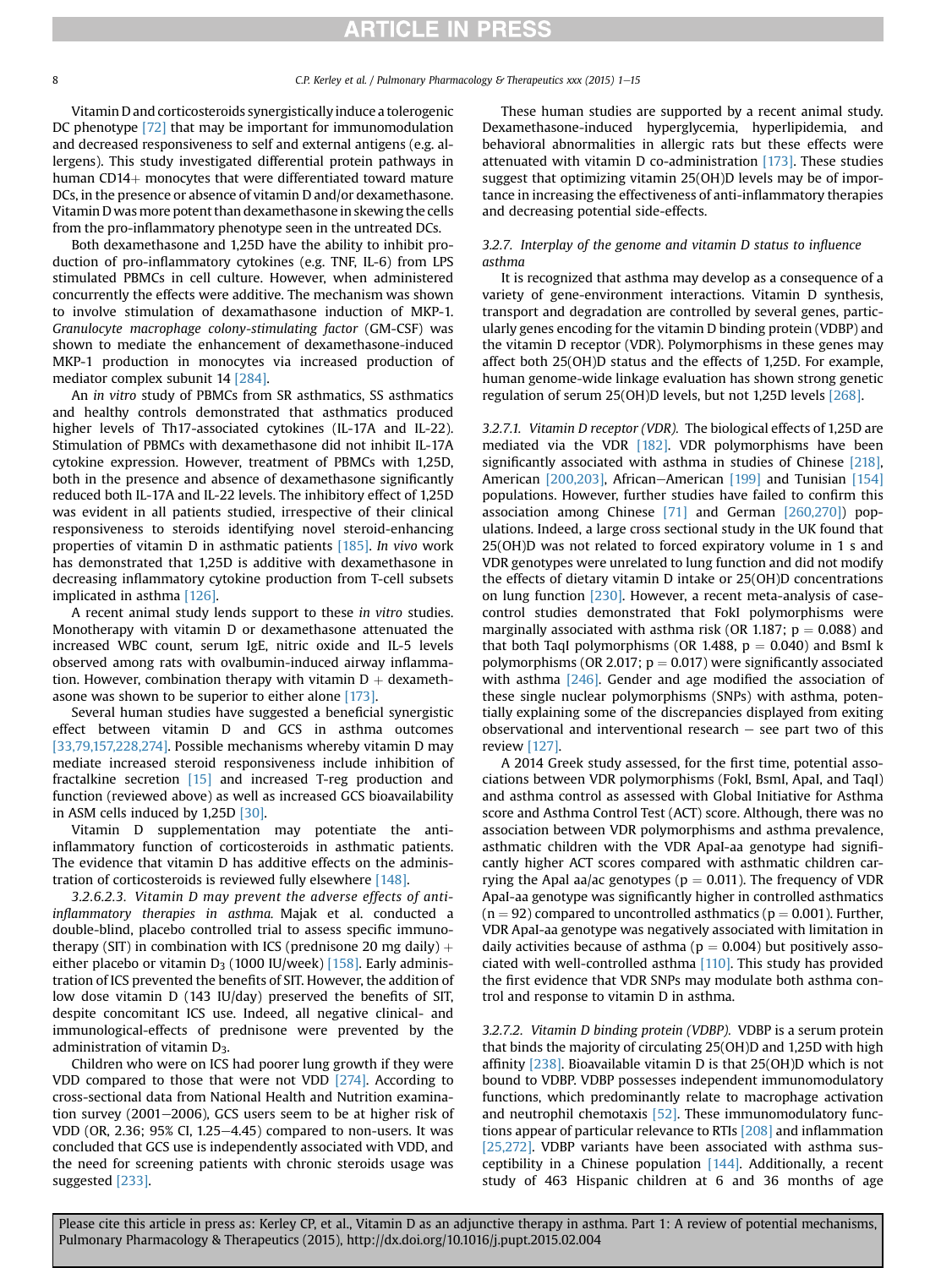demonstrated that a specific genotype of VDBP might confer protection against the development of asthma [\[186\]](#page-12-0).

Compared to non-asthmatic controls and moderate asthmatic children, children with SR asthma had significantly higher levels of VDBP in BALF but not in serum. Further, VDBP concentration in BALF correlated negatively with asthma control and percentage of predicted forced expiratory volume in 1 s but positively with ICS usage [\[88\].](#page-10-0) A recent study analysed the regulation of factors of the vitamin D axis during the early and late-phase reaction of asthma in 15 patients. A significant increase in VDBP and  $25(OH)D_3$  but not 1,25D in the BALF from mild asthmatics 24 h after allergen challenge was noted [\[31\].](#page-9-0)

Specific VDBP- and VDR SNPs were significantly associated with pediatric asthma development in a case-control study among Egyptian children [\[111\]](#page-11-0). Other studies have associated non-VDR genetic variation to paediatric asthma [\[269\]](#page-14-0), including 25 hydroxyalse [\[199\]](#page-12-0). There is evidence that SNPs in genes encoding for 25-hydroxylase can directly affect presence of asthma, and SNPs in the VDR gene can affect asthma morbidity and lung function, as well as number of positive allergen tests and IgE elevation [\[199\]](#page-12-0).

3.2.7.2.1. Additional studies of vitamin D genetics relevant to asthma. A genome wide association analysis provided mixed conclusions regarding vitamin D-asthma genetics [\[141\]](#page-11-0). However, a subsequent genome-wide study of gene-vitamin D interactions in asthma exacerbations identified 3 common variants in the class I MHC-restricted T cell-associated molecule gene (CRTAM) that were associated with an increased rate of asthma exacerbations based on the presence of low 25(OH)D. These findings suggest an important gene-environment interaction whereby vitamin D status can influence  $CD8+$  and NK T cells, as well as asthma exacerbation [\[67\].](#page-10-0) A 2013 study observed that vitamin D regulated genes were markedly over-represented in normal human and mouse developing lung transcriptomes [\[128\].](#page-11-0) This finding suggests a significant association between early lung development and asthma related phenotypes for vitamin D pathway genes, supporting a genomic mechanistic basis for the epidemiologic observations relating maternal and neonatal vitamin D intake/25(OH)D and childhood asthma susceptibility [\[175,204\].](#page-12-0)

When human bronchial ASM cells were stimulated with 1,25D over 400 genes  $-$  including genes implicated in asthma were regulated [\[30\].](#page-9-0) The same research group went on to demonstrate modest associations of asthma with multiple genes in the vitamin D metabolism pathway, and multiple genes regulated by 1,25D [\[29\].](#page-9-0) Further, a recent DBRCT of low (400 IU/d) vs. high (2,000 IU/d) dose vitamin  $D_3$  supplementation for 8 weeks demonstrated that improved 25(OH)D status was associated with at least a 1.5 fold alteration in the expression of 291 genes involved in expression of WBCs [\[291\]](#page-14-0), which may be of relevance to asthma. A recent microarray analysis of adult non-smokers revealed that the expression of thirteen candidate genes from small airway epithelial cells were significantly altered by serum  $25(OH)D$  ( $p < 0.05$ ), and a genome-wide significant expression quantitative trait loci association was detected for sphingosine-1-phosphate phosphatase  $2 - a$ gene associated with lung function [\[294\]](#page-14-0). Similarly to children, these finding suggests a significant association between lung function, immune homeostasis and vitamin D pathway genes, supporting a genomic mechanistic basis for the epidemiologic observations relating intake/25(OH)D and adult asthma susceptibility.

These interesting observations suggest a role for VDR, VDBP and potentially other genes as well 25(OH)D in asthma pathogenesis. The apparent discrepancies in vitamin D-asthma-genetic studies may be due to differences in phenotypes related to age or asthma duration and/or sample size issues. Nevertheless, the preponderance of currently available data suggest that genetic abnormalities may be an additional pathway by which inadequate 25(OH)D levels are linked with asthma pathogenesis and severity.

### 3.2.8. Additional health benefits for the asthmatic population? bone health

GCS are a mainstay of anti-asthmatic therapy. The current consensus indicates that long term treatment with GCS is associated with detrimental effects on bone [\[64,273,283\].](#page-10-0) Further, both airway hyper-responsiveness and asthma were related to clinically meaningful decreased bone mineral density (BMD) in a recent study of 7034 Korean individuals [\[123\]](#page-11-0). It is possible this finding may be explained by concomitant GCS use.

VDI is associated with a decreased response to GCS and therefore greater use (reviewed above). Vitamin D is best known for its beneficial effects of bone metabolism. During treatment with oral corticosteroids (OCS), VDI has been associated with decreased bone mineral accrual whereas vitamin D sufficiency seems to protect asthmatic children from loss of bone calcium [\[292\]](#page-14-0).

The combination of vitamin  $D_3$  (1,000 IU/day), calcium (1,000 mg/day) and ethane-1-hydroxy-1,1-diphosphonate (0.5 mg/ kg body weight), has been shown to prevent decreases in BMD and perhaps increase BMD [\[273\]](#page-14-0). Because of the combination of therapies, it is impossible to assess the independent role of vitamin D based on this preliminary study. However, the addition of 600 IU vitamin  $D_3$ /day to inhaled budesonide (400 µg/d) for 4 weeks to asthmatic children did not affect short-term growth or markers of bone despite a significant increase in serum 25(OH)D [\[225\].](#page-13-0) Similarly, a subsequent DBRCT did not find any benefit of 1,25D (0.5 mcg/ day) on bone health [\[170\]](#page-12-0). A small DBRCT ( $n = 62$ ) of 50,000 IU vitamin D/week  $+$  1,000 mg calcium/d in a diverse group of corticosteroid users demonstrated that although vitamin  $D +$  calcium blunted the initial decrease in BMD, there was no observable longterm benefit and differences between vitamin  $D +$  calcium vs. placebo did not reach statistical significance at any point [\[293\]](#page-14-0). However, the addition of 800 IU vitamin  $D_3$  daily to 24 weeks of steroid therapy in children was associated with improvement in both calcium-phosphorus balance and collagen turnover  $[240]$ . These discrepancies may potentially be explained by serum 25(OH)D levels, differing vitamin D dose and intervention period.

The Cochrane Database of Systematic Reviews evaluated the data supporting the recommendation to use calcium and vitamin D as preventive therapy in patients receiving GCS [\[108\]](#page-11-0). The authors concluded that because calcium and vitamin D have low toxicity and are inexpensive and that all patients starting GCS should also take a calcium and vitamin D supplement prophylactically. Therefore, in addition to any effect of vitamin D on asthma parameters, adequate serum 25(OH)D may prove to be beneficial for bone health and mitigate the effects of long term anti-asthmatic therapy. However, further research is required among asthmatics to determine the effect, if any, of vitamin D therapy on bone health in asthmatics.

### 4. Conclusions

It is clear that vitamin D influences diverse influences immunoregulatory and anti-inflammatory. To better understand the relationship between vitamin D and asthma, data from human studies is required. The second part of this two-part review summarizes the existing epidemiological, case-control, cross-sectional, prospective and intervention studies regarding asthma and vitamin D [\[127\]](#page-11-0).

#### Funding information

CK is supported by funding from the Asthma Society of Ireland, National Children's Hospital Foundation, Irish Thoracic Society, and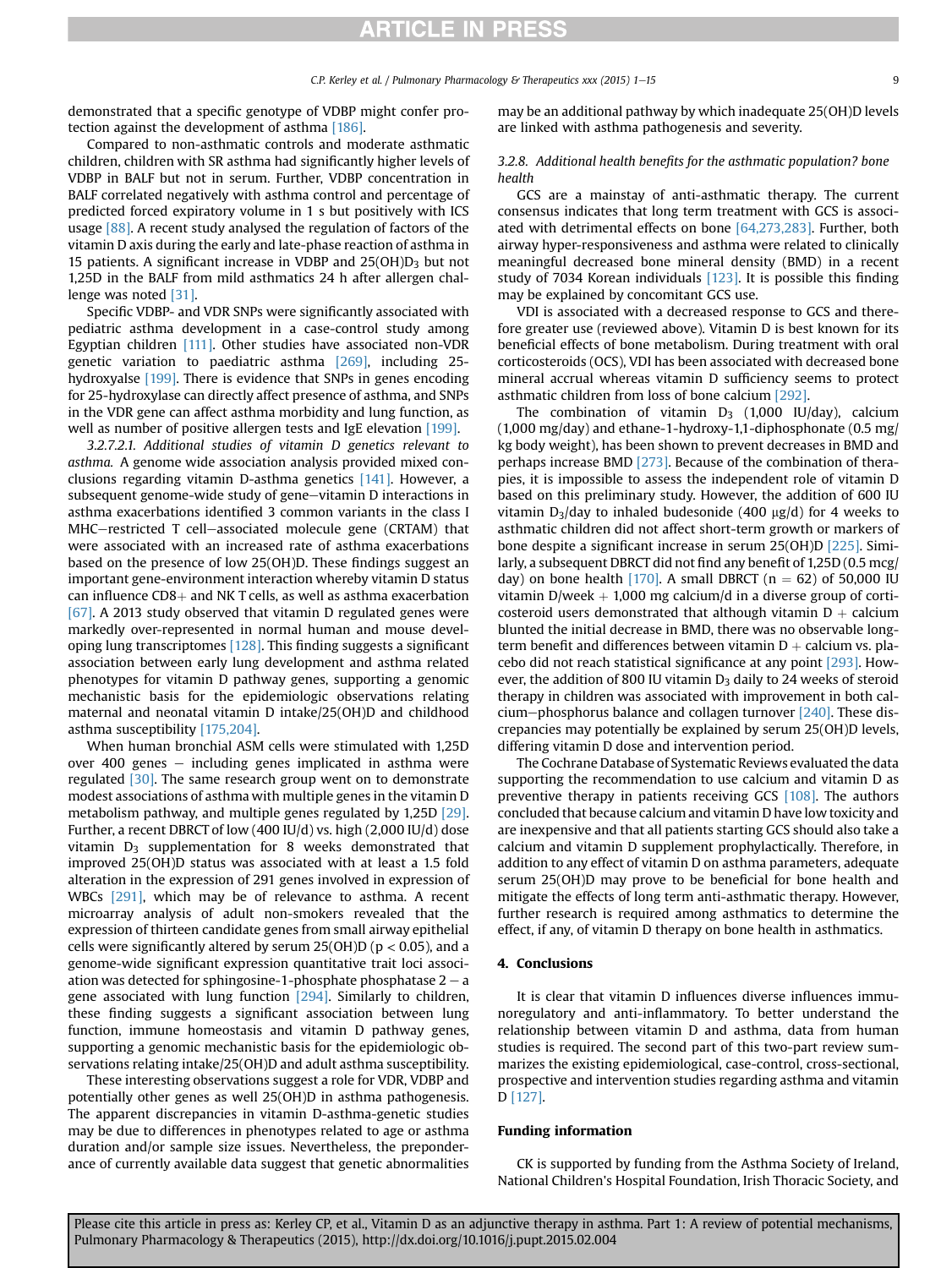<span id="page-9-0"></span>10 C.P. Kerley et al. / Pulmonary Pharmacology & Therapeutics xxx (2015) 1–15

the Irish Lung Foundation. The funding bodies had no involvement in study design, data collection, analysis or interpretation.

#### Author contributions

- CK made substantial contributions to review design and manuscript collection and interpretation of data; has drafted the submitted article; has provided final approval of the version to be published; and has agreed to be accountable for all aspects of the work in ensuring that questions related to the accuracy or integrity of any part of the work are appropriately investigated and resolved.
- BE revised the submitted article critically for important intellectual content; has provided final approval of the version to be published.
- JF revised the submitted article critically for important intellectual content; has provided final approval of the version to be published.
- LC revised the submitted article critically for important intellectual content; has provided final approval of the version to be published and has agreed to be accountable for all aspects of the work in ensuring that questions related to the accuracy or integrity of any part of the work are appropriately investigated and resolved

#### Role of the sponsors

The sponsors were not involved in the design, analysis or reporting of the current manuscript.

#### Acknowledgments

Guarantor statement: CK and LC guarantee the accuracy and completeness of the reported data, and for the fidelity of the study.

#### References

- [1] [Abramson MJ, Puy RM, Weiner JM. Injection allergen immunotherapy for](http://refhub.elsevier.com/S1094-5539(15)00023-1/sref1) [asthma. Cochrane Database Syst Rev 2010:Cd001186](http://refhub.elsevier.com/S1094-5539(15)00023-1/sref1).
- [2] [Adams JS, Ren S, Liu PT, Chun RF, Lagishetty V, Gombart AF, et al. Vitamin](http://refhub.elsevier.com/S1094-5539(15)00023-1/sref2) [d-directed rheostatic regulation of monocyte antibacterial responses \(Balti-](http://refhub.elsevier.com/S1094-5539(15)00023-1/sref2)more, Md: 1950) J Immunol 2009:182:4289-[95.](http://refhub.elsevier.com/S1094-5539(15)00023-1/sref2)
- [3] Adams JS, Sharma OP, Gacad MA, Singer FR, Metabolism of 25[hydroxyvitamin D3 by cultured pulmonary alveolar macrophages in](http://refhub.elsevier.com/S1094-5539(15)00023-1/sref3) sarcoidosis. J Clin Invest  $1983:72:1856-60$  $1983:72:1856-60$ .
- [4] [Adorini L, Penna G, Giarratana N, Uskokovic M. Tolerogenic dendritic cells](http://refhub.elsevier.com/S1094-5539(15)00023-1/sref4) [induced by vitamin D receptor ligands enhance regulatory T cells inhibiting](http://refhub.elsevier.com/S1094-5539(15)00023-1/sref4) [allograft rejection and autoimmune diseases. J Cell Biochem 2003;88:](http://refhub.elsevier.com/S1094-5539(15)00023-1/sref4)  $227 - 33$  $227 - 33$  $227 - 33$ .
- [5] [Adorini L, Penna G. Dendritic cell tolerogenicity: a key mechanism in](http://refhub.elsevier.com/S1094-5539(15)00023-1/sref5) [immunomodulation by vitamin D receptor agonists. Hum Immunol 2009;70:](http://refhub.elsevier.com/S1094-5539(15)00023-1/sref5)  $345 - 52.$  $345 - 52.$  $345 - 52.$  $345 - 52.$
- [6] [Agrawal T, Gupta GK, Agrawal DK. Calcitriol decreases expression of importin](http://refhub.elsevier.com/S1094-5539(15)00023-1/sref6) [alpha3 and attenuates RelA translocation in human bronchial smooth muscle](http://refhub.elsevier.com/S1094-5539(15)00023-1/sref6) [cells. J Clin Immunol 2012;32:1093](http://refhub.elsevier.com/S1094-5539(15)00023-1/sref6)-[103](http://refhub.elsevier.com/S1094-5539(15)00023-1/sref6).
- [7] [Akdis M, Akdis CA. Mechanisms of allergen-speci](http://refhub.elsevier.com/S1094-5539(15)00023-1/sref7)fic immunotherapy.<br> [J Allergy Clin Immunol 2007;119:780](http://refhub.elsevier.com/S1094-5539(15)00023-1/sref7)–[91](http://refhub.elsevier.com/S1094-5539(15)00023-1/sref7).
- [8] [Al-Ramli W, Prefontaine D, Chouiali F, Martin JG, Olivenstein R, Lemiere C,](http://refhub.elsevier.com/S1094-5539(15)00023-1/sref8) [et al. T\(H\)17-associated cytokines \(IL-17A and IL-17F\) in severe asthma.](http://refhub.elsevier.com/S1094-5539(15)00023-1/sref8) Allergy Clin Immunol 2009;123:1185-[7](http://refhub.elsevier.com/S1094-5539(15)00023-1/sref8).
- [9] [Aligne CA, Auinger P, Byrd RS, Weitzman M. Risk factors for pediatric asthma.](http://refhub.elsevier.com/S1094-5539(15)00023-1/sref9) [Contributions of poverty, race, and urban residence. Am J Respir Crit Care](http://refhub.elsevier.com/S1094-5539(15)00023-1/sref9) Med 2000:162:8[7](http://refhub.elsevier.com/S1094-5539(15)00023-1/sref9)3-7.
- [10] Aloia JF, Li-Ng M. Re: epidemic infl[uenza and vitamin D. Epidemiol Infect](http://refhub.elsevier.com/S1094-5539(15)00023-1/sref10) [2007;135:1095](http://refhub.elsevier.com/S1094-5539(15)00023-1/sref10)-[6. Author reply 7](http://refhub.elsevier.com/S1094-5539(15)00023-1/sref10)-[8](http://refhub.elsevier.com/S1094-5539(15)00023-1/sref10).
- [11] [Annesi-Maesano I. Perinatal events, vitamin D, and the development of](http://refhub.elsevier.com/S1094-5539(15)00023-1/sref11) [allergy. Pediatr Res 2002;52:3](http://refhub.elsevier.com/S1094-5539(15)00023-1/sref11)-[5](http://refhub.elsevier.com/S1094-5539(15)00023-1/sref11).
- [12] [Ardizzone S, Cassinotti A, Trabattoni D, Manzionna G, Rainone V,](http://refhub.elsevier.com/S1094-5539(15)00023-1/sref12) [Bevilacqua M, et al. Immunomodulatory effects of 1,25-dihydroxyvitamin D3](http://refhub.elsevier.com/S1094-5539(15)00023-1/sref12) on TH1/TH2 cytokines in infl[ammatory bowel disease: an in vitro study. Int J](http://refhub.elsevier.com/S1094-5539(15)00023-1/sref12) [Immunopathol Pharmacol 2009;22:63](http://refhub.elsevier.com/S1094-5539(15)00023-1/sref12)-[71.](http://refhub.elsevier.com/S1094-5539(15)00023-1/sref12)
- [13] [Avenell A, Cook JA, Maclennan GS, Macpherson GC. Vitamin D supplemen](http://refhub.elsevier.com/S1094-5539(15)00023-1/sref13)[tation to prevent infections: a sub-study of a randomised placebo-controlled](http://refhub.elsevier.com/S1094-5539(15)00023-1/sref13) [trial in older people \(RECORD trial, ISRCTN 51647438\). Age Ageing 2007;36:](http://refhub.elsevier.com/S1094-5539(15)00023-1/sref13)  $574 - 7.$  $574 - 7.$  $574 - 7.$
- [14] [Bai Y, Lin Y, He W, Chen Y, Ma Y. Analysis of the T cell receptor V delta region](http://refhub.elsevier.com/S1094-5539(15)00023-1/sref14) [gene repertoire in bronchoalveolar lavage](http://refhub.elsevier.com/S1094-5539(15)00023-1/sref14) fluid (BALF) and peripheral blood of asthmatics. Chin Med  $[2001;114:1252-7]$  $[2001;114:1252-7]$  $[2001;114:1252-7]$ .
- [15] [Banerjee A, Damera G, Bhandare R, Gu S, Lopez-Boado Y, Panettieri Jr R,](http://refhub.elsevier.com/S1094-5539(15)00023-1/sref15) [et al. Vitamin D and glucocorticoids differentially modulate chemokine](http://refhub.elsevier.com/S1094-5539(15)00023-1/sref15) [expression in human airway smooth muscle cells. Br J Pharmacol 2008;155:](http://refhub.elsevier.com/S1094-5539(15)00023-1/sref15) [84](http://refhub.elsevier.com/S1094-5539(15)00023-1/sref15)-[92.](http://refhub.elsevier.com/S1094-5539(15)00023-1/sref15)
- [16] [Baris S, Kiykim A, Ozen A, Tulunay A, Karakoc-Aydiner E, Barlan IB. Vitamin D](http://refhub.elsevier.com/S1094-5539(15)00023-1/sref16) [as an adjunct to subcutaneous allergen immunotherapy in asthmatic chil](http://refhub.elsevier.com/S1094-5539(15)00023-1/sref16)dren sensitized to house dust mite. Allergy  $2014;69:246-53$ .
- [17] [Barnett SB, Nurmagambetov TA. Costs of asthma in the United States:](http://refhub.elsevier.com/S1094-5539(15)00023-1/sref17) [2002](http://refhub.elsevier.com/S1094-5539(15)00023-1/sref17)-[2007. J Allergy Clin Immunol 2011;127:145](http://refhub.elsevier.com/S1094-5539(15)00023-1/sref17)-[52.](http://refhub.elsevier.com/S1094-5539(15)00023-1/sref17)
- [18] [Beigelman A, Bacharier LB. The role of early life viral bronchiolitis in the](http://refhub.elsevier.com/S1094-5539(15)00023-1/sref18) [inception of asthma. Curr Opin Allergy Clin Immunol 2013;13:211](http://refhub.elsevier.com/S1094-5539(15)00023-1/sref18)-[6.](http://refhub.elsevier.com/S1094-5539(15)00023-1/sref18)
- [19] [Benson AA, Toh JA, Vernon N, Jariwala SP. The role of vitamin D in the](http://refhub.elsevier.com/S1094-5539(15)00023-1/sref19) [immunopathogenesis of allergic skin diseases. Allergy 2012;67:296](http://refhub.elsevier.com/S1094-5539(15)00023-1/sref19)-[301.](http://refhub.elsevier.com/S1094-5539(15)00023-1/sref19)
- [20] [Berraies A, Hamzaoui K, Hamzaoui A. Link between vitamin D and airway](http://refhub.elsevier.com/S1094-5539(15)00023-1/sref20) [remodeling. J Asthma Allergy 2014;7:23](http://refhub.elsevier.com/S1094-5539(15)00023-1/sref20)-[30](http://refhub.elsevier.com/S1094-5539(15)00023-1/sref20).
- [21] [Berry DJ, Hesketh K, Power C, Hypponen E. Vitamin D status has a linear](http://refhub.elsevier.com/S1094-5539(15)00023-1/sref21) [association with seasonal infections and lung function in British adults. Br J](http://refhub.elsevier.com/S1094-5539(15)00023-1/sref21) [Nutr 2011;106:1433](http://refhub.elsevier.com/S1094-5539(15)00023-1/sref21)-[40.](http://refhub.elsevier.com/S1094-5539(15)00023-1/sref21)
- [22] [Bettoun DJ, Burris TP, Houck KA, Buck 2nd DW, Stayrook KR, Khalifa B, et al.](http://refhub.elsevier.com/S1094-5539(15)00023-1/sref22) [Retinoid X receptor is a nonsilent major contributor to vitamin D receptor](http://refhub.elsevier.com/S1094-5539(15)00023-1/sref22)[mediated transcriptional activation \(Baltimore, Md\) Mol Endocrinol](http://refhub.elsevier.com/S1094-5539(15)00023-1/sref22)  $2003:17:2320 - 8$
- [23] [Beuther DA, Sutherland ER. Overweight, obesity, and incident asthma: a](http://refhub.elsevier.com/S1094-5539(15)00023-1/sref23) [meta-analysis of prospective epidemiologic studies. Am J Respir Crit care](http://refhub.elsevier.com/S1094-5539(15)00023-1/sref23) [Med 2007;175:661](http://refhub.elsevier.com/S1094-5539(15)00023-1/sref23)-[6.](http://refhub.elsevier.com/S1094-5539(15)00023-1/sref23)
- [24] [Bhan I, Camargo Jr CA, Wenger J, Ricciardi C, Ye J, Borregaard N, et al.](http://refhub.elsevier.com/S1094-5539(15)00023-1/sref24) [Circulating levels of 25-hydroxyvitamin D and human cathelicidin in healthy](http://refhub.elsevier.com/S1094-5539(15)00023-1/sref24) [adults. J Allergy Clin Immunol 2011;127:1302](http://refhub.elsevier.com/S1094-5539(15)00023-1/sref24)-[1304.e1](http://refhub.elsevier.com/S1094-5539(15)00023-1/sref24).
- [25] [Binder R, Kress A, Kan G, Herrmann K, Kirsch](http://refhub.elsevier.com/S1094-5539(15)00023-1/sref25)fink M. Neutrophil priming by [cytokines and vitamin D binding protein \(Gc-globulin\): impact on C5a](http://refhub.elsevier.com/S1094-5539(15)00023-1/sref25)[mediated chemotaxis, degranulation and respiratory burst. Mol Immunol](http://refhub.elsevier.com/S1094-5539(15)00023-1/sref25) 1999:36:885-[92.](http://refhub.elsevier.com/S1094-5539(15)00023-1/sref25)
- [26] [Bonanno A, Gangemi S, La Grutta S, Malizia V, Riccobono L, Colombo P, et al.](http://refhub.elsevier.com/S1094-5539(15)00023-1/sref26) [25-Hydroxyvitamin D, IL-31, and IL-33 in children with allergic disease of](http://refhub.elsevier.com/S1094-5539(15)00023-1/sref26) the airways. Mediat Infl[amm 2014;2014:520241.](http://refhub.elsevier.com/S1094-5539(15)00023-1/sref26)
- [27] [Boonstra A, Barrat FJ, Crain C, Heath VL, Savelkoul HF, O'Garra A. 1alpha,25-](http://refhub.elsevier.com/S1094-5539(15)00023-1/sref27) Dihydroxyvitamin d3 has a direct effect on naive  $CD4(+)$  T cells to enhance [the development of Th2 cells \(Baltimore, Md: 1950\) J Immunol 2001;167:](http://refhub.elsevier.com/S1094-5539(15)00023-1/sref27) [4974](http://refhub.elsevier.com/S1094-5539(15)00023-1/sref27)-[80](http://refhub.elsevier.com/S1094-5539(15)00023-1/sref27).
- [28] [Borish L, Aarons A, Rumbyrt J, Cvietusa P, Negri J, Wenzel S. Interleukin-10](http://refhub.elsevier.com/S1094-5539(15)00023-1/sref28) [regulation in normal subjects and patients with asthma. J Allergy Clin](http://refhub.elsevier.com/S1094-5539(15)00023-1/sref28) [Immunol 1996;97:1288](http://refhub.elsevier.com/S1094-5539(15)00023-1/sref28)-[96.](http://refhub.elsevier.com/S1094-5539(15)00023-1/sref28)
- [29] [Bosse Y, Lemire M, Poon AH, Daley D, He JQ, Sandford A, et al. Asthma and](http://refhub.elsevier.com/S1094-5539(15)00023-1/sref29) [genes encoding components of the vitamin D pathway. Respir Res 2009;10:](http://refhub.elsevier.com/S1094-5539(15)00023-1/sref29) [98](http://refhub.elsevier.com/S1094-5539(15)00023-1/sref29).
- [30] [Bosse Y, Maghni K, Hudson TJ. 1alpha,25-dihydroxy-vitamin D3 stimulation](http://refhub.elsevier.com/S1094-5539(15)00023-1/sref30) [of bronchial smooth muscle cells induces autocrine, contractility, and](http://refhub.elsevier.com/S1094-5539(15)00023-1/sref30) [remodeling processes. Physiol Genomics 2007;29:161](http://refhub.elsevier.com/S1094-5539(15)00023-1/sref30)-[8.](http://refhub.elsevier.com/S1094-5539(15)00023-1/sref30)
- [31] [Bratke K, Wendt A, Garbe K, Kuepper M, Julius P, Lommatzsch M, et al.](http://refhub.elsevier.com/S1094-5539(15)00023-1/sref31) [Vitamin D binding protein and vitamin D in human allergen-induced](http://refhub.elsevier.com/S1094-5539(15)00023-1/sref31) endobronchial infl[ammation. Clin Exp Immunol 2014;177:366](http://refhub.elsevier.com/S1094-5539(15)00023-1/sref31)-72
- [32] [Brehm JM, Celedon JC, Soto-Quiros ME, Avila L, Hunninghake GM, Forno E,](http://refhub.elsevier.com/S1094-5539(15)00023-1/sref32) [et al. Serum vitamin D levels and markers of severity of childhood asthma in](http://refhub.elsevier.com/S1094-5539(15)00023-1/sref32) [Costa Rica. Am J Respir Crit care Med 2009;179:765](http://refhub.elsevier.com/S1094-5539(15)00023-1/sref32)-[71](http://refhub.elsevier.com/S1094-5539(15)00023-1/sref32).
- [33] [Brehm JM, Schuemann B, Fuhlbrigge AL, Hollis BW, Strunk RC, Zeiger RS,](http://refhub.elsevier.com/S1094-5539(15)00023-1/sref33) [et al. Serum vitamin D levels and severe asthma exacerbations in the](http://refhub.elsevier.com/S1094-5539(15)00023-1/sref33) [Childhood Asthma Management Program study. J Allergy Clin Immunol](http://refhub.elsevier.com/S1094-5539(15)00023-1/sref33) [2010;126:52](http://refhub.elsevier.com/S1094-5539(15)00023-1/sref33)-[58 e5](http://refhub.elsevier.com/S1094-5539(15)00023-1/sref33).
- [34] [Brennan A, Katz DR, Nunn JD, Barker S, Hewison M, Fraher LJ, et al. Dendritic](http://refhub.elsevier.com/S1094-5539(15)00023-1/sref34) [cells from human tissues express receptors for the immunoregulatory](http://refhub.elsevier.com/S1094-5539(15)00023-1/sref34) [vitamin D3 metabolite, dihydroxycholecalciferol. Immunology 1987;61:](http://refhub.elsevier.com/S1094-5539(15)00023-1/sref34)  $457 - 61$  $457 - 61$ .
- [35] [Britt Jr RD, Faksh A, Vogel ER, Thompson MA, Chu V, Pandya HC, et al.](http://refhub.elsevier.com/S1094-5539(15)00023-1/sref35) [Vitamin d attenuates cytokine-induced remodeling in human fetal airway](http://refhub.elsevier.com/S1094-5539(15)00023-1/sref35) [smooth muscle cells. J Cell Physiol 2014](http://refhub.elsevier.com/S1094-5539(15)00023-1/sref35).
- [36] [Britt Jr RD, Faksh A, Vogel ER, Thompson MA, Chu V, Pandya HC, et al.](http://refhub.elsevier.com/S1094-5539(15)00023-1/sref36) [Vitamin d attenuates cytokine-induced remodeling in human fetal airway](http://refhub.elsevier.com/S1094-5539(15)00023-1/sref36) [smooth muscle cells. J Cell Physiol 2014](http://refhub.elsevier.com/S1094-5539(15)00023-1/sref36).
- [37] [Brockman-Schneider RA, Pickles RJ, Gern JE. Effects of vitamin D on airway](http://refhub.elsevier.com/S1094-5539(15)00023-1/sref37) [epithelial cell morphology and rhinovirus replication. PloS One 2014;9:](http://refhub.elsevier.com/S1094-5539(15)00023-1/sref37) [e86755](http://refhub.elsevier.com/S1094-5539(15)00023-1/sref37).
- [38] [Buka I, Koranteng S, Osornio-Vargas AR. The effects of air pollution on the](http://refhub.elsevier.com/S1094-5539(15)00023-1/sref38) [health of children. Paediatr Child health 2006;11:513](http://refhub.elsevier.com/S1094-5539(15)00023-1/sref38)-[6.](http://refhub.elsevier.com/S1094-5539(15)00023-1/sref38)
- [39] [Burr ML, Butland BK, King S, Vaughan-Williams E. Changes in asthma](http://refhub.elsevier.com/S1094-5539(15)00023-1/sref39) [prevalence: two surveys 15 years apart. Archiv Dis Child 1989;64:1452](http://refhub.elsevier.com/S1094-5539(15)00023-1/sref39)-[6.](http://refhub.elsevier.com/S1094-5539(15)00023-1/sref39) [40] Busse WW, Lemanske Jr RF. Asthma N Engl J Med  $2001;344:350-62$ .
- 
- [41] [Busse WW, Lemanske Jr RF, Gern JE. Role of viral respiratory infections in](http://refhub.elsevier.com/S1094-5539(15)00023-1/sref41) asthma and asthma exacerbations. Lancet  $2010;376:826-34$  $2010;376:826-34$ .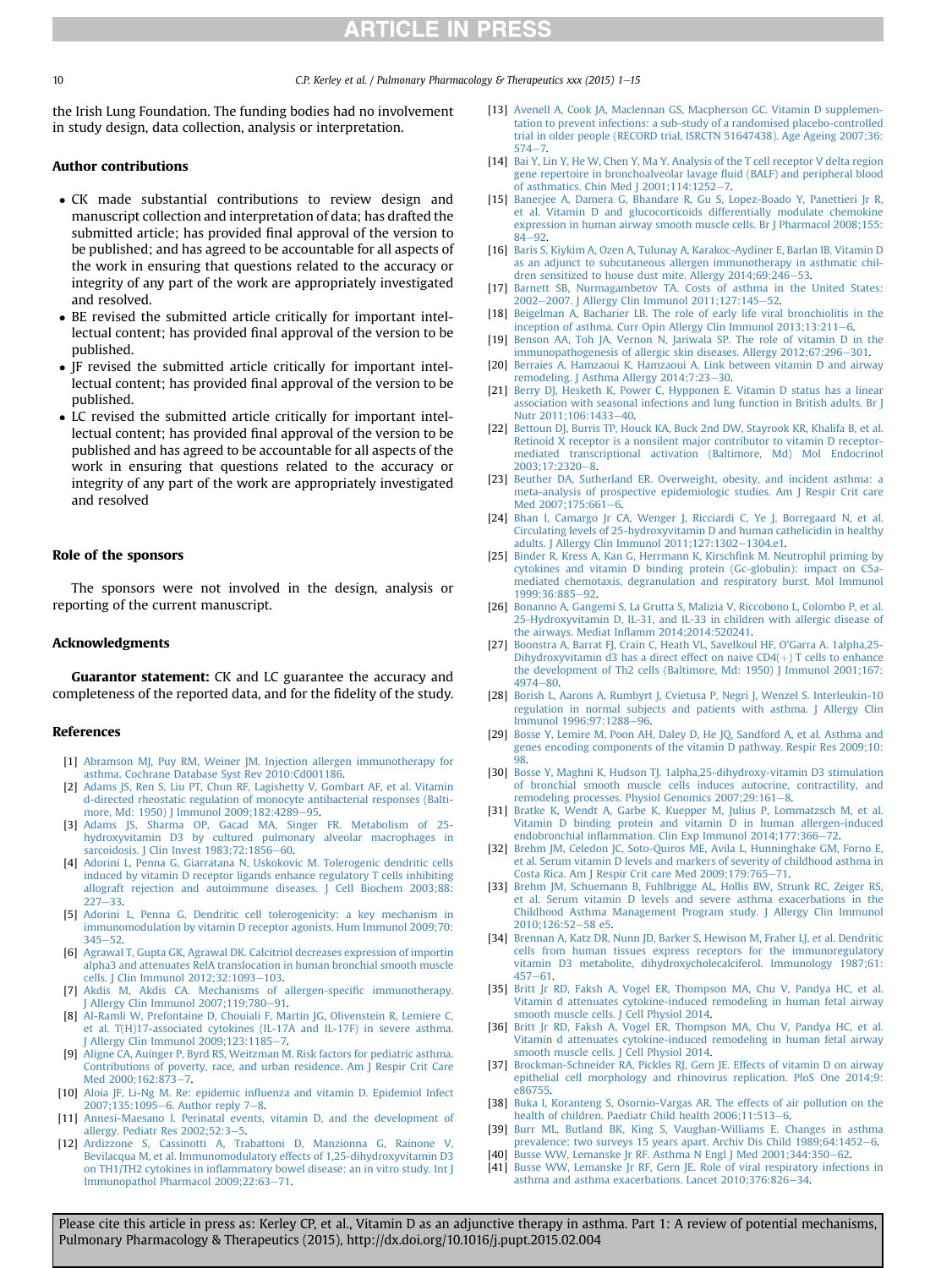C.P. Kerley et al. / Pulmonary Pharmacology & Therapeutics xxx (2015) 1–15  $\qquad$  11

- <span id="page-10-0"></span>[42] [Camargo Jr CA, Ganmaa D, Frazier AL, Kirchberg FF, Stuart JJ, Kleinman K,](http://refhub.elsevier.com/S1094-5539(15)00023-1/sref42) [et al. Randomized trial of vitamin D supplementation and risk of acute res](http://refhub.elsevier.com/S1094-5539(15)00023-1/sref42)[piratory infection in Mongolia. Pediatrics 2012;130:e561](http://refhub.elsevier.com/S1094-5539(15)00023-1/sref42)-[7.](http://refhub.elsevier.com/S1094-5539(15)00023-1/sref42)
- [43] [Cannell JJ, Vieth R, Umhau JC, Holick MF, Grant WB, Madronich S, et al.](http://refhub.elsevier.com/S1094-5539(15)00023-1/sref43) Epidemic infl[uenza and vitamin D. Epidemiol Infect 2006;134:1129](http://refhub.elsevier.com/S1094-5539(15)00023-1/sref43)-[40](http://refhub.elsevier.com/S1094-5539(15)00023-1/sref43).
- [44] [Chambers ES, Nanzer AM, Richards DF, Ryanna K, Freeman AT, Timms PM,](http://refhub.elsevier.com/S1094-5539(15)00023-1/sref44) et al. Serum 25-dihydroxyvitamin D levels correlate with  $CD4(+)$  $CD4(+)$ Foxp3( $+$ [T-cell numbers in moderate/severe asthma. J Allergy Clin Immunol](http://refhub.elsevier.com/S1094-5539(15)00023-1/sref44) [2012;130:542](http://refhub.elsevier.com/S1094-5539(15)00023-1/sref44)-[4.](http://refhub.elsevier.com/S1094-5539(15)00023-1/sref44)
- [45] [Chambers ES, Suwannasaen D, Mann EH, Urry Z, Richards DF,](http://refhub.elsevier.com/S1094-5539(15)00023-1/sref45) [Lertmemongkolchai G, et al. 1alpha,25-dihydroxyvitamin D3 in combination](http://refhub.elsevier.com/S1094-5539(15)00023-1/sref45) with transforming growth factor-beta increases the frequency of  $F(x)$  $F(x)$ [regulatory T cells through preferential expansion and usage of interleukin-2.](http://refhub.elsevier.com/S1094-5539(15)00023-1/sref45) Immunology 2014:143:52-[60](http://refhub.elsevier.com/S1094-5539(15)00023-1/sref45).
- [46] [Chambers ES, Hawrylowicz CM. The impact of vitamin D on regulatory T](http://refhub.elsevier.com/S1094-5539(15)00023-1/sref46) [cells. Curr Allergy Asthma Rep 2011;11:29](http://refhub.elsevier.com/S1094-5539(15)00023-1/sref46)-[36](http://refhub.elsevier.com/S1094-5539(15)00023-1/sref46).
- [47] [Chang JH, Cha HR, Lee DS, Seo KY, Kweon MN. 1,25-Dihydroxyvitamin D3](http://refhub.elsevier.com/S1094-5539(15)00023-1/sref47) [inhibits the differentiation and migration of T\(H\)17 cells to protect against](http://refhub.elsevier.com/S1094-5539(15)00023-1/sref47) [experimental autoimmune encephalomyelitis. PloS One 2010;5:e12925](http://refhub.elsevier.com/S1094-5539(15)00023-1/sref47).
- [48] [Chatenoud L, Salomon B, Bluestone JA. Suppressor T cells](http://refhub.elsevier.com/S1094-5539(15)00023-1/sref48)-[they're back and](http://refhub.elsevier.com/S1094-5539(15)00023-1/sref48) [critical for regulation of autoimmunity! Immunol Rev 2001;182:149](http://refhub.elsevier.com/S1094-5539(15)00023-1/sref48)-[63](http://refhub.elsevier.com/S1094-5539(15)00023-1/sref48).
- [49] [Chen KS, Miller KH, Hengehold D. Diminution of T cells with gamma delta](http://refhub.elsevier.com/S1094-5539(15)00023-1/sref49) [receptor in the peripheral blood of allergic asthmatic individuals. Clin Exp](http://refhub.elsevier.com/S1094-5539(15)00023-1/sref49) [Allergy: J Br Soc Allergy Clin Immunol 1996;26:295](http://refhub.elsevier.com/S1094-5539(15)00023-1/sref49)-[302.](http://refhub.elsevier.com/S1094-5539(15)00023-1/sref49)
- [50] [Chen L, Cencioni MT, Angelini DF, Borsellino G, Battistini L, Brosnan CF.](http://refhub.elsevier.com/S1094-5539(15)00023-1/sref50) Transcriptional profi[ling of gamma delta T cells identi](http://refhub.elsevier.com/S1094-5539(15)00023-1/sref50)fies a role for vitamin D [in the immunoregulation of the V gamma 9V delta 2 response to phosphate](http://refhub.elsevier.com/S1094-5539(15)00023-1/sref50)containing ligands (Baltimore, Md: 1950) J Immunol  $2005;174:6144-52$ .
- [51] [Chen S, Sims GP, Chen XX, Gu YY, Chen S, Lipsky PE. Modulatory effects of](http://refhub.elsevier.com/S1094-5539(15)00023-1/sref51) [1,25-dihydroxyvitamin D3 on human B cell differentiation \(Baltimore, Md:](http://refhub.elsevier.com/S1094-5539(15)00023-1/sref51) 1950) J Immunol 2007:179:1634-[47](http://refhub.elsevier.com/S1094-5539(15)00023-1/sref51).
- [52] [Chishimba L, Thickett DR, Stockley RA, Wood AM. The vitamin D axis in the](http://refhub.elsevier.com/S1094-5539(15)00023-1/sref52) [lung: a key role for vitamin D-binding protein. Thorax 2010;65:456](http://refhub.elsevier.com/S1094-5539(15)00023-1/sref52)-[62](http://refhub.elsevier.com/S1094-5539(15)00023-1/sref52).
- [53] [Corne JM, Marshall C, Smith S, Schreiber J, Sanderson G, Holgate ST, et al.](http://refhub.elsevier.com/S1094-5539(15)00023-1/sref53) [Frequency, severity, and duration of rhinovirus infections in asthmatic and](http://refhub.elsevier.com/S1094-5539(15)00023-1/sref53) [non-asthmatic individuals: a longitudinal cohort study. Lancet 2002;359:](http://refhub.elsevier.com/S1094-5539(15)00023-1/sref53)  $831 - 4$  $831 - 4$  $831 - 4$
- [54] [Corrigan CJ, Brown PH, Barnes NC, Sze](http://refhub.elsevier.com/S1094-5539(15)00023-1/sref54)fler SJ, Tsai JJ, Frew AJ, et al. Gluco[corticoid resistance in chronic asthma. Glucocorticoid pharmacokinetics,](http://refhub.elsevier.com/S1094-5539(15)00023-1/sref54) [glucocorticoid receptor characteristics, and inhibition of peripheral blood T](http://refhub.elsevier.com/S1094-5539(15)00023-1/sref54) [cell proliferation by glucocorticoids in vitro. Am Rev Respir Dis 1991;144:](http://refhub.elsevier.com/S1094-5539(15)00023-1/sref54)  $1016 - 25$  $1016 - 25$  $1016 - 25$ .
- [55] [Cosmi L, Liotta F, Maggi E, Romagnani S, Annunziato F. Th17 cells: new](http://refhub.elsevier.com/S1094-5539(15)00023-1/sref55) [players in asthma pathogenesis. Allergy 2011;66:989](http://refhub.elsevier.com/S1094-5539(15)00023-1/sref55)-[98](http://refhub.elsevier.com/S1094-5539(15)00023-1/sref55).
- [56] [Coussens AK. Immunomodulatory actions of vitamin D metabolites and their](http://refhub.elsevier.com/S1094-5539(15)00023-1/sref56) [potential relevance to human lung disease. Curr Respir Med Rev 2011;7:](http://refhub.elsevier.com/S1094-5539(15)00023-1/sref56)  $444 - 53$  $444 - 53$  $444 - 53$
- [57] [D'Ambrosio D, Cippitelli M, Cocciolo MG, Mazzeo D, Di Lucia P, Lang R, et al.](http://refhub.elsevier.com/S1094-5539(15)00023-1/sref57) [Inhibition of IL-12 production by 1,25-dihydroxyvitamin D3. Involvement of](http://refhub.elsevier.com/S1094-5539(15)00023-1/sref57) [NF-kappaB downregulation in transcriptional repression of the p40 gene.](http://refhub.elsevier.com/S1094-5539(15)00023-1/sref57) [J Clin Invest 1998;101:252](http://refhub.elsevier.com/S1094-5539(15)00023-1/sref57)-[62](http://refhub.elsevier.com/S1094-5539(15)00023-1/sref57).
- [58] [Damera G, Fogle HW, Lim P, Goncharova EA, Zhao H, Banerjee A, et al.](http://refhub.elsevier.com/S1094-5539(15)00023-1/sref58) [Vitamin D inhibits growth of human airway smooth muscle cells through](http://refhub.elsevier.com/S1094-5539(15)00023-1/sref58) [growth factor-induced phosphorylation of retinoblastoma protein and](http://refhub.elsevier.com/S1094-5539(15)00023-1/sref58) [checkpoint kinase 1. Br J Pharmacol 2009;158:1429](http://refhub.elsevier.com/S1094-5539(15)00023-1/sref58)-[41](http://refhub.elsevier.com/S1094-5539(15)00023-1/sref58).
- [59] [Deeb KK, Trump DL, Johnson CS. Vitamin D signalling pathways in cancer:](http://refhub.elsevier.com/S1094-5539(15)00023-1/sref59) [potential for anticancer therapeutics. Nat Rev Cancer 2007;7:684](http://refhub.elsevier.com/S1094-5539(15)00023-1/sref59)-[700.](http://refhub.elsevier.com/S1094-5539(15)00023-1/sref59)
- [60] [Deluca HF, Cantorna MT. Vitamin D: its role and uses in immunology. FASEB](http://refhub.elsevier.com/S1094-5539(15)00023-1/sref60) [J: Off Publ Fed Am Soc Exp Biol 2001;15:2579](http://refhub.elsevier.com/S1094-5539(15)00023-1/sref60)-[85.](http://refhub.elsevier.com/S1094-5539(15)00023-1/sref60)
- [61] [Dimeloe S, Nanzer A, Ryanna K, Hawrylowicz C. Regulatory T cells, in](http://refhub.elsevier.com/S1094-5539(15)00023-1/sref61)flam[mation and the allergic response-the role of glucocorticoids and vitamin D.](http://refhub.elsevier.com/S1094-5539(15)00023-1/sref61) steroid Biochem Mol Biol 2010:120:86-[95](http://refhub.elsevier.com/S1094-5539(15)00023-1/sref61).
- [62] [Dixon BM, Barker T, McKinnon T, Cuomo J, Frei B, Borregaard N, et al. Positive](http://refhub.elsevier.com/S1094-5539(15)00023-1/sref62) [correlation between circulating cathelicidin antimicrobial peptide \(hCAP18/](http://refhub.elsevier.com/S1094-5539(15)00023-1/sref62) [LL-37\) and 25-hydroxyvitamin D levels in healthy adults. BMC Res Notes](http://refhub.elsevier.com/S1094-5539(15)00023-1/sref62) [2012;5:575](http://refhub.elsevier.com/S1094-5539(15)00023-1/sref62).
- [63] [Doherty T, Broide D. Cytokines and growth factors in airway remodeling in](http://refhub.elsevier.com/S1094-5539(15)00023-1/sref63) [asthma. Curr Opin Immunol 2007;19:676](http://refhub.elsevier.com/S1094-5539(15)00023-1/sref63)-[80.](http://refhub.elsevier.com/S1094-5539(15)00023-1/sref63)
- [64] [Dore RK. How to prevent glucocorticoid-induced osteoporosis. Clevel Clin J](http://refhub.elsevier.com/S1094-5539(15)00023-1/sref64) Med 2010:77:529-[36](http://refhub.elsevier.com/S1094-5539(15)00023-1/sref64).
- [65] [Douville RN, Bastien N, Li Y, Simons FE, HayGlass KT. Adult asthmatics](http://refhub.elsevier.com/S1094-5539(15)00023-1/sref65) [display exaggerated IFNgamma responses to human metapneumovirus and](http://refhub.elsevier.com/S1094-5539(15)00023-1/sref65) [respiratory syncytial virus. Biochem Cell Biol Biochim Biolog Cell 2007;85:](http://refhub.elsevier.com/S1094-5539(15)00023-1/sref65)  $252 - 8.$  $252 - 8.$  $252 - 8.$  $252 - 8.$
- [66] [Drozdenko G, Heine G, Worm M. Oral vitamin D increases the frequencies of](http://refhub.elsevier.com/S1094-5539(15)00023-1/sref66) [CD38](http://refhub.elsevier.com/S1094-5539(15)00023-1/sref66)+ [human B cells and ameliorates IL-17-producing T cells. Exp Dermatol](http://refhub.elsevier.com/S1094-5539(15)00023-1/sref66) [2014;23:107](http://refhub.elsevier.com/S1094-5539(15)00023-1/sref66)-[12.](http://refhub.elsevier.com/S1094-5539(15)00023-1/sref66)
- [67] [Du R, Litonjua AA, Tantisira KG, Lasky-Su J, Sunyaev SR, Klanderman BJ, et al.](http://refhub.elsevier.com/S1094-5539(15)00023-1/sref67) [Genome-wide association study reveals class I MHC-restricted T cell-associated](http://refhub.elsevier.com/S1094-5539(15)00023-1/sref67) [molecule gene \(CRTAM\) variants interact with vitamin D levels to affect asthma](http://refhub.elsevier.com/S1094-5539(15)00023-1/sref67) [exacerbations. J Allergy Clin Immunol 2012;129:368](http://refhub.elsevier.com/S1094-5539(15)00023-1/sref67)-[73. 73.e1-5](http://refhub.elsevier.com/S1094-5539(15)00023-1/sref67).
- [68] [Edelson JD, Chan S, Jassal D, Post M, Tanswell AK. Vitamin D stimulates DNA](http://refhub.elsevier.com/S1094-5539(15)00023-1/sref68) [synthesis in alveolar type-II cells. Biochim Biophys Acta 1994;1221:159](http://refhub.elsevier.com/S1094-5539(15)00023-1/sref68)-[66](http://refhub.elsevier.com/S1094-5539(15)00023-1/sref68).
- [69] [Eder W, Ege MJ, von Mutius E. The asthma epidemic. N Engl J Med 2006;355:](http://refhub.elsevier.com/S1094-5539(15)00023-1/sref69)  $2226 - 35$  $2226 - 35$  $2226 - 35$ .
- [70] [El-Radhi AS, Majeed M, Mansor N, Ibrahim M. High incidence of rickets in](http://refhub.elsevier.com/S1094-5539(15)00023-1/sref70) [children with wheezy bronchitis in a developing country. J R Soc Med](http://refhub.elsevier.com/S1094-5539(15)00023-1/sref70) 1982:75:884-7
- [71] [Fang WL, Gao LB, Liang WB, Xue H, Bai P, Lv ML, et al. Association analysis of](http://refhub.elsevier.com/S1094-5539(15)00023-1/sref71) [vitamin D receptor gene polymorphisms in chinese population with asthma.](http://refhub.elsevier.com/S1094-5539(15)00023-1/sref71) Iran J Allergy Asthma Immunol  $2009;8:141-7$ .
- [72] [Ferreira GB, Kleijwegt FS, Waelkens E, Lage K, Nikolic T, Hansen DA, et al.](http://refhub.elsevier.com/S1094-5539(15)00023-1/sref72) [Differential protein pathways in 1,25-dihydroxyvitamin d\(3\) and dexa](http://refhub.elsevier.com/S1094-5539(15)00023-1/sref72)[methasone modulated tolerogenic human dendritic cells. J Proteome Res](http://refhub.elsevier.com/S1094-5539(15)00023-1/sref72) [2012;11:941](http://refhub.elsevier.com/S1094-5539(15)00023-1/sref72)-[71.](http://refhub.elsevier.com/S1094-5539(15)00023-1/sref72)
- [73] [Fischer KD, Agrawal DK. Vitamin D regulating TGF-ss induced epithelial](http://refhub.elsevier.com/S1094-5539(15)00023-1/sref73)[mesenchymal transition. Respir Res 2014;15:146](http://refhub.elsevier.com/S1094-5539(15)00023-1/sref73).
- [74] [Ganz T. Defensins: antimicrobial peptides of innate immunity. Nat Rev](http://refhub.elsevier.com/S1094-5539(15)00023-1/sref74)  $Immunol$  2003:3:710-[20.](http://refhub.elsevier.com/S1094-5539(15)00023-1/sref74)
- [75] [Garlanda C, Dinarello CA, Mantovani A. The interleukin-1 family: back to the](http://refhub.elsevier.com/S1094-5539(15)00023-1/sref75) future. Immunity 2013:39:1003-[18.](http://refhub.elsevier.com/S1094-5539(15)00023-1/sref75)
- [76] [Gaultier C, Harf A, Balmain N, Cuisinier-Gleizes P, Mathieu H. Lung me](http://refhub.elsevier.com/S1094-5539(15)00023-1/sref76)chanics in rachitic rats. Am Rev Respir Dis  $1984;130;1108-10$ .
- [77] [Ginde AA, Mansbach JM, Camargo Jr CA. Association between serum 25](http://refhub.elsevier.com/S1094-5539(15)00023-1/sref77) [hydroxyvitamin D level and upper respiratory tract infection in the Third](http://refhub.elsevier.com/S1094-5539(15)00023-1/sref77) [National Health and Nutrition Examination Survey. Archiv Intern Med](http://refhub.elsevier.com/S1094-5539(15)00023-1/sref77) 2009a:169:384-[90.](http://refhub.elsevier.com/S1094-5539(15)00023-1/sref77)
- [78] [Ginde AA, Mansbach JM, Camargo Jr CA. Vitamin D, respiratory infections,](http://refhub.elsevier.com/S1094-5539(15)00023-1/sref78) and asthma. Curr Allergy Asthma Rep  $2009b;9:81-7$ .
- [79] [Goleva E, Searing DA, Jackson LP, Richers BN, Leung DY. Steroid requirements](http://refhub.elsevier.com/S1094-5539(15)00023-1/sref79) [and immune associations with vitamin D are stronger in children than adults](http://refhub.elsevier.com/S1094-5539(15)00023-1/sref79) [with asthma. J Allergy Clin Immunol 2012;129:1243](http://refhub.elsevier.com/S1094-5539(15)00023-1/sref79)-[51](http://refhub.elsevier.com/S1094-5539(15)00023-1/sref79).
- [80] Gombart AF, Borregaard N, Koeffl[er HP. Human cathelicidin antimicrobial](http://refhub.elsevier.com/S1094-5539(15)00023-1/sref80) [peptide \(CAMP\) gene is a direct target of the vitamin D receptor and is](http://refhub.elsevier.com/S1094-5539(15)00023-1/sref80) [strongly up-regulated in myeloid cells by 1,25-dihydroxyvitamin D3. FASEB](http://refhub.elsevier.com/S1094-5539(15)00023-1/sref80) J: Off Publ Fed Am Soc Exp Biol  $2005;19:1067-77$  $2005;19:1067-77$ .
- [81] Gombart AF, O'Kelly J, Saito T, Koeffl[er HP. Regulation of the CAMP gene by](http://refhub.elsevier.com/S1094-5539(15)00023-1/sref81) [1,25\(OH\)2D3 in various tissues. J Steroid Biochem Mol Biol 2007;103:552](http://refhub.elsevier.com/S1094-5539(15)00023-1/sref81)-[7](http://refhub.elsevier.com/S1094-5539(15)00023-1/sref81).
- [82] [Grant WB. Variations in vitamin D production could possibly explain the](http://refhub.elsevier.com/S1094-5539(15)00023-1/sref82) [seasonality of childhood respiratory infections in Hawaii. Pediatr Infect Dis J](http://refhub.elsevier.com/S1094-5539(15)00023-1/sref82) [2008;27:853](http://refhub.elsevier.com/S1094-5539(15)00023-1/sref82).
- [83] [Gray TK, Maddux FW, Lester GE, Williams ME. Rodent macrophages](http://refhub.elsevier.com/S1094-5539(15)00023-1/sref83) [metabolize 25-hydroxyvitamin D3 in vitro. Biochem Biophys Res Commun](http://refhub.elsevier.com/S1094-5539(15)00023-1/sref83) 1982:109:723-[9.](http://refhub.elsevier.com/S1094-5539(15)00023-1/sref83)
- [84] [Gregori S, Casorati M, Amuchastegui S, Smiroldo S, Davalli AM, Adorini L.](http://refhub.elsevier.com/S1094-5539(15)00023-1/sref84) [Regulatory T cells induced by 1 alpha,25-dihydroxyvitamin D3 and myco](http://refhub.elsevier.com/S1094-5539(15)00023-1/sref84)[phenolate mofetil treatment mediate transplantation tolerance \(Baltimore,](http://refhub.elsevier.com/S1094-5539(15)00023-1/sref84) [Md: 1950\) J Immunol 2001;167:1945](http://refhub.elsevier.com/S1094-5539(15)00023-1/sref84)-[53.](http://refhub.elsevier.com/S1094-5539(15)00023-1/sref84)
- [85] [Gregori S, Giarratana N, Smiroldo S, Uskokovic M, Adorini LA. 1alpha,25](http://refhub.elsevier.com/S1094-5539(15)00023-1/sref85) [dihydroxyvitamin D\(3\) analog enhances regulatory T-cells and arrests](http://refhub.elsevier.com/S1094-5539(15)00023-1/sref85) [autoimmune diabetes in NOD mice. Diabetes 2002;51:1367](http://refhub.elsevier.com/S1094-5539(15)00023-1/sref85)-[74](http://refhub.elsevier.com/S1094-5539(15)00023-1/sref85).
- [86] Griffi[n MD, Lutz W, Phan VA, Bachman LA, McKean DJ, Kumar R. Dendritic](http://refhub.elsevier.com/S1094-5539(15)00023-1/sref86) cell modulation by 1alpha,25 dihydroxyvitamin D3 and its analogs: [vitamin D receptor-dependent pathway that promotes a persistent state of](http://refhub.elsevier.com/S1094-5539(15)00023-1/sref86) [immaturity in vitro and in vivo. Proc Natl Acad Sci U S A 2001;98:6800](http://refhub.elsevier.com/S1094-5539(15)00023-1/sref86)-[5](http://refhub.elsevier.com/S1094-5539(15)00023-1/sref86).
- [87] [Grotenboer NS, Ketelaar ME, Koppelman GH, Nawijn MC. Decoding asthma:](http://refhub.elsevier.com/S1094-5539(15)00023-1/sref87) [translating genetic variation in IL33 and IL1RL1 into disease pathophysi](http://refhub.elsevier.com/S1094-5539(15)00023-1/sref87)[ology. J Allergy Clin Immunol 2013;131:856](http://refhub.elsevier.com/S1094-5539(15)00023-1/sref87)-[65.](http://refhub.elsevier.com/S1094-5539(15)00023-1/sref87)
- [88] [Gupta A, Dimeloe S, Richards DF, Bush A, Saglani S, Hawrylowicz CM.](http://refhub.elsevier.com/S1094-5539(15)00023-1/sref88) [Vitamin D binding protein and asthma severity in children. J Allergy Clin](http://refhub.elsevier.com/S1094-5539(15)00023-1/sref88) [Immunol 2012;129:1669](http://refhub.elsevier.com/S1094-5539(15)00023-1/sref88)-[71](http://refhub.elsevier.com/S1094-5539(15)00023-1/sref88).
- [89] [Gupta A, Sjoukes A, Richards D, Banya W, Hawrylowicz C, Bush A, et al.](http://refhub.elsevier.com/S1094-5539(15)00023-1/sref89) [Relationship between serum vitamin D, disease severity, and airway](http://refhub.elsevier.com/S1094-5539(15)00023-1/sref89) [remodeling in children with asthma. Am J Respir Crit care Med 2011;184:](http://refhub.elsevier.com/S1094-5539(15)00023-1/sref89)  $1342 - 9.$  $1342 - 9.$  $1342 - 9.$  $1342 - 9.$
- [90] [Hamzaoui A, Maalmi H, Berraies A, Abid H, Ammar J, Hamzaoui K. Tran](http://refhub.elsevier.com/S1094-5539(15)00023-1/sref90)[scriptional characteristics of CD4 T cells in young asthmatic children: RORC](http://refhub.elsevier.com/S1094-5539(15)00023-1/sref90) and FOXP3 axis. J Inflamm Res  $2011;4:139-46$ .
- [91] [Hansdottir S, Monick MM, Hinde SL, Lovan N, Look DC, Hunninghake GW.](http://refhub.elsevier.com/S1094-5539(15)00023-1/sref91) [Respiratory epithelial cells convert inactive vitamin D to its active form:](http://refhub.elsevier.com/S1094-5539(15)00023-1/sref91) [potential effects on host defense \(Baltimore, Md: 1950\) J Immunol 2008;181:](http://refhub.elsevier.com/S1094-5539(15)00023-1/sref91)  $7090 - 9.$  $7090 - 9.$  $7090 - 9.$  $7090 - 9.$
- [92] [Hawrylowicz C, Richards D, Loke TK, Corrigan C, Lee T. A defect in](http://refhub.elsevier.com/S1094-5539(15)00023-1/sref92) [corticosteroid-induced IL-10 production in T lymphocytes from](http://refhub.elsevier.com/S1094-5539(15)00023-1/sref92) [corticosteroid-resistant asthmatic patients. J Allergy Clin Immunol 2002;109:](http://refhub.elsevier.com/S1094-5539(15)00023-1/sref92)  $369 - 70.$  $369 - 70.$  $369 - 70.$  $369 - 70.$
- [93] [Hawrylowicz CM. Regulatory T cells and IL-10 in allergic in](http://refhub.elsevier.com/S1094-5539(15)00023-1/sref93)flammation. J Exp [Med 2005;202:1459](http://refhub.elsevier.com/S1094-5539(15)00023-1/sref93)-[63.](http://refhub.elsevier.com/S1094-5539(15)00023-1/sref93)
- [94] [Heaney RP. Serum 25-hydroxyvitamin D is a reliable indicator of vitamin D](http://refhub.elsevier.com/S1094-5539(15)00023-1/sref94) [status. Am J Clin Nutr 2011;94:619](http://refhub.elsevier.com/S1094-5539(15)00023-1/sref94)-[20. Author reply 20.](http://refhub.elsevier.com/S1094-5539(15)00023-1/sref94)
- [95] [Heine G, Anton K, Henz BM, Worm M. 1alpha,25-dihydroxyvitamin D3 in](http://refhub.elsevier.com/S1094-5539(15)00023-1/sref95)[hibits anti-CD40 plus IL-4-mediated IgE production in vitro. Eur J Immunol](http://refhub.elsevier.com/S1094-5539(15)00023-1/sref95) [2002;32:3395](http://refhub.elsevier.com/S1094-5539(15)00023-1/sref95)-[404](http://refhub.elsevier.com/S1094-5539(15)00023-1/sref95).
- [96] [Heine G, Niesner U, Chang HD, Steinmeyer A, Zugel U, Zuberbier T, et al. 1,25](http://refhub.elsevier.com/S1094-5539(15)00023-1/sref96) [dihydroxyvitamin D\(3\) promotes IL-10 production in human B cells. Eur J](http://refhub.elsevier.com/S1094-5539(15)00023-1/sref96) [Immunol 2008;38:2210](http://refhub.elsevier.com/S1094-5539(15)00023-1/sref96)-[8.](http://refhub.elsevier.com/S1094-5539(15)00023-1/sref96)
- [97] [Heine G, Tabeling C, Hartmann B, Gonzalez Calera CR, Kuhl AA, Lindner J,](http://refhub.elsevier.com/S1094-5539(15)00023-1/sref97) [et al. 25-hydroxvitamin D3 promotes the long-term effect of speci](http://refhub.elsevier.com/S1094-5539(15)00023-1/sref97)fic [immunotherapy in a murine allergy model \(Baltimore, Md: 1950\) J Immunol](http://refhub.elsevier.com/S1094-5539(15)00023-1/sref97) [2014;193:1017](http://refhub.elsevier.com/S1094-5539(15)00023-1/sref97)-[23](http://refhub.elsevier.com/S1094-5539(15)00023-1/sref97).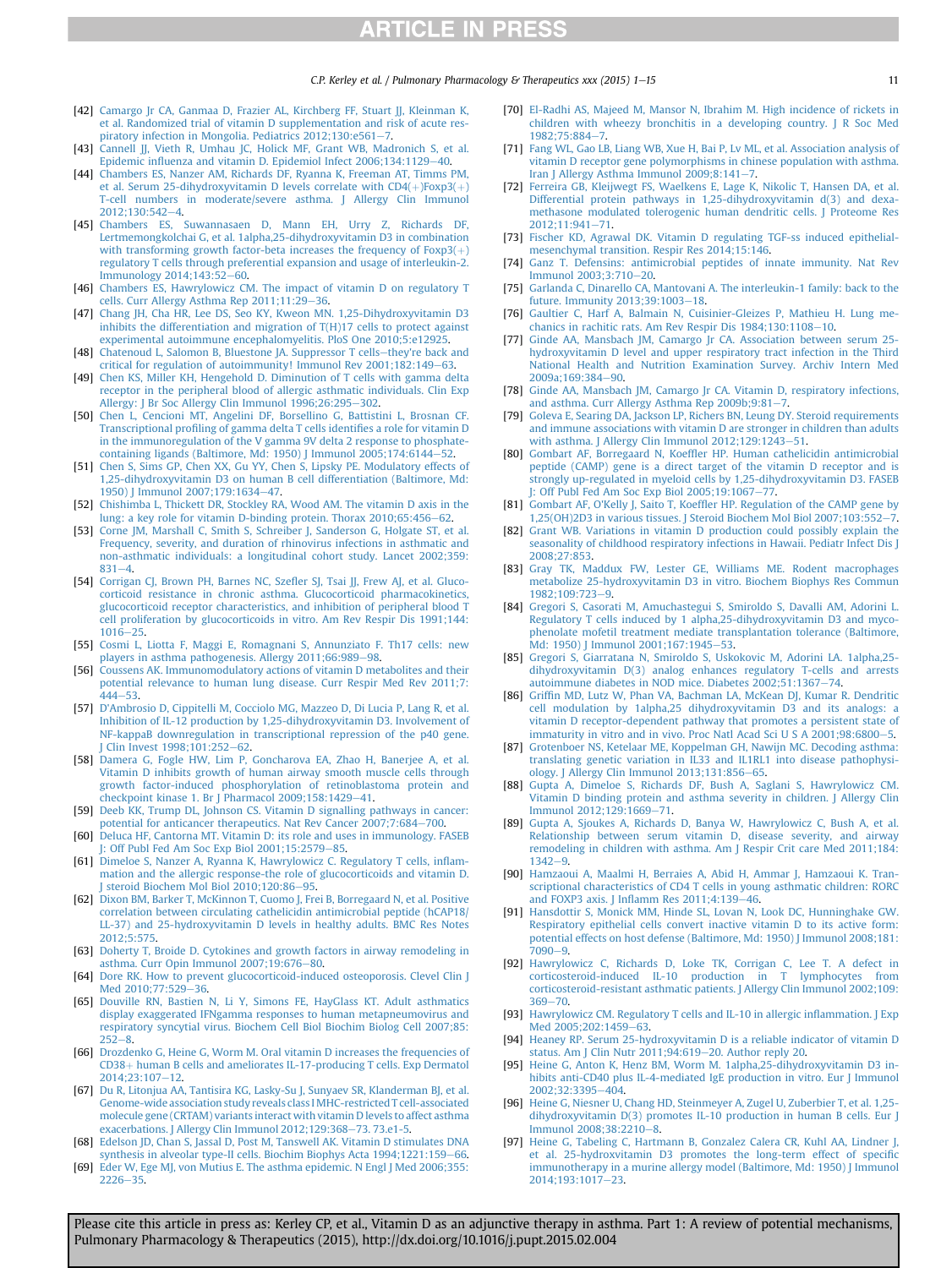<span id="page-11-0"></span>12 C.P. Kerley et al. / Pulmonary Pharmacology & Therapeutics xxx (2015) 1–15

- [98] [Herr C, Shaykhiev R, Bals R. The role of cathelicidin and defensins in pul](http://refhub.elsevier.com/S1094-5539(15)00023-1/sref98)monary infl[ammatory diseases. Expert Opin Biolog Ther 2007;7:1449](http://refhub.elsevier.com/S1094-5539(15)00023-1/sref98)-[61.](http://refhub.elsevier.com/S1094-5539(15)00023-1/sref98)
- [99] [Hewison M, Burke F, Evans KN, Lammas DA, Sansom DM, Liu P, et al. Extra](http://refhub.elsevier.com/S1094-5539(15)00023-1/sref99)[renal 25-hydroxyvitamin D3-1alpha-hydroxylase in human health and dis](http://refhub.elsevier.com/S1094-5539(15)00023-1/sref99)[ease. J Steroid Biochem Mol Biol 2007;103:316](http://refhub.elsevier.com/S1094-5539(15)00023-1/sref99)-[21.](http://refhub.elsevier.com/S1094-5539(15)00023-1/sref99)
- [100] [Hewison M, Freeman L, Hughes SV, Evans KN, Bland R, Eliopoulos AG, et al.](http://refhub.elsevier.com/S1094-5539(15)00023-1/sref100) [Differential regulation of vitamin D receptor and its ligand in human](http://refhub.elsevier.com/S1094-5539(15)00023-1/sref100) [monocyte-derived dendritic cells \(Baltimore, Md: 1950\) J Immunol 2003;170:](http://refhub.elsevier.com/S1094-5539(15)00023-1/sref100)  $5382 - 90$  $5382 - 90$
- [101] [Hewison M. Antibacterial effects of vitamin D. Nat Rev Endocrinol 2011;7:](http://refhub.elsevier.com/S1094-5539(15)00023-1/sref101)  $337 - 45.$  $337 - 45.$  $337 - 45.$
- [102] [Hill TD, Graham LM, Divgi V. Racial disparities in pediatric asthma: a review](http://refhub.elsevier.com/S1094-5539(15)00023-1/sref102) [of the literature. Curr Allergy Asthma Rep 2011;11:85](http://refhub.elsevier.com/S1094-5539(15)00023-1/sref102)-[90.](http://refhub.elsevier.com/S1094-5539(15)00023-1/sref102)
- [103] [Ho G, Tang H, Robbins JA, Tong EK. Biomarkers of tobacco smoke exposure](http://refhub.elsevier.com/S1094-5539(15)00023-1/sref103) and asthma severity in adults. Am J Prev Med  $2013;45:703-9$  $2013;45:703-9$ .
- [104] Holick MF. Vitamin D defi[ciency. N. Engl J Med 2007;357:266](http://refhub.elsevier.com/S1094-5539(15)00023-1/sref104)-[81](http://refhub.elsevier.com/S1094-5539(15)00023-1/sref104).
- [105] [Holick MF. Vitamin D status: measurement, interpretation, and clinical](http://refhub.elsevier.com/S1094-5539(15)00023-1/sref105) [application. Ann Epidemiol 2009;19:73](http://refhub.elsevier.com/S1094-5539(15)00023-1/sref105)-[8](http://refhub.elsevier.com/S1094-5539(15)00023-1/sref105).
- [106] [Hollis BW, Wagner CL, Drezner MK, Binkley NC. Circulating vitamin D3 and](http://refhub.elsevier.com/S1094-5539(15)00023-1/sref106) [25-hydroxyvitamin D in humans: an important tool to de](http://refhub.elsevier.com/S1094-5539(15)00023-1/sref106)fine adequate [nutritional vitamin D status. J Steroid Biochem Mol Biol 2007;103:631](http://refhub.elsevier.com/S1094-5539(15)00023-1/sref106)-[4](http://refhub.elsevier.com/S1094-5539(15)00023-1/sref106).
- [107] [Holt PG, Strickland DH, Sly PD. Virus infection and allergy in the develop](http://refhub.elsevier.com/S1094-5539(15)00023-1/sref107)[ment of asthma: what is the connection? Curr Opin Allergy Clin Immunol](http://refhub.elsevier.com/S1094-5539(15)00023-1/sref107)  $2012:12:151 - 7$  $2012:12:151 - 7$ .
- [108] [Homik J, Suarez-Almazor ME, Shea B, Cranney A, Wells G, Tugwell P. Calcium](http://refhub.elsevier.com/S1094-5539(15)00023-1/sref108) [and vitamin D for corticosteroid-induced osteoporosis. Cochrane Database](http://refhub.elsevier.com/S1094-5539(15)00023-1/sref108) [Syst Rev 2000:Cd000952.](http://refhub.elsevier.com/S1094-5539(15)00023-1/sref108)
- [109] [Hypponen E, Berry DJ, Wjst M, Power C. Serum 25-hydroxyvitamin D and IgE](http://refhub.elsevier.com/S1094-5539(15)00023-1/sref109) a signifi[cant but nonlinear relationship. Allergy 2009;64:613](http://refhub.elsevier.com/S1094-5539(15)00023-1/sref109)-[20](http://refhub.elsevier.com/S1094-5539(15)00023-1/sref109).
- [110] [Iordanidou M, Paraskakis E, Giannakopoulou E, Tavridou A, Gentile G,](http://refhub.elsevier.com/S1094-5539(15)00023-1/sref110) [Borro M, et al. Vitamin D receptor ApaI a allele is associated with better](http://refhub.elsevier.com/S1094-5539(15)00023-1/sref110) [childhood asthma control and improvement in ability for daily activities.](http://refhub.elsevier.com/S1094-5539(15)00023-1/sref110) [Omics J Integr Biol 2014;18:673](http://refhub.elsevier.com/S1094-5539(15)00023-1/sref110)-[81](http://refhub.elsevier.com/S1094-5539(15)00023-1/sref110).
- [111] [Ismail MF, Elnady HG, Fouda EM. Genetic variants in vitamin D pathway in](http://refhub.elsevier.com/S1094-5539(15)00023-1/sref111) [Egyptian asthmatic children: a pilot study. Hum Immunol 2013;74:1659](http://refhub.elsevier.com/S1094-5539(15)00023-1/sref111)-[64](http://refhub.elsevier.com/S1094-5539(15)00023-1/sref111).
- [112] [Jackson DJ, Gangnon RE, Evans MD, Roberg KA, Anderson EL, Pappas TE, et al.](http://refhub.elsevier.com/S1094-5539(15)00023-1/sref112) [Wheezing rhinovirus illnesses in early life predict asthma development in](http://refhub.elsevier.com/S1094-5539(15)00023-1/sref112) [high-risk children. Am J Respir Crit Care Med 2008;178:667](http://refhub.elsevier.com/S1094-5539(15)00023-1/sref112)-[72.](http://refhub.elsevier.com/S1094-5539(15)00023-1/sref112)
- [113] [Janssen R, Bont L, Siezen CL, Hodemaekers HM, Ermers MJ, Doornbos G, et al.](http://refhub.elsevier.com/S1094-5539(15)00023-1/sref113) [Genetic susceptibility to respiratory syncytial virus bronchiolitis is pre](http://refhub.elsevier.com/S1094-5539(15)00023-1/sref113)[dominantly associated with innate immune genes. J Infect Dis 2007;196:](http://refhub.elsevier.com/S1094-5539(15)00023-1/sref113)  $826 - 34$  $826 - 34$
- [114] [Jartti T, Ruuskanen O, Mansbach JM, Vuorinen T, Camargo Jr CA. Low serum](http://refhub.elsevier.com/S1094-5539(15)00023-1/sref114) [25-hydroxyvitamin D levels are associated with increased risk of viral](http://refhub.elsevier.com/S1094-5539(15)00023-1/sref114) [coinfections in wheezing children. J Allergy Clin Immunol 2010;126:1074](http://refhub.elsevier.com/S1094-5539(15)00023-1/sref114)-[6.](http://refhub.elsevier.com/S1094-5539(15)00023-1/sref114) [6.e1-4.](http://refhub.elsevier.com/S1094-5539(15)00023-1/sref114)
- [115] [Jeffery LE, Burke F, Mura M, Zheng Y, Qureshi OS, Hewison M, et al. 1,25-](http://refhub.elsevier.com/S1094-5539(15)00023-1/sref115) [Dihydroxyvitamin D3 and IL-2 combine to inhibit T cell production of in](http://refhub.elsevier.com/S1094-5539(15)00023-1/sref115)fl[ammatory cytokines and promote development of regulatory T cells](http://refhub.elsevier.com/S1094-5539(15)00023-1/sref115) [expressing CTLA-4 and FoxP3 \(Baltimore, Md: 1950\) J Immunol 2009;183:](http://refhub.elsevier.com/S1094-5539(15)00023-1/sref115) [5458](http://refhub.elsevier.com/S1094-5539(15)00023-1/sref115)-[67.](http://refhub.elsevier.com/S1094-5539(15)00023-1/sref115)
- [116] [Jeng L, Yamshchikov AV, Judd SE, Blumberg HM, Martin GS, Ziegler TR, et al.](http://refhub.elsevier.com/S1094-5539(15)00023-1/sref116) [Alterations in vitamin D status and anti-microbial peptide levels in patients](http://refhub.elsevier.com/S1094-5539(15)00023-1/sref116) [in the intensive care unit with sepsis. J Transl Med 2009;7:28](http://refhub.elsevier.com/S1094-5539(15)00023-1/sref116).
- [117] [Ji J, Hemminki K, Sundquist K, Sundquist J. Seasonal and regional variations](http://refhub.elsevier.com/S1094-5539(15)00023-1/sref117) [of asthma and association with osteoporosis: possible role of vitamin D in](http://refhub.elsevier.com/S1094-5539(15)00023-1/sref117) [asthma. J Asthma: Off J Assoc Care Asthma 2010;47:1045](http://refhub.elsevier.com/S1094-5539(15)00023-1/sref117)-[8](http://refhub.elsevier.com/S1094-5539(15)00023-1/sref117).
- [118] [Jirapongsananuruk O, Melamed I, Leung DY. Additive immunosuppressive](http://refhub.elsevier.com/S1094-5539(15)00023-1/sref118) [effects of 1,25-dihydroxyvitamin D3 and corticosteroids on TH1, but not](http://refhub.elsevier.com/S1094-5539(15)00023-1/sref118) [TH2, responses. J Allergy Clin Immunol 2000;106:981](http://refhub.elsevier.com/S1094-5539(15)00023-1/sref118)-[5.](http://refhub.elsevier.com/S1094-5539(15)00023-1/sref118)
- [119] [John M, Lim S, Seybold J, Jose P, Robichaud A, O'Connor B, et al. Inhaled](http://refhub.elsevier.com/S1094-5539(15)00023-1/sref119) [corticosteroids increase interleukin-10 but reduce macrophage in](http://refhub.elsevier.com/S1094-5539(15)00023-1/sref119)flamma[tory protein-1alpha, granulocyte-macrophage colony-stimulating factor, and](http://refhub.elsevier.com/S1094-5539(15)00023-1/sref119) [interferon-gamma release from alveolar macrophages in asthma. Am J Respir](http://refhub.elsevier.com/S1094-5539(15)00023-1/sref119) Crit Care Med 1998:157:256-[62.](http://refhub.elsevier.com/S1094-5539(15)00023-1/sref119)
- [121] [Joseph CL, Ownby DR, Peterson EL, Johnson CC. Racial differences in physi](http://refhub.elsevier.com/S1094-5539(15)00023-1/sref120)[ologic parameters related to asthma among middle-class children. Chest](http://refhub.elsevier.com/S1094-5539(15)00023-1/sref120) 2000:117:1336-44
- [122] Joshi S, Pantalena LC, Liu XK, Gaffen SL, Liu H, Rohowsky-Kochan C, et al. 1,25 dihydroxyvitamin D(3) ameliorates Th17 autoimmunity via transcriptional.
- [123] [Jung JW, Kang HR, Kim JY, Lee SH, Kim SS, Cho SH. Are asthmatic patients](http://refhub.elsevier.com/S1094-5539(15)00023-1/sref121) [prone to bone loss? ANNALS of allergy. Asthma Immunol: Off Publ Am Coll](http://refhub.elsevier.com/S1094-5539(15)00023-1/sref121) [Allergy Asthma Immunol 2014;112:426](http://refhub.elsevier.com/S1094-5539(15)00023-1/sref121)-[31](http://refhub.elsevier.com/S1094-5539(15)00023-1/sref121).
- [124] [Karatekin G, Kaya A, Salihoglu O, Balci H, Nuhoglu A. Association of sub](http://refhub.elsevier.com/S1094-5539(15)00023-1/sref122)clinical vitamin D defi[ciency in newborns with acute lower respiratory](http://refhub.elsevier.com/S1094-5539(15)00023-1/sref122) [infection and their mothers. Eur J Clin Nutr 2009;63:473](http://refhub.elsevier.com/S1094-5539(15)00023-1/sref122)-[7](http://refhub.elsevier.com/S1094-5539(15)00023-1/sref122).
- [125] [Karin M, Lin A. NF-kappaB at the crossroads of life and death. Nat Immunol](http://refhub.elsevier.com/S1094-5539(15)00023-1/sref123) [2002;3:221](http://refhub.elsevier.com/S1094-5539(15)00023-1/sref123)e[7.](http://refhub.elsevier.com/S1094-5539(15)00023-1/sref123)
- [126] [Keating P, Munim A, Hartmann JX. Effect of vitamin D on T-helper type 9](http://refhub.elsevier.com/S1094-5539(15)00023-1/sref124) [polarized human memory cells in chronic persistent asthma. Ann Allergy](http://refhub.elsevier.com/S1094-5539(15)00023-1/sref124) [Asthma Immunol: Off Publ Am Coll Allergy Asthma Immunol 2014;112:](http://refhub.elsevier.com/S1094-5539(15)00023-1/sref124)  $154 - 62$  $154 - 62$
- [127] Kerley CP, Elnazir B, Faul F, Cormican L, Vitamin D as an adjunctive therapy [in asthma. Part 2: a review of human studies. Pulm Pharmacol Ther 2015](http://refhub.elsevier.com/S1094-5539(15)00023-1/sref125).
- [128] [Kho AT, Sharma S, Qiu W, Gaedigk R, Klanderman B, Niu S, et al. Vitamin D](http://refhub.elsevier.com/S1094-5539(15)00023-1/sref126) [related genes in lung development and asthma pathogenesis. BMC Med](http://refhub.elsevier.com/S1094-5539(15)00023-1/sref126) [Genomics 2013;6:47](http://refhub.elsevier.com/S1094-5539(15)00023-1/sref126).
- [129] [Kimbell-Dunn M, Pearce N, Beasley R. Seasonal variation in asthma hospi](http://refhub.elsevier.com/S1094-5539(15)00023-1/sref127)[talizations and death rates in New Zealand \(Carlton, Vic\) Respirology 2000;5:](http://refhub.elsevier.com/S1094-5539(15)00023-1/sref127)  $241 - 6$  $241 - 6$  $241 - 6$
- [130] [Krejsek J, Kral B, Vokurkova D, Derner V, Touskova M, Parakova Z, et al.](http://refhub.elsevier.com/S1094-5539(15)00023-1/sref128) [Decreased peripheral blood gamma delta T cells in patients with bronchial](http://refhub.elsevier.com/S1094-5539(15)00023-1/sref128) asthma. Allergy 1998:53:[7](http://refhub.elsevier.com/S1094-5539(15)00023-1/sref128)3-7.
- [131] [Kresfelder TL, Janssen R, Bont L, Pretorius M, Venter M. Con](http://refhub.elsevier.com/S1094-5539(15)00023-1/sref129)firmation of an [association between single nucleotide polymorphisms in the VDR gene with](http://refhub.elsevier.com/S1094-5539(15)00023-1/sref129) [respiratory syncytial virus related disease in South African children. J Med](http://refhub.elsevier.com/S1094-5539(15)00023-1/sref129) Virol 2011:83:1834-[40.](http://refhub.elsevier.com/S1094-5539(15)00023-1/sref129)
- [132] [Kreutz M, Andreesen R, Krause SW, Szabo A, Ritz E, Reichel H. 1,25](http://refhub.elsevier.com/S1094-5539(15)00023-1/sref130) [dihydroxyvitamin D3 production and vitamin D3 receptor expression are](http://refhub.elsevier.com/S1094-5539(15)00023-1/sref130) [developmentally regulated during differentiation of human monocytes into](http://refhub.elsevier.com/S1094-5539(15)00023-1/sref130) macrophages. Blood  $1993:82:1300-7$
- [133] [Kreutz M, Andreesen R. Induction of human monocyte to macrophage](http://refhub.elsevier.com/S1094-5539(15)00023-1/sref131) [maturation in vitro by 1,25-dihydroxyvitamin D3. Blood 1990;76:2457](http://refhub.elsevier.com/S1094-5539(15)00023-1/sref131)-[61](http://refhub.elsevier.com/S1094-5539(15)00023-1/sref131).
- [134] [Krstic G. Asthma prevalence associated with geographical latitude and](http://refhub.elsevier.com/S1094-5539(15)00023-1/sref132) [regional insolation in the United States of America and Australia. PloS One](http://refhub.elsevier.com/S1094-5539(15)00023-1/sref132) [2011;6:e18492.](http://refhub.elsevier.com/S1094-5539(15)00023-1/sref132)
- [135] [Kuo YT, Kuo CH, Lam KP, Chu YT, Wang WL, Huang CH, et al. Effects of](http://refhub.elsevier.com/S1094-5539(15)00023-1/sref133) [vitamin D3 on expression of tumor necrosis factor-alpha and chemokines by](http://refhub.elsevier.com/S1094-5539(15)00023-1/sref133) [monocytes. J food Sci 2010;75:H200](http://refhub.elsevier.com/S1094-5539(15)00023-1/sref133)-[4.](http://refhub.elsevier.com/S1094-5539(15)00023-1/sref133)
- [136] [Laaksi I, Ruohola JP, Mattila V, Auvinen A, Ylikomi T, Pihlajamaki H. Vitamin](http://refhub.elsevier.com/S1094-5539(15)00023-1/sref134) [D supplementation for the prevention of acute respiratory tract infection: a](http://refhub.elsevier.com/S1094-5539(15)00023-1/sref134) [randomized, double-blinded trial among young Finnish men. J Infect Dis](http://refhub.elsevier.com/S1094-5539(15)00023-1/sref134) 2010:202:809-[14.](http://refhub.elsevier.com/S1094-5539(15)00023-1/sref134)
- [137] [Laaksi I, Ruohola JP, Tuohimaa P, Auvinen A, Haataja R, Pihlajamaki H, et al.](http://refhub.elsevier.com/S1094-5539(15)00023-1/sref135) [An association of serum vitamin D concentrations](http://refhub.elsevier.com/S1094-5539(15)00023-1/sref135) <40 nmol/L with acute [respiratory tract infection in young Finnish men. Am J Clin Nutr 2007;86:](http://refhub.elsevier.com/S1094-5539(15)00023-1/sref135)  $714 - 7.$  $714 - 7.$  $714 - 7.$  $714 - 7.$
- [138] [Lambert AA, Kirk GD, Astemborski J, Neptune ER, Mehta SH, Wise RA, et al.](http://refhub.elsevier.com/S1094-5539(15)00023-1/sref136) [A cross sectional analysis of the role of the antimicrobial peptide cathelicidin in](http://refhub.elsevier.com/S1094-5539(15)00023-1/sref136) [lung function impairment within the ALIVE cohort. PloS One 2014;9:e95099](http://refhub.elsevier.com/S1094-5539(15)00023-1/sref136).
- [139] [Lan N, Luo G, Yang X, Cheng Y, Zhang Y, Wang X, et al. 25-hydroxyvitamin](http://refhub.elsevier.com/S1094-5539(15)00023-1/sref137) D3-defi[ciency enhances oxidative stress and corticosteroid resistance in](http://refhub.elsevier.com/S1094-5539(15)00023-1/sref137) [severe asthma exacerbation. PloS One 2014;9:e111599.](http://refhub.elsevier.com/S1094-5539(15)00023-1/sref137)
- [140] [Lange NE, Litonjua A, Hawrylowicz CM, Weiss S, Vitamin D. the immune](http://refhub.elsevier.com/S1094-5539(15)00023-1/sref138) [system and asthma. Expert Rev Clin Immunol 2009;5:693](http://refhub.elsevier.com/S1094-5539(15)00023-1/sref138)-[702.](http://refhub.elsevier.com/S1094-5539(15)00023-1/sref138)
- [141] [Lasky-Su J, Lange N, Brehm JM, Damask A, Soto-Quiros M, Avila L, et al.](http://refhub.elsevier.com/S1094-5539(15)00023-1/sref139) [Genome-wide association analysis of circulating vitamin D levels in children](http://refhub.elsevier.com/S1094-5539(15)00023-1/sref139) [with asthma. Hum Genet 2012;131:1495](http://refhub.elsevier.com/S1094-5539(15)00023-1/sref139)-[505.](http://refhub.elsevier.com/S1094-5539(15)00023-1/sref139)
- [142] [Lemire JM, Archer DC, Beck L, Spiegelberg HL. Immunosuppressive actions of](http://refhub.elsevier.com/S1094-5539(15)00023-1/sref140) [1,25-dihydroxyvitamin D3: preferential inhibition of Th1 functions. J Nutr](http://refhub.elsevier.com/S1094-5539(15)00023-1/sref140) [1995;125:1704s](http://refhub.elsevier.com/S1094-5539(15)00023-1/sref140)-[8s.](http://refhub.elsevier.com/S1094-5539(15)00023-1/sref140)
- [143] [Leow L, Simpson T, Cursons R, Karalus N, Hancox RJ, Vitamin D. Innate im](http://refhub.elsevier.com/S1094-5539(15)00023-1/sref141)[munity and outcomes in community acquired pneumonia. Respirology](http://refhub.elsevier.com/S1094-5539(15)00023-1/sref141)  $2011;16:611-6$  $2011;16:611-6$  (Carlton, Vic).
- [144] [Li F, Jiang L, Willis-Owen SA, Zhang Y, Gao J. Vitamin D binding protein](http://refhub.elsevier.com/S1094-5539(15)00023-1/sref142) [variants associate with asthma susceptibility in the Chinese Han population.](http://refhub.elsevier.com/S1094-5539(15)00023-1/sref142) [BMC Med Genet 2011;12:103.](http://refhub.elsevier.com/S1094-5539(15)00023-1/sref142)
- [145] [Li-Ng M, Aloia JF, Pollack S, Cunha BA, Mikhail M, Yeh J, et al. A randomized](http://refhub.elsevier.com/S1094-5539(15)00023-1/sref143) [controlled trial of vitamin D3 supplementation for the prevention of](http://refhub.elsevier.com/S1094-5539(15)00023-1/sref143) [symptomatic upper respiratory tract infections. Epidemiol Infect 2009;137:](http://refhub.elsevier.com/S1094-5539(15)00023-1/sref143) [1396](http://refhub.elsevier.com/S1094-5539(15)00023-1/sref143)-[404](http://refhub.elsevier.com/S1094-5539(15)00023-1/sref143).
- [146] [Liew FY, Pitman NI, McInnes IB. Disease-associated functions of IL-33: the](http://refhub.elsevier.com/S1094-5539(15)00023-1/sref144) [new kid in the IL-1 family. Nat Rev Immunol 2010;10:103](http://refhub.elsevier.com/S1094-5539(15)00023-1/sref144)-[10](http://refhub.elsevier.com/S1094-5539(15)00023-1/sref144).
- [147] [Lim S, Crawley E, Woo P, Barnes PJ. Haplotype associated with low](http://refhub.elsevier.com/S1094-5539(15)00023-1/sref145) [interleukin-10 production in patients with severe asthma. Lancet 1998;352:](http://refhub.elsevier.com/S1094-5539(15)00023-1/sref145) [113](http://refhub.elsevier.com/S1094-5539(15)00023-1/sref145).
- [148] [Litonjua AA. Vitamin D and corticosteroids in asthma: synergy, interaction](http://refhub.elsevier.com/S1094-5539(15)00023-1/sref146) and potential therapeutic effects. Expert Rev Respir Med  $2013;7:101-4$  $2013;7:101-4$ .
- [149] [Liu MC, Xiao HQ, Brown AJ, Ritter CS, Schroeder J. Association of vitamin D](http://refhub.elsevier.com/S1094-5539(15)00023-1/sref147) [and antimicrobial peptide production during late-phase allergic responses in](http://refhub.elsevier.com/S1094-5539(15)00023-1/sref147) the lung. Clin Exp Allergy: J Br Soc Allergy Clin Immunol  $2012;42:383-91$  $2012;42:383-91$ .
- [150] [Liu PT, Stenger S, Li H, Wenzel L, Tan BH, Krutzik SR, et al. Toll-like receptor](http://refhub.elsevier.com/S1094-5539(15)00023-1/sref148) [triggering of a vitamin D-mediated human antimicrobial response. Sci \(New](http://refhub.elsevier.com/S1094-5539(15)00023-1/sref148) [York, NY\) 2006;311:1770](http://refhub.elsevier.com/S1094-5539(15)00023-1/sref148)-[3](http://refhub.elsevier.com/S1094-5539(15)00023-1/sref148).
- [151] [Liu PT, Stenger S, Tang DH, Modlin RL. Cutting edge: vitamin D-mediated](http://refhub.elsevier.com/S1094-5539(15)00023-1/sref149) [human antimicrobial activity against Mycobacterium tuberculosis is](http://refhub.elsevier.com/S1094-5539(15)00023-1/sref149) [dependent on the induction of cathelicidin \(Baltimore, Md: 1950\) J Immunol](http://refhub.elsevier.com/S1094-5539(15)00023-1/sref149) [2007;179:2060](http://refhub.elsevier.com/S1094-5539(15)00023-1/sref149)-[3.](http://refhub.elsevier.com/S1094-5539(15)00023-1/sref149)
- [152] [Liu X, Nelson A, Wang X, Farid M, Gunji Y, Ikari J, et al. Vitamin D modulates](http://refhub.elsevier.com/S1094-5539(15)00023-1/sref150) [prostaglandin E2 synthesis and degradation in human lung](http://refhub.elsevier.com/S1094-5539(15)00023-1/sref150) fibroblasts. Am J Respir Cell Mol Biol  $2014;50:40-50$ .
- [153] [Ma JX, Xia JB, Cheng XM, Wang CZ. 1,25-dihydroxyvitamin D\(3\) pretreat](http://refhub.elsevier.com/S1094-5539(15)00023-1/sref151)ment enhances the effi[cacy of allergen immunotherapy in a mouse allergic](http://refhub.elsevier.com/S1094-5539(15)00023-1/sref151) asthma model. Chin Med J  $2010;123:3591-6$  $2010;123:3591-6$ .
- [154] [Maalmi H, Sassi FH, Berraies A, Ammar J, Hamzaoui K, Hamzaoui A. Associ](http://refhub.elsevier.com/S1094-5539(15)00023-1/sref152)[ation of vitamin D receptor gene polymorphisms with susceptibility to](http://refhub.elsevier.com/S1094-5539(15)00023-1/sref152) [asthma in Tunisian children: a case control study. Hum Immunol 2013;74:](http://refhub.elsevier.com/S1094-5539(15)00023-1/sref152)  $234 - 40$  $234 - 40$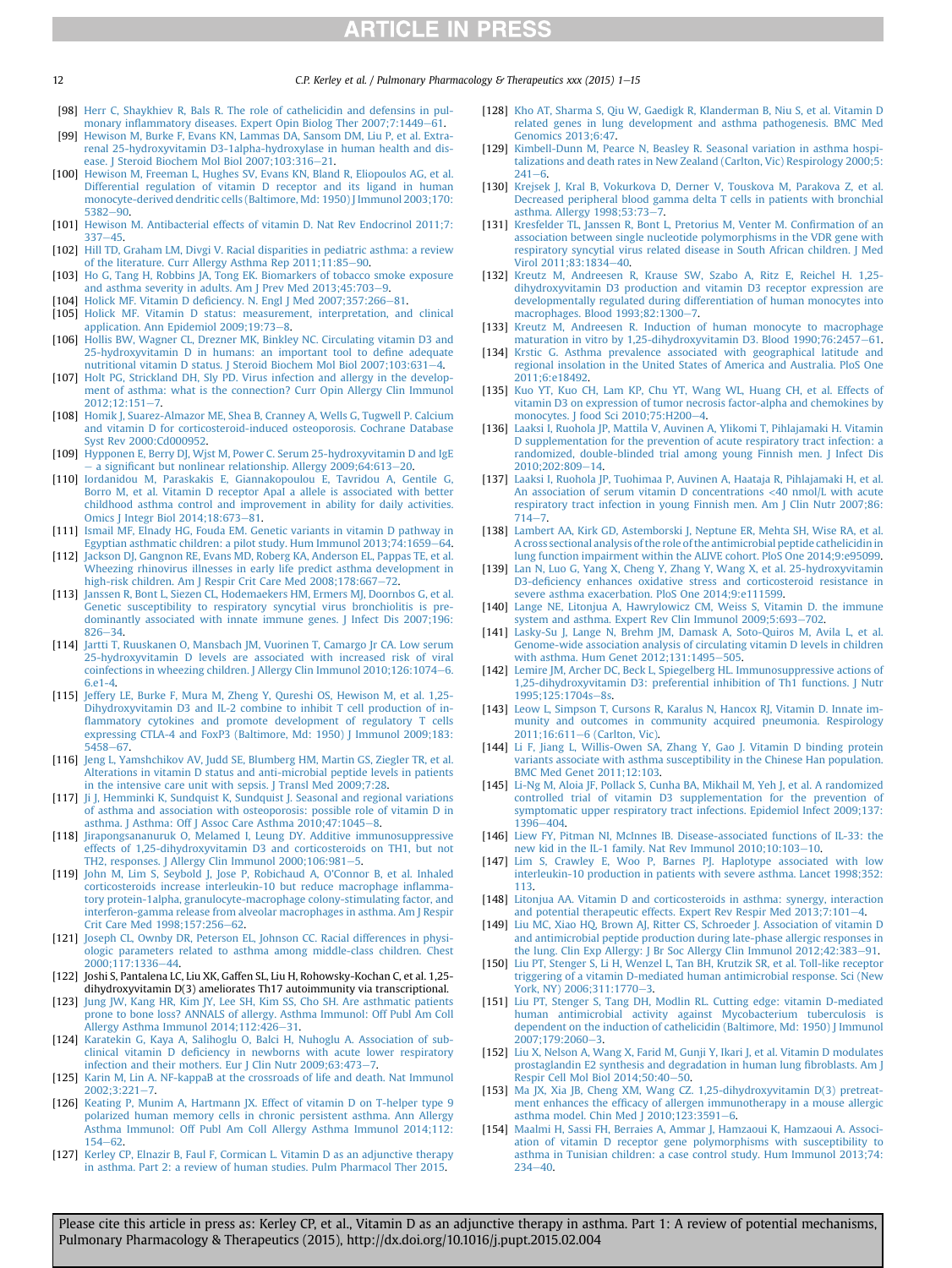$C.P.$  Kerley et al. / Pulmonary Pharmacology & Therapeutics xxx (2015) 1–15

- <span id="page-12-0"></span>[155] [Mahon BD, Gordon SA, Cruz J, Cosman F, Cantorna MT. Cytokine pro](http://refhub.elsevier.com/S1094-5539(15)00023-1/sref153)file in [patients with multiple sclerosis following vitamin D supplementation.](http://refhub.elsevier.com/S1094-5539(15)00023-1/sref153) Neuroimmunol 2003a:134:128-[32.](http://refhub.elsevier.com/S1094-5539(15)00023-1/sref153)
- [156] [Mahon BD, Wittke A, Weaver V, Cantorna MT. The targets of vitamin D](http://refhub.elsevier.com/S1094-5539(15)00023-1/sref154) [depend on the differentiation and activation status of CD4 positive T cells.](http://refhub.elsevier.com/S1094-5539(15)00023-1/sref154) [J Cell Biochem 2003b;89:922](http://refhub.elsevier.com/S1094-5539(15)00023-1/sref154)-[32.](http://refhub.elsevier.com/S1094-5539(15)00023-1/sref154)
- [157] [Majak P, Jerzynska J, Smejda K, Stelmach I, Timler D, Stelmach W. Correlation](http://refhub.elsevier.com/S1094-5539(15)00023-1/sref155) [of vitamin D with Foxp3 induction and steroid-sparing effect of immuno](http://refhub.elsevier.com/S1094-5539(15)00023-1/sref155)[therapy in asthmatic children. Ann Allergy Asthma Immunol : Off Publ Am](http://refhub.elsevier.com/S1094-5539(15)00023-1/sref155) Coll Allergy Asthma Immunol  $2012;109;329-35$  $2012;109;329-35$ .
- [158] [Majak P, Rychlik B, Stelmach I. The effect of oral steroids with and without](http://refhub.elsevier.com/S1094-5539(15)00023-1/sref156) vitamin D3 on early effi[cacy of immunotherapy in asthmatic children. Clin](http://refhub.elsevier.com/S1094-5539(15)00023-1/sref156) [Exp Allergy: J Br Soc Allergy Clin Immunol 2009;39:1830](http://refhub.elsevier.com/S1094-5539(15)00023-1/sref156)-[41.](http://refhub.elsevier.com/S1094-5539(15)00023-1/sref156)
- [159] [Mallia P, Johnston SL. How viral infections cause exacerbation of airway](http://refhub.elsevier.com/S1094-5539(15)00023-1/sref157) [diseases. Chest 2006;130:1203](http://refhub.elsevier.com/S1094-5539(15)00023-1/sref157)-[10.](http://refhub.elsevier.com/S1094-5539(15)00023-1/sref157)
- [160] [Manaseki-Holland S, Maroof Z, Bruce J, Mughal MZ, Masher MI, Bhutta ZA,](http://refhub.elsevier.com/S1094-5539(15)00023-1/sref158) [et al. Effect on the incidence of pneumonia of vitamin D supplementation by](http://refhub.elsevier.com/S1094-5539(15)00023-1/sref158) [quarterly bolus dose to infants in Kabul: a randomised controlled superiority](http://refhub.elsevier.com/S1094-5539(15)00023-1/sref158) trial. Lancet 2012:379:1419-[27](http://refhub.elsevier.com/S1094-5539(15)00023-1/sref158).
- [161] [Manaseki-Holland S, Qader G, Isaq Masher M, Bruce J, Zulf Mughal M,](http://refhub.elsevier.com/S1094-5539(15)00023-1/sref159) [Chandramohan D, et al. Effects of vitamin D supplementation to children](http://refhub.elsevier.com/S1094-5539(15)00023-1/sref159) [diagnosed with pneumonia in Kabul: a randomised controlled trial. Trop](http://refhub.elsevier.com/S1094-5539(15)00023-1/sref159) Med Int Health: TM IH 2010:15:1148-[55.](http://refhub.elsevier.com/S1094-5539(15)00023-1/sref159)
- [162] [Mann EH, Chambers ES, Pfeffer PE, Hawrylowicz CM. Immunoregulatory](http://refhub.elsevier.com/S1094-5539(15)00023-1/sref160) [mechanisms of vitamin D relevant to respiratory health and asthma. Ann N Y](http://refhub.elsevier.com/S1094-5539(15)00023-1/sref160) Acad Sci 2014:1317:57-[69](http://refhub.elsevier.com/S1094-5539(15)00023-1/sref160).
- [163] [Martineau AR, Wilkinson KA, Newton SM, Floto RA, Norman AW,](http://refhub.elsevier.com/S1094-5539(15)00023-1/sref161) [Skolimowska K, et al. IFN-gamma- and TNF-independent vitamin D-induc](http://refhub.elsevier.com/S1094-5539(15)00023-1/sref161)[ible human suppression of mycobacteria: the role of cathelicidin LL-37](http://refhub.elsevier.com/S1094-5539(15)00023-1/sref161) [\(Baltimore, Md: 1950\) J Immunol 2007;178:7190](http://refhub.elsevier.com/S1094-5539(15)00023-1/sref161)-[8.](http://refhub.elsevier.com/S1094-5539(15)00023-1/sref161)
- [164] [Masoli M, Fabian D, Holt S, Beasley R. The global burden of asthma: executive](http://refhub.elsevier.com/S1094-5539(15)00023-1/sref162) [summary of the GINA Dissemination Committee report. Allergy 2004;59:](http://refhub.elsevier.com/S1094-5539(15)00023-1/sref162) [469](http://refhub.elsevier.com/S1094-5539(15)00023-1/sref162)-[78.](http://refhub.elsevier.com/S1094-5539(15)00023-1/sref162)
- [165] [Matheu V, Back O, Mondoc E, Issazadeh-Navikas S. Dual effects of vitamin D](http://refhub.elsevier.com/S1094-5539(15)00023-1/sref163)[induced alteration of TH1/TH2 cytokine expression: enhancing IgE produc](http://refhub.elsevier.com/S1094-5539(15)00023-1/sref163)[tion and decreasing airway eosinophilia in murine allergic airway disease.](http://refhub.elsevier.com/S1094-5539(15)00023-1/sref163) [J Allergy Clin Immunol 2003;112:585](http://refhub.elsevier.com/S1094-5539(15)00023-1/sref163)-[92.](http://refhub.elsevier.com/S1094-5539(15)00023-1/sref163)
- [166] [Mathieu C, Casteels K, Waer M, Laureys J, Valckx D, Bouillon R. Prevention of](http://refhub.elsevier.com/S1094-5539(15)00023-1/sref164) [diabetes recurrence after syngeneic islet transplantation in NOD mice by](http://refhub.elsevier.com/S1094-5539(15)00023-1/sref164) [analogues of 1,25\(OH\)2D3 in combination with cyclosporin A: mechanism of](http://refhub.elsevier.com/S1094-5539(15)00023-1/sref164) [action involves an immune shift from Th1 to Th2. Transplant Proc 1998;30:](http://refhub.elsevier.com/S1094-5539(15)00023-1/sref164) [541.](http://refhub.elsevier.com/S1094-5539(15)00023-1/sref164)
- [167] [Matilainen JM, Husso T, Toropainen S, Seuter S, Turunen MP, Gynther P, et al.](http://refhub.elsevier.com/S1094-5539(15)00023-1/sref165) [Primary effect of 1alpha,25\(OH\)\(2\)D\(3\) on IL-10 expression in monocytes is](http://refhub.elsevier.com/S1094-5539(15)00023-1/sref165) [short-term down-regulation. Biochim Biophys Acta 2010a;1803:1276](http://refhub.elsevier.com/S1094-5539(15)00023-1/sref165)-[86](http://refhub.elsevier.com/S1094-5539(15)00023-1/sref165).
- [168] [Matilainen JM, Rasanen A, Gynther P, Vaisanen S. The genes encoding cy](http://refhub.elsevier.com/S1094-5539(15)00023-1/sref166)[tokines IL-2, IL-10 and IL-12B are primary 1alpha,25\(OH\)2D3 target genes.](http://refhub.elsevier.com/S1094-5539(15)00023-1/sref166) [J Steroid Biochem Mol Biol 2010b;121:142](http://refhub.elsevier.com/S1094-5539(15)00023-1/sref166)-[5.](http://refhub.elsevier.com/S1094-5539(15)00023-1/sref166)
- [169] [Mattner F, Smiroldo S, Galbiati F, Muller M, Di Lucia P, Poliani PL, et al. In](http://refhub.elsevier.com/S1094-5539(15)00023-1/sref167)[hibition of Th1 development and treatment of chronic-relapsing experi](http://refhub.elsevier.com/S1094-5539(15)00023-1/sref167)[mental allergic encephalomyelitis by a non-hypercalcemic analogue of 1,25](http://refhub.elsevier.com/S1094-5539(15)00023-1/sref167) dihydroxyvitamin  $D(3)$ . Eur J Immunol 2000;30:498-[508](http://refhub.elsevier.com/S1094-5539(15)00023-1/sref167).
- [170] [McDonald CF, Zebaze RM, Seeman E. Calcitriol does not prevent bone loss in](http://refhub.elsevier.com/S1094-5539(15)00023-1/sref168) [patients with asthma receiving corticosteroid therapy: a double-blind pla](http://refhub.elsevier.com/S1094-5539(15)00023-1/sref168)[cebo-controlled trial. A journal established as result of cooperation between](http://refhub.elsevier.com/S1094-5539(15)00023-1/sref168) [the European Foundation for Osteoporosis and the National Osteoporosis](http://refhub.elsevier.com/S1094-5539(15)00023-1/sref168) [Foundation of the USA Osteoporos Int 2006;17:1546](http://refhub.elsevier.com/S1094-5539(15)00023-1/sref168)-[51](http://refhub.elsevier.com/S1094-5539(15)00023-1/sref168).
- [171] [McKinley L, Alcorn JF, Peterson A, Dupont RB, Kapadia S, Logar A, et al. TH17](http://refhub.elsevier.com/S1094-5539(15)00023-1/sref169) [cells mediate steroid-resistant airway in](http://refhub.elsevier.com/S1094-5539(15)00023-1/sref169)flammation and airway hyper[responsiveness in mice \(Baltimore, Md: 1950\) J Immunol 2008;181:4089](http://refhub.elsevier.com/S1094-5539(15)00023-1/sref169)–[97](http://refhub.elsevier.com/S1094-5539(15)00023-1/sref169).
- [172] [McNally JD, Leis K, Matheson LA, Karuananyake C, Sankaran K,](http://refhub.elsevier.com/S1094-5539(15)00023-1/sref170) Rosenberg AM. Vitamin D defi[ciency in young children with severe acute](http://refhub.elsevier.com/S1094-5539(15)00023-1/sref170) [lower respiratory infection. Pediatr Pulmonol 2009;44:981](http://refhub.elsevier.com/S1094-5539(15)00023-1/sref170)-[8.](http://refhub.elsevier.com/S1094-5539(15)00023-1/sref170)
- [173] [Mehta AA, Agrawal AD, Appanna V, Chaudagar KK. Vitamin D improves](http://refhub.elsevier.com/S1094-5539(15)00023-1/sref171) corticosteroid effi[cacy and attenuates its side-effects in an animal model of](http://refhub.elsevier.com/S1094-5539(15)00023-1/sref171) [asthma. Can J Physiol Pharmacol 2015;93:53](http://refhub.elsevier.com/S1094-5539(15)00023-1/sref171)-[61.](http://refhub.elsevier.com/S1094-5539(15)00023-1/sref171)
- [174] [Meyts I, Hellings PW, Hens G, Vanaudenaerde BM, Verbinnen B, Heremans H,](http://refhub.elsevier.com/S1094-5539(15)00023-1/sref172) [et al. IL-12 contributes to allergen-induced airway in](http://refhub.elsevier.com/S1094-5539(15)00023-1/sref172)flammation in experi[mental asthma \(Baltimore, Md: 1950\) J Immunol 2006;177:6460](http://refhub.elsevier.com/S1094-5539(15)00023-1/sref172)-[70.](http://refhub.elsevier.com/S1094-5539(15)00023-1/sref172)
- [175] [Mirzakhani H, Al-Garawi A, Weiss ST, Litonjua AA. Vitamin D and the](http://refhub.elsevier.com/S1094-5539(15)00023-1/sref173) [development of allergic disease: how important is it? Clin Exp Allergy: J Br](http://refhub.elsevier.com/S1094-5539(15)00023-1/sref173) oc Allergy Clin Immunol 2015;45:114 $-25$  $-25$ .
- [176] [Moore KW, de Waal Malefyt R, Coffman RL, O'Garra A. Interleukin-10 and the](http://refhub.elsevier.com/S1094-5539(15)00023-1/sref174) [interleukin-10 receptor. Annu Rev Immunol 2001;19:683](http://refhub.elsevier.com/S1094-5539(15)00023-1/sref174)-[765.](http://refhub.elsevier.com/S1094-5539(15)00023-1/sref174)
- [177] [Moorman JE, Rudd RA, Johnson CA, King M, Minor P, Bailey C, et al. National](http://refhub.elsevier.com/S1094-5539(15)00023-1/sref175) [surveillance for asthma](http://refhub.elsevier.com/S1094-5539(15)00023-1/sref175)-[United States, 1980](http://refhub.elsevier.com/S1094-5539(15)00023-1/sref175)-[2004 \(Washington, DC: 2002\)](http://refhub.elsevier.com/S1094-5539(15)00023-1/sref175) [Morb Mortal Wkly Rep Surveillance Summ 2007;56:1](http://refhub.elsevier.com/S1094-5539(15)00023-1/sref175)-[54](http://refhub.elsevier.com/S1094-5539(15)00023-1/sref175).
- [178] [Moorman JE, Zahran H, Truman BI, Molla MT. Current asthma prevalence](http://refhub.elsevier.com/S1094-5539(15)00023-1/sref176) -[United States, 2006](http://refhub.elsevier.com/S1094-5539(15)00023-1/sref176)-[2008 \(Washington, DC: 2002\) Morb Mortal Wkly Rep](http://refhub.elsevier.com/S1094-5539(15)00023-1/sref176) Surveillance Summ  $2011;60(Suppl.):84-6$ .
- [179] [Morales-Tirado V, Wichlan DG, Leimig TE, Street SE, Kasow KA, Riberdy JM.](http://refhub.elsevier.com/S1094-5539(15)00023-1/sref177) [1alpha,25-dihydroxyvitamin D3 \(vitamin D3\) catalyzes suppressive activity](http://refhub.elsevier.com/S1094-5539(15)00023-1/sref177) [on human natural regulatory T cells, uniquely modulates cell cycle pro](http://refhub.elsevier.com/S1094-5539(15)00023-1/sref177)[gression, and augments FOXP3 \(Orlando, Fla\) Clin Immunol 2011;138:](http://refhub.elsevier.com/S1094-5539(15)00023-1/sref177)  $212 - 21$  $212 - 21$ .
- [180] [Muhe L, Lulseged S, Mason KE, Simoes EA. Case-control study of the role of](http://refhub.elsevier.com/S1094-5539(15)00023-1/sref178) [nutritional rickets in the risk of developing pneumonia in Ethiopian children.](http://refhub.elsevier.com/S1094-5539(15)00023-1/sref178) Lancet 1997:3[4](http://refhub.elsevier.com/S1094-5539(15)00023-1/sref178)9:1801-4.
- [181] [Murdoch DR, Slow S, Chambers ST, Jennings LC, Stewart AW, Priest PC, et al.](http://refhub.elsevier.com/S1094-5539(15)00023-1/sref179) [Effect of vitamin D3 supplementation on upper respiratory tract infections in](http://refhub.elsevier.com/S1094-5539(15)00023-1/sref179) [healthy adults: the VIDARIS randomized controlled trial. Jama 2012;308:](http://refhub.elsevier.com/S1094-5539(15)00023-1/sref179)  $1333 - 9.$  $1333 - 9.$  $1333 - 9.$
- [182] [Nagpal S, Na S, Rathnachalam R. Noncalcemic actions of vitamin D receptor](http://refhub.elsevier.com/S1094-5539(15)00023-1/sref180) [ligands. Endocr Rev 2005;26:662](http://refhub.elsevier.com/S1094-5539(15)00023-1/sref180)-[87.](http://refhub.elsevier.com/S1094-5539(15)00023-1/sref180)
- [183] [Najada AS, Habashneh MS, Khader M. The frequency of nutritional rickets](http://refhub.elsevier.com/S1094-5539(15)00023-1/sref181) [among hospitalized infants and its relation to respiratory diseases. J Trop](http://refhub.elsevier.com/S1094-5539(15)00023-1/sref181) [Pediatr 2004;50:364](http://refhub.elsevier.com/S1094-5539(15)00023-1/sref181)-[8.](http://refhub.elsevier.com/S1094-5539(15)00023-1/sref181)
- [184] [Nanzer AM, Chambers ES, Ryanna K, Freeman AT, Colligan G, Richards DF,](http://refhub.elsevier.com/S1094-5539(15)00023-1/sref182) [et al. The effects of calcitriol treatment in glucocorticoid-resistant asthma.](http://refhub.elsevier.com/S1094-5539(15)00023-1/sref182) [J Allergy Clin Immunol 2014;133:1755](http://refhub.elsevier.com/S1094-5539(15)00023-1/sref182)-[1757.e4.](http://refhub.elsevier.com/S1094-5539(15)00023-1/sref182)
- [185] [Nanzer AM, Chambers ES, Ryanna K, Richards DF, Black C, Timms PM, et al.](http://refhub.elsevier.com/S1094-5539(15)00023-1/sref183) [Enhanced production of IL-17A in patients with severe asthma is inhibited](http://refhub.elsevier.com/S1094-5539(15)00023-1/sref183) [by 1alpha,25-dihydroxyvitamin D3 in a glucocorticoid-independent fashion.](http://refhub.elsevier.com/S1094-5539(15)00023-1/sref183)
- [J Allergy Clin Immunol 2013;132:297](http://refhub.elsevier.com/S1094-5539(15)00023-1/sref183)–[304. e3](http://refhub.elsevier.com/S1094-5539(15)00023-1/sref183).<br>[1**86**] [Navas-Nazario A, Li FY, Shabanova V, Weiss P, Cole DE, Carpenter TO, et al.](http://refhub.elsevier.com/S1094-5539(15)00023-1/sref184) [Effect of vitamin D-binding protein genotype on the development of asthma](http://refhub.elsevier.com/S1094-5539(15)00023-1/sref184) [in children. Ann Allergy Asthma Immunol: Off Publ Am Coll Allergy Asthma](http://refhub.elsevier.com/S1094-5539(15)00023-1/sref184) Immunol 2014:112:519-[24.](http://refhub.elsevier.com/S1094-5539(15)00023-1/sref184)
- [187] [Nelson DA, Johnson CC, Divine GW, Strauchman C, Joseph CL, Ownby DR.](http://refhub.elsevier.com/S1094-5539(15)00023-1/sref185) [Ethnic differences in the prevalence of asthma in middle class children. Ann](http://refhub.elsevier.com/S1094-5539(15)00023-1/sref185) [Allergy Asthma Immunol: Off Publ Am Coll Allergy Asthma Immunol](http://refhub.elsevier.com/S1094-5539(15)00023-1/sref185) [1997;78:21](http://refhub.elsevier.com/S1094-5539(15)00023-1/sref185)-[6](http://refhub.elsevier.com/S1094-5539(15)00023-1/sref185).
- [188] [Nguyen M, Trubert CL, Rizk-Rabin M, Rehan VK, Besancon F, Cayre YE, et al.](http://refhub.elsevier.com/S1094-5539(15)00023-1/sref186) [1,25-Dihydroxyvitamin D3 and fetal lung maturation: immunogold detec](http://refhub.elsevier.com/S1094-5539(15)00023-1/sref186)[tion of VDR expression in pneumocytes type II cells and effect on fructose 1,6](http://refhub.elsevier.com/S1094-5539(15)00023-1/sref186) [bisphosphatase. J Steroid Biochem Mol Biol 2004;89](http://refhub.elsevier.com/S1094-5539(15)00023-1/sref186)-[90:93](http://refhub.elsevier.com/S1094-5539(15)00023-1/sref186)-[7](http://refhub.elsevier.com/S1094-5539(15)00023-1/sref186).
- [189] [Nguyen TM, Guillozo H, Marin L, Tordet C, Koite S, Garabedian M. Evidence](http://refhub.elsevier.com/S1094-5539(15)00023-1/sref187) [for a vitamin D paracrine system regulating maturation of developing rat](http://refhub.elsevier.com/S1094-5539(15)00023-1/sref187) [lung epithelium. Am J Physiol 1996;271:L392](http://refhub.elsevier.com/S1094-5539(15)00023-1/sref187)-[9](http://refhub.elsevier.com/S1094-5539(15)00023-1/sref187).
- [190] [North ML, Alexis NE, Ellis AK, Carlsten C. Air pollution and asthma: how can a](http://refhub.elsevier.com/S1094-5539(15)00023-1/sref188) [public health concern inform the care of individual patients? Ann Allergy](http://refhub.elsevier.com/S1094-5539(15)00023-1/sref188) [Asthma Immunol: Off Publ Am Coll Allergy Asthma Immunol 2014;113:](http://refhub.elsevier.com/S1094-5539(15)00023-1/sref188)  $343 - 6$  $343 - 6$
- [191] [O'Garra A, Barrat FJ, Castro AG, Vicari A, Hawrylowicz C. Strategies for use of](http://refhub.elsevier.com/S1094-5539(15)00023-1/sref189) [IL-10 or its antagonists in human disease. Immunol Rev 2008;223:114](http://refhub.elsevier.com/S1094-5539(15)00023-1/sref189)-[31](http://refhub.elsevier.com/S1094-5539(15)00023-1/sref189).
- [192] [Ohta M, Okabe T, Ozawa K, Urabe A, Takaku F. 1 alpha,25-Dihydroxyvitamin](http://refhub.elsevier.com/S1094-5539(15)00023-1/sref190) [D3 \(calcitriol\) stimulates proliferation of human circulating monocytes](http://refhub.elsevier.com/S1094-5539(15)00023-1/sref190) [in vitro. FEBS Lett 1985;185:9](http://refhub.elsevier.com/S1094-5539(15)00023-1/sref190)-[13.](http://refhub.elsevier.com/S1094-5539(15)00023-1/sref190)
- [193] [Overbergh L, Decallonne B, Valckx D, Verstuyf A, Depovere J, Laureys J, et al.](http://refhub.elsevier.com/S1094-5539(15)00023-1/sref191) Identifi[cation and immune regulation of 25-hydroxyvitamin D-1-alpha-hy](http://refhub.elsevier.com/S1094-5539(15)00023-1/sref191)[droxylase in murine macrophages. Clin Exp Immunol 2000a;120:139](http://refhub.elsevier.com/S1094-5539(15)00023-1/sref191)-[46](http://refhub.elsevier.com/S1094-5539(15)00023-1/sref191)
- [194] [Overbergh L, Decallonne B, Waer M, Rutgeerts O, Valckx D, Casteels KM, et al.](http://refhub.elsevier.com/S1094-5539(15)00023-1/sref192) [1alpha,25-dihydroxyvitamin D3 induces an autoantigen-speci](http://refhub.elsevier.com/S1094-5539(15)00023-1/sref192)fic T-helper 1/ [T-helper 2 immune shift in NOD mice immunized with GAD65 \(p524-543\).](http://refhub.elsevier.com/S1094-5539(15)00023-1/sref192) [Diabetes 2000b;49:1301](http://refhub.elsevier.com/S1094-5539(15)00023-1/sref192)-[7.](http://refhub.elsevier.com/S1094-5539(15)00023-1/sref192)
- [195] [Pene J, Chevalier S, Preisser L, Venereau E, Guilleux MH, Ghannam S, et al.](http://refhub.elsevier.com/S1094-5539(15)00023-1/sref193) Chronically inflamed human tissues are infi[ltrated by highly differentiated](http://refhub.elsevier.com/S1094-5539(15)00023-1/sref193) [Th17 lymphocytes \(Baltimore, Md: 1950\) J Immunol 2008;180:7423](http://refhub.elsevier.com/S1094-5539(15)00023-1/sref193)-[30](http://refhub.elsevier.com/S1094-5539(15)00023-1/sref193).
- [196] [Penna G, Roncari A, Amuchastegui S, Daniel KC, Berti E, Colonna M, et al.](http://refhub.elsevier.com/S1094-5539(15)00023-1/sref194) [Expression of the inhibitory receptor ILT3 on dendritic cells is dispensable](http://refhub.elsevier.com/S1094-5539(15)00023-1/sref194) for induction of  $CD4+Foxp3+$  $CD4+Foxp3+$  $CD4+Foxp3+$  [regulatory T cells by 1,25-dihydroxyvitamin](http://refhub.elsevier.com/S1094-5539(15)00023-1/sref194) [D3. Blood 2005;106:3490](http://refhub.elsevier.com/S1094-5539(15)00023-1/sref194)-[7](http://refhub.elsevier.com/S1094-5539(15)00023-1/sref194).
- [197] [Pfeffer PE, Chen YH, Woszczek G, Matthews NC, Chevretton E, Gupta A, et al.](http://refhub.elsevier.com/S1094-5539(15)00023-1/sref195) [Vitamin D enhances production of soluble ST2, inhibiting the action of IL-33.](http://refhub.elsevier.com/S1094-5539(15)00023-1/sref195) Allergy Clin Immunol 2014.
- [198] [Pichler J, Gerstmayr M, Szepfalusi Z, Urbanek R, Peterlik M, Willheim M. 1](http://refhub.elsevier.com/S1094-5539(15)00023-1/sref196) [alpha,25\(OH\)2D3 inhibits not only Th1 but also Th2 differentiation in human](http://refhub.elsevier.com/S1094-5539(15)00023-1/sref196) cord blood T cells. Pediatr Res  $2002;52:12-8$ .
- [199] [Pillai DK, Iqbal SF, Benton AS, Lerner J, Wiles A, Foerster M, et al. Associations](http://refhub.elsevier.com/S1094-5539(15)00023-1/sref197) [between genetic variants in vitamin D metabolism and asthma character](http://refhub.elsevier.com/S1094-5539(15)00023-1/sref197)[istics in young African Americans: a pilot study. J Invest Med: Off Publ Am](http://refhub.elsevier.com/S1094-5539(15)00023-1/sref197) [Fed Clin Res 2011;59:938](http://refhub.elsevier.com/S1094-5539(15)00023-1/sref197)-[46](http://refhub.elsevier.com/S1094-5539(15)00023-1/sref197).
- [200] [Poon AH, Laprise C, Lemire M, Montpetit A, Sinnett D, Schurr E, et al. As](http://refhub.elsevier.com/S1094-5539(15)00023-1/sref198)[sociation of vitamin D receptor genetic variants with susceptibility to asthma](http://refhub.elsevier.com/S1094-5539(15)00023-1/sref198) [and atopy. Am J Respir Crit Care Med 2004;170:967](http://refhub.elsevier.com/S1094-5539(15)00023-1/sref198)-[73.](http://refhub.elsevier.com/S1094-5539(15)00023-1/sref198)
- [201] [Provvedini DM, Tsoukas CD, Deftos LJ, Manolagas SC. 1,25-dihydroxyvitamin](http://refhub.elsevier.com/S1094-5539(15)00023-1/sref199) [D3 receptors in human leukocytes. Science \(New York, NY\) 1983;221:](http://refhub.elsevier.com/S1094-5539(15)00023-1/sref199)  $1181 - 3.$  $1181 - 3.$  $1181 - 3.$
- [202] [Prufer K, Barsony J. Retinoid X receptor dominates the nuclear import and](http://refhub.elsevier.com/S1094-5539(15)00023-1/sref200) [export of the unliganded vitamin D receptor \(Baltimore, Md\) Mol Endocrinol](http://refhub.elsevier.com/S1094-5539(15)00023-1/sref200) [2002;16:1738](http://refhub.elsevier.com/S1094-5539(15)00023-1/sref200)-[51.](http://refhub.elsevier.com/S1094-5539(15)00023-1/sref200)
- [203] [Raby BA, Lazarus R, Silverman EK, Lake S, Lange C, Wjst M, et al. Association](http://refhub.elsevier.com/S1094-5539(15)00023-1/sref201) [of vitamin D receptor gene polymorphisms with childhood and adult](http://refhub.elsevier.com/S1094-5539(15)00023-1/sref201) asthma. Am J Respir Crit care Med  $2004;170:1057-65$  $2004;170:1057-65$ .
- [204] Rajabbik MH, Lotfi [T, Alkhaled L, Fares M, El-Hajj Fuleihan G, Mroueh S, et al.](http://refhub.elsevier.com/S1094-5539(15)00023-1/sref202) [Association between low vitamin D levels and the diagnosis of asthma in](http://refhub.elsevier.com/S1094-5539(15)00023-1/sref202) [children: a systematic review of cohort studies. Allergy Asthma Clin](http://refhub.elsevier.com/S1094-5539(15)00023-1/sref202) [Immunol: Off J Can Soc Allergy Clin Immunol 2014;10:31.](http://refhub.elsevier.com/S1094-5539(15)00023-1/sref202)
- [205] [Ramirez AM, Wongtrakool C, Welch T, Steinmeyer A, Zugel U, Roman J.](http://refhub.elsevier.com/S1094-5539(15)00023-1/sref203) Vitamin D inhibition of pro-fi[brotic effects of transforming growth factor](http://refhub.elsevier.com/S1094-5539(15)00023-1/sref203)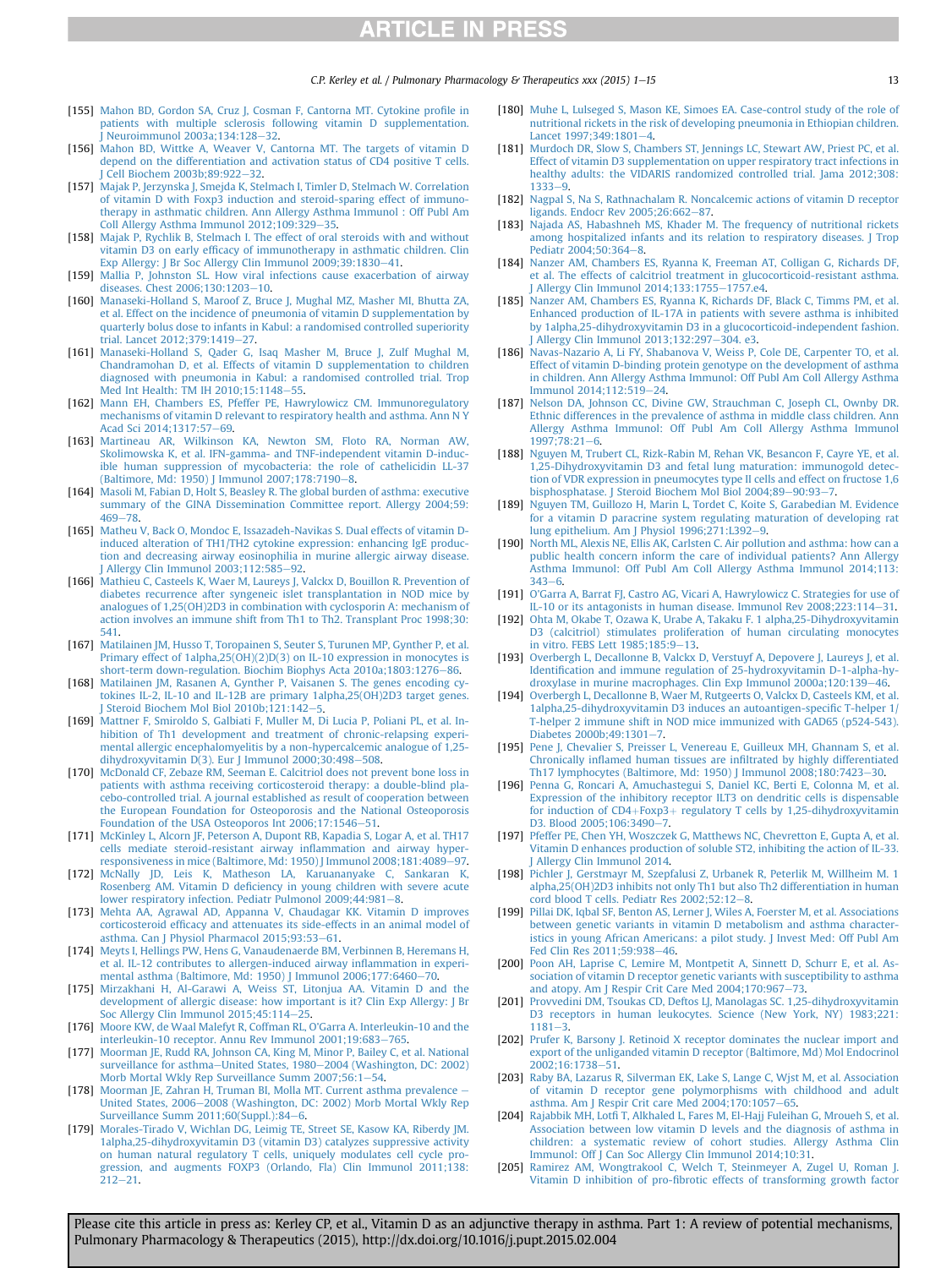<span id="page-13-0"></span>14 C.P. Kerley et al. / Pulmonary Pharmacology & Therapeutics xxx (2015) 1–15

beta1 in lung fi[broblasts and epithelial cells. J Steroid Biochem Mol Biol](http://refhub.elsevier.com/S1094-5539(15)00023-1/sref203) [2010a;118:142](http://refhub.elsevier.com/S1094-5539(15)00023-1/sref203)-[50](http://refhub.elsevier.com/S1094-5539(15)00023-1/sref203).

- [206] [Ramirez AM, Wongtrakool C, Welch T, Steinmeyer A, Zugel U, Roman J.](http://refhub.elsevier.com/S1094-5539(15)00023-1/sref204) Vitamin D inhibition of pro-fi[brotic effects of transforming growth factor](http://refhub.elsevier.com/S1094-5539(15)00023-1/sref204) beta1 in lung fi[broblasts and epithelial cells. J Steroid Biochem Mol Biol](http://refhub.elsevier.com/S1094-5539(15)00023-1/sref204) [2010b;118:142](http://refhub.elsevier.com/S1094-5539(15)00023-1/sref204)-[50.](http://refhub.elsevier.com/S1094-5539(15)00023-1/sref204)
- [207] [Ramsdell F. Foxp3 and natural regulatory T cells: key to a cell lineage? Im-](http://refhub.elsevier.com/S1094-5539(15)00023-1/sref205)munity 2003:19:165-[8.](http://refhub.elsevier.com/S1094-5539(15)00023-1/sref205)
- [208] [Randolph AG, Yip WK, Falkenstein-Hagander K, Weiss ST, Janssen R,](http://refhub.elsevier.com/S1094-5539(15)00023-1/sref206) [Keisling S, et al. Vitamin D-binding protein haplotype is associated with](http://refhub.elsevier.com/S1094-5539(15)00023-1/sref206) [hospitalization for RSV bronchiolitis. Clin Exp Allergy: J Br Soc Allergy Clin](http://refhub.elsevier.com/S1094-5539(15)00023-1/sref206) Immunol 2014:44:231-[7](http://refhub.elsevier.com/S1094-5539(15)00023-1/sref206).
- [209] [Regamey N, Ochs M, Hilliard TN, Muhlfeld C, Cornish N, Fleming L, et al.](http://refhub.elsevier.com/S1094-5539(15)00023-1/sref207) [Increased airway smooth muscle mass in children with asthma, cystic](http://refhub.elsevier.com/S1094-5539(15)00023-1/sref207) fibrosis, and non-cystic fi[brosis bronchiectasis. Am J Respir Crit Care Med](http://refhub.elsevier.com/S1094-5539(15)00023-1/sref207) 2008:177:837-[43.](http://refhub.elsevier.com/S1094-5539(15)00023-1/sref207)
- [210] [Rehman PK. Sub-clinical rickets and recurrent infection. J Trop Pediatr](http://refhub.elsevier.com/S1094-5539(15)00023-1/sref208) [1994;40:58.](http://refhub.elsevier.com/S1094-5539(15)00023-1/sref208)
- [211] Richards DF, Fernandez M, Caulfi[eld J, Hawrylowicz CM. Glucocorticoids](http://refhub.elsevier.com/S1094-5539(15)00023-1/sref209) drive human  $CDS(+)$  T cell differentiation towards a phenotype with high IL-[10 and reduced IL-4, IL-5 and IL-13 production. Eur J Immunol 2000;30:](http://refhub.elsevier.com/S1094-5539(15)00023-1/sref209) [2344](http://refhub.elsevier.com/S1094-5539(15)00023-1/sref209)-54
- [212] [Rigby WF, Noelle RJ, Krause K, Fanger MW. The effects of 1,25](http://refhub.elsevier.com/S1094-5539(15)00023-1/sref210) [dihydroxyvitamin D3 on human T lymphocyte activation and proliferation:](http://refhub.elsevier.com/S1094-5539(15)00023-1/sref210) [a cell cycle analysis \(Baltimore, Md: 1950\) J Immunol 1985;135:2279](http://refhub.elsevier.com/S1094-5539(15)00023-1/sref210)-[86.](http://refhub.elsevier.com/S1094-5539(15)00023-1/sref210)
- [213] [Robinson DS. Regulatory T cells and asthma. Clin Exp Allergy: J Br Soc Allergy](http://refhub.elsevier.com/S1094-5539(15)00023-1/sref211) [Clin Immunol 2009;39:1314](http://refhub.elsevier.com/S1094-5539(15)00023-1/sref211)-[23.](http://refhub.elsevier.com/S1094-5539(15)00023-1/sref211)
- [214] [Rosen J, Miner JN. The search for safer glucocorticoid receptor ligands.](http://refhub.elsevier.com/S1094-5539(15)00023-1/sref212) [Endocr Rev 2005;26:452](http://refhub.elsevier.com/S1094-5539(15)00023-1/sref212)-[64.](http://refhub.elsevier.com/S1094-5539(15)00023-1/sref212)
- [215] [Roth DE, Jones AB, Prosser C, Robinson JL, Vohra S. Vitamin D receptor](http://refhub.elsevier.com/S1094-5539(15)00023-1/sref213) [polymorphisms and the risk of acute lower respiratory tract infection in](http://refhub.elsevier.com/S1094-5539(15)00023-1/sref213) [early childhood. J Infect Dis 2008;197:676](http://refhub.elsevier.com/S1094-5539(15)00023-1/sref213)-[80.](http://refhub.elsevier.com/S1094-5539(15)00023-1/sref213)
- [216] [Rothers J, Wright AL, Stern DA, Halonen M, Camargo Jr CA. Cord blood 25](http://refhub.elsevier.com/S1094-5539(15)00023-1/sref214) [hydroxyvitamin D levels are associated with aeroallergen sensitization in](http://refhub.elsevier.com/S1094-5539(15)00023-1/sref214) [children from Tucson, Arizona. J Allergy Clin Immunol 2011;128:1093](http://refhub.elsevier.com/S1094-5539(15)00023-1/sref214)-[9.](http://refhub.elsevier.com/S1094-5539(15)00023-1/sref214) [e1-5.](http://refhub.elsevier.com/S1094-5539(15)00023-1/sref214)
- [217] [Royal 3rd W, Mia Y, Li H, Naunton K. Peripheral blood regulatory T cell](http://refhub.elsevier.com/S1094-5539(15)00023-1/sref215) [measurements correlate with serum vitamin D levels in patients with](http://refhub.elsevier.com/S1094-5539(15)00023-1/sref215) [multiple sclerosis. J Neuroimmunol 2009;213:135](http://refhub.elsevier.com/S1094-5539(15)00023-1/sref215)-[41.](http://refhub.elsevier.com/S1094-5539(15)00023-1/sref215)
- [218] [Saadi A, Gao G, Li H, Wei C, Gong Y, Liu Q. Association study between vitamin](http://refhub.elsevier.com/S1094-5539(15)00023-1/sref216) [D receptor gene polymorphisms and asthma in the Chinese Han population:](http://refhub.elsevier.com/S1094-5539(15)00023-1/sref216) [a case-control study. BMC Med Genet 2009;10:71](http://refhub.elsevier.com/S1094-5539(15)00023-1/sref216).
- [219] [Sabetta JR, DePetrillo P, Cipriani RJ, Smardin J, Burns LA, Landry ML. Serum](http://refhub.elsevier.com/S1094-5539(15)00023-1/sref217) [25-hydroxyvitamin d and the incidence of acute viral respiratory tract in](http://refhub.elsevier.com/S1094-5539(15)00023-1/sref217)[fections in healthy adults. PloS One 2010;5:e11088.](http://refhub.elsevier.com/S1094-5539(15)00023-1/sref217)
- [220] [Sadeghi K, Wessner B, Laggner U, Ploder M, Tamandl D, Friedl J, et al. Vitamin](http://refhub.elsevier.com/S1094-5539(15)00023-1/sref218) [D3 down-regulates monocyte TLR expression and triggers hyporesponsiveness](http://refhub.elsevier.com/S1094-5539(15)00023-1/sref218) [to pathogen-associated molecular patterns. Eur J Immunol 2006;36:361](http://refhub.elsevier.com/S1094-5539(15)00023-1/sref218)-[70.](http://refhub.elsevier.com/S1094-5539(15)00023-1/sref218)
- [221] [Schatz M, Zeiger RS, Zhang F, Chen W, Yang SJ, Camargo Jr CA. Overweight/](http://refhub.elsevier.com/S1094-5539(15)00023-1/sref219) [obesity and risk of seasonal asthma exacerbations. J Allergy Clin Immunol](http://refhub.elsevier.com/S1094-5539(15)00023-1/sref219) [Pract 2013;1:618](http://refhub.elsevier.com/S1094-5539(15)00023-1/sref219)-[22.](http://refhub.elsevier.com/S1094-5539(15)00023-1/sref219)
- [222] [Schauber J, Dorschner RA, Coda AB, Buchau AS, Liu PT, Kiken D, et al. Injury](http://refhub.elsevier.com/S1094-5539(15)00023-1/sref220) [enhances TLR2 function and antimicrobial peptide expression through a](http://refhub.elsevier.com/S1094-5539(15)00023-1/sref220) [vitamin D-dependent mechanism. J Clin Invest 2007;117:803](http://refhub.elsevier.com/S1094-5539(15)00023-1/sref220)-[11](http://refhub.elsevier.com/S1094-5539(15)00023-1/sref220)
- [223] [Scherberich JE, Kellermeyer M, Ried C, Hartinger A. 1-alpha-calcidol modu](http://refhub.elsevier.com/S1094-5539(15)00023-1/sref221)[lates major human monocyte antigens and toll-like receptors TLR 2 and TLR4](http://refhub.elsevier.com/S1094-5539(15)00023-1/sref221) [in vitro. Eur J Med Res 2005;10:179](http://refhub.elsevier.com/S1094-5539(15)00023-1/sref221)-[82.](http://refhub.elsevier.com/S1094-5539(15)00023-1/sref221)
- [224] [Schleithoff SS, Zittermann A, Tenderich G, Berthold HK, Stehle P, Koerfer R.](http://refhub.elsevier.com/S1094-5539(15)00023-1/sref222) [Vitamin D supplementation improves cytokine pro](http://refhub.elsevier.com/S1094-5539(15)00023-1/sref222)files in patients with [congestive heart failure: a double-blind, randomized, placebo-controlled](http://refhub.elsevier.com/S1094-5539(15)00023-1/sref222) [trial. Am J Clin Nutr 2006;83:754](http://refhub.elsevier.com/S1094-5539(15)00023-1/sref222)-[9](http://refhub.elsevier.com/S1094-5539(15)00023-1/sref222).
- [225] [Schou AJ, Heuck C, Wolthers OD. Does vitamin D administered to children](http://refhub.elsevier.com/S1094-5539(15)00023-1/sref223) [with asthma treated with inhaled glucocorticoids affect short-term growth](http://refhub.elsevier.com/S1094-5539(15)00023-1/sref223) [or bone turnover? Pediatr Pulmonol 2003;36:399](http://refhub.elsevier.com/S1094-5539(15)00023-1/sref223)-[404](http://refhub.elsevier.com/S1094-5539(15)00023-1/sref223).
- [226] [Schrumpf JA, van Sterkenburg MA, Verhoosel RM, Zuyderduyn S,](http://refhub.elsevier.com/S1094-5539(15)00023-1/sref224) [Hiemstra PS. Interleukin 13 exposure enhances vitamin D-mediated](http://refhub.elsevier.com/S1094-5539(15)00023-1/sref224) [expression of the human cathelicidin antimicrobial peptide 18/LL-37 in](http://refhub.elsevier.com/S1094-5539(15)00023-1/sref224) [bronchial epithelial cells. Infect Immun 2012;80:4485](http://refhub.elsevier.com/S1094-5539(15)00023-1/sref224)-[94](http://refhub.elsevier.com/S1094-5539(15)00023-1/sref224).
- [227] [Schwartz RH. Natural regulatory T cells and self-tolerance. Nat Immunol](http://refhub.elsevier.com/S1094-5539(15)00023-1/sref225) 2005:6:327-[30](http://refhub.elsevier.com/S1094-5539(15)00023-1/sref225).
- [228] [Searing DA, Zhang Y, Murphy JR, Hauk PJ, Goleva E, Leung DY. Decreased](http://refhub.elsevier.com/S1094-5539(15)00023-1/sref226) [serum vitamin D levels in children with asthma are associated with](http://refhub.elsevier.com/S1094-5539(15)00023-1/sref226) [increased corticosteroid use. J Allergy Clin Immunol 2010;125:995](http://refhub.elsevier.com/S1094-5539(15)00023-1/sref226)-[1000.](http://refhub.elsevier.com/S1094-5539(15)00023-1/sref226)
- [229] [Seaton A, Godden DJ, Brown K. Increase in asthma: a more toxic environ](http://refhub.elsevier.com/S1094-5539(15)00023-1/sref227)ment or a more susceptible population? Thorax  $1994;49:171-4$ .
- [230] [Shaheen SO, Jameson KA, Robinson SM, Boucher BJ, Syddall HE, Sayer AA,](http://refhub.elsevier.com/S1094-5539(15)00023-1/sref228) [et al. Relationship of vitamin D status to adult lung function and COPD.](http://refhub.elsevier.com/S1094-5539(15)00023-1/sref228) [Thorax 2011;66:692](http://refhub.elsevier.com/S1094-5539(15)00023-1/sref228)-[8.](http://refhub.elsevier.com/S1094-5539(15)00023-1/sref228)
- [231] [Shore SA. Obesity and asthma: possible mechanisms. J Allergy Clin Immunol](http://refhub.elsevier.com/S1094-5539(15)00023-1/sref229) [2008;121:1087](http://refhub.elsevier.com/S1094-5539(15)00023-1/sref229)-[93. quiz 94](http://refhub.elsevier.com/S1094-5539(15)00023-1/sref229)-[5](http://refhub.elsevier.com/S1094-5539(15)00023-1/sref229).
- [232] [Sigmundsdottir H, Pan J, Debes GF, Alt C, Habtezion A, Soler D, et al. DCs](http://refhub.elsevier.com/S1094-5539(15)00023-1/sref230) [metabolize sunlight-induced vitamin D3 to](http://refhub.elsevier.com/S1094-5539(15)00023-1/sref230) 'program' T cell attraction to the epidermal chemokine CCL27. Nat Immunol  $2007;8:285-93$  $2007;8:285-93$ .
- [233] Skversky AL, Kumar J, Abramowitz MK, Kaskel FJ, Melamed ML, Association [of glucocorticoid use and low 25-hydroxyvitamin D levels: results from the](http://refhub.elsevier.com/S1094-5539(15)00023-1/sref231)

[National Health and Nutrition Examination Survey \(NHANES\): 2001-2006.](http://refhub.elsevier.com/S1094-5539(15)00023-1/sref231) J Clin Endocrinol Metab  $2011;96:3838-45$ .

- [234] [Smolders J, Menheere P, Thewissen M, Peelen E, Tervaert JW, Hupperts R,](http://refhub.elsevier.com/S1094-5539(15)00023-1/sref232) [et al. Regulatory T cell function correlates with serum 25-hydroxyvitamin D,](http://refhub.elsevier.com/S1094-5539(15)00023-1/sref232) [but not with 1,25-dihydroxyvitamin D, parathyroid hormone and calcium](http://refhub.elsevier.com/S1094-5539(15)00023-1/sref232) [levels in patients with relapsing remitting multiple sclerosis. J Steroid Bio](http://refhub.elsevier.com/S1094-5539(15)00023-1/sref232)[chem Mol Biol 2010;121:243](http://refhub.elsevier.com/S1094-5539(15)00023-1/sref232)-[6.](http://refhub.elsevier.com/S1094-5539(15)00023-1/sref232)
- [235] [Smolders J, Thewissen M, Peelen E, Menheere P, Tervaert JW, Damoiseaux J,](http://refhub.elsevier.com/S1094-5539(15)00023-1/sref233) [et al. Vitamin D status is positively correlated with regulatory T cell function](http://refhub.elsevier.com/S1094-5539(15)00023-1/sref233) [in patients with multiple sclerosis. PloS One 2009;4:e6635.](http://refhub.elsevier.com/S1094-5539(15)00023-1/sref233)
- [236] [Song Y, Qi H, Wu C. Effect of 1,25-\(OH\)2D3 \(a vitamin D analogue\) on](http://refhub.elsevier.com/S1094-5539(15)00023-1/sref234) [passively sensitized human airway smooth muscle cells \(Carlton, Vic\)](http://refhub.elsevier.com/S1094-5539(15)00023-1/sref234) [Respirology 2007;12:486](http://refhub.elsevier.com/S1094-5539(15)00023-1/sref234)-[94.](http://refhub.elsevier.com/S1094-5539(15)00023-1/sref234)
- [237] [Sorensen OE, Follin P, Johnsen AH, Calafat J, Tjabringa GS, Hiemstra PS, et al.](http://refhub.elsevier.com/S1094-5539(15)00023-1/sref235) [Human cathelicidin, hCAP-18, is processed to the antimicrobial peptide LL-](http://refhub.elsevier.com/S1094-5539(15)00023-1/sref235)37 by extracellular cleavage with proteinase 3. Blood  $2001:97:3951-9$  $2001:97:3951-9$  $2001:97:3951-9$ .
- [238] [Speeckaert M, Huang G, Delanghe JR, Taes YE. Biological and clinical aspects](http://refhub.elsevier.com/S1094-5539(15)00023-1/sref236) [of the vitamin D binding protein \(Gc-globulin\) and its polymorphism. Clin](http://refhub.elsevier.com/S1094-5539(15)00023-1/sref236) Chim Acta Int J Clin Chem  $2006;372:33-42$  $2006;372:33-42$ .
- [239] [Spinozzi F, Agea E, Bistoni O, Forenza N, Monaco A, Falini B, et al. Local](http://refhub.elsevier.com/S1094-5539(15)00023-1/sref237) [expansion of allergen-speci](http://refhub.elsevier.com/S1094-5539(15)00023-1/sref237)fic CD30+[Th2-type gamma delta T cells in](http://refhub.elsevier.com/S1094-5539(15)00023-1/sref237) [bronchial asthma \(Cambridge, Mass\) Mol Med 1995;1:821](http://refhub.elsevier.com/S1094-5539(15)00023-1/sref237)-[6](http://refhub.elsevier.com/S1094-5539(15)00023-1/sref237).
- [240] [Stelmach I, Olszowiec-Chlebna M, Jerzynska J, Grzelewski T, Stelmach W,](http://refhub.elsevier.com/S1094-5539(15)00023-1/sref238) [Majak P. Inhaled corticosteroids may have a bene](http://refhub.elsevier.com/S1094-5539(15)00023-1/sref238)ficial effect on bone [metabolism in newly diagnosed asthmatic children. Pulm Pharmacol Ther](http://refhub.elsevier.com/S1094-5539(15)00023-1/sref238)  $2011:24:414-20$  $2011:24:414-20$
- [241] [Sutherland ER, Goleva E, Jackson LP, Stevens AD, Leung DY. Vitamin D levels,](http://refhub.elsevier.com/S1094-5539(15)00023-1/sref239) [lung function, and steroid response in adult asthma. Am J Respir Crit care](http://refhub.elsevier.com/S1094-5539(15)00023-1/sref239) Med 2010:181:699-[704.](http://refhub.elsevier.com/S1094-5539(15)00023-1/sref239)
- [242] [Taher YA, van Esch BC, Hofman GA, Henricks PA, van Oosterhout AJ.](http://refhub.elsevier.com/S1094-5539(15)00023-1/sref240) [1alpha,25-dihydroxyvitamin D3 potentiates the bene](http://refhub.elsevier.com/S1094-5539(15)00023-1/sref240)ficial effects of allergen [immunotherapy in a mouse model of allergic asthma: role for IL-10 and TGF](http://refhub.elsevier.com/S1094-5539(15)00023-1/sref240)[beta \(Baltimore, Md: 1950\) J Immunol 2008;180:5211](http://refhub.elsevier.com/S1094-5539(15)00023-1/sref240)-[21](http://refhub.elsevier.com/S1094-5539(15)00023-1/sref240).
- [243] [Tang J, Zhou R, Luger D, Zhu W, Silver PB, Grajewski RS, et al. Calcitriol](http://refhub.elsevier.com/S1094-5539(15)00023-1/sref241) [suppresses antiretinal autoimmunity through inhibitory effects on the Th17](http://refhub.elsevier.com/S1094-5539(15)00023-1/sref241) [effector response \(Baltimore, Md: 1950\) J Immunol 2009;182:4624](http://refhub.elsevier.com/S1094-5539(15)00023-1/sref241)-[32.](http://refhub.elsevier.com/S1094-5539(15)00023-1/sref241)
- [244] [Termorshuizen F, Wijga A, Gerritsen J, Neijens HJ, van Loveren H. Exposure](http://refhub.elsevier.com/S1094-5539(15)00023-1/sref242) [to solar ultraviolet radiation and respiratory tract symptoms in 1-year-old](http://refhub.elsevier.com/S1094-5539(15)00023-1/sref242) [children. Photodermatol Photoimmunol Photomed 2004;20:270](http://refhub.elsevier.com/S1094-5539(15)00023-1/sref242)-[1](http://refhub.elsevier.com/S1094-5539(15)00023-1/sref242).
- [245] [Thuesen BH, Skaaby T, Husemoen LL, Fenger M, Jorgensen T, Linneberg A.](http://refhub.elsevier.com/S1094-5539(15)00023-1/sref243) [The association of serum 25-OH vitamin D with atopy, asthma, and lung](http://refhub.elsevier.com/S1094-5539(15)00023-1/sref243) [function in a prospective study of Danish adults. Clin Exp Allergy: J Br Soc](http://refhub.elsevier.com/S1094-5539(15)00023-1/sref243) [Allergy Clin Immunol 2015;45:265](http://refhub.elsevier.com/S1094-5539(15)00023-1/sref243)-[72.](http://refhub.elsevier.com/S1094-5539(15)00023-1/sref243)
- [246] [Tizaoui K, Berraies A, Hamdi B, Kaabachi W, Hamzaoui K, Hamzaoui A. As](http://refhub.elsevier.com/S1094-5539(15)00023-1/sref244)[sociation of vitamin D receptor gene polymorphisms with asthma risk:](http://refhub.elsevier.com/S1094-5539(15)00023-1/sref244) [systematic review and updated meta-analysis of case-control studies. Lung](http://refhub.elsevier.com/S1094-5539(15)00023-1/sref244) [2014;192:955](http://refhub.elsevier.com/S1094-5539(15)00023-1/sref244)-[65.](http://refhub.elsevier.com/S1094-5539(15)00023-1/sref244)
- [247] [Tsatsanis C, Androulidaki A, Venihaki M, Margioris AN. Signalling networks](http://refhub.elsevier.com/S1094-5539(15)00023-1/sref245) [regulating cyclooxygenase-2. Int J Biochem Cell Biol 2006;38:1654](http://refhub.elsevier.com/S1094-5539(15)00023-1/sref245)-[61](http://refhub.elsevier.com/S1094-5539(15)00023-1/sref245).
- [248] [Umland SP, Schleimer RP, Johnston SL. Review of the molecular and cellular](http://refhub.elsevier.com/S1094-5539(15)00023-1/sref246) [mechanisms of action of glucocorticoids for use in asthma. Pulm Pharmacol](http://refhub.elsevier.com/S1094-5539(15)00023-1/sref246) Ther 2002:15:35-[50](http://refhub.elsevier.com/S1094-5539(15)00023-1/sref246).
- [249] [Urashima M, Segawa T, Okazaki M, Kurihara M, Wada Y, Ida H. Randomized](http://refhub.elsevier.com/S1094-5539(15)00023-1/sref247) [trial of vitamin D supplementation to prevent seasonal in](http://refhub.elsevier.com/S1094-5539(15)00023-1/sref247)fluenza A in [schoolchildren. Am J Clin Nutr 2010;91:1255](http://refhub.elsevier.com/S1094-5539(15)00023-1/sref247)-[60](http://refhub.elsevier.com/S1094-5539(15)00023-1/sref247).
- [250] [Urry Z, Chambers ES, Xystrakis E, Dimeloe S, Richards DF, Gabrysova L, et al.](http://refhub.elsevier.com/S1094-5539(15)00023-1/sref248) [The role of 1alpha,25-dihydroxyvitamin D3 and cytokines in the promotion](http://refhub.elsevier.com/S1094-5539(15)00023-1/sref248) [of distinct Foxp3](http://refhub.elsevier.com/S1094-5539(15)00023-1/sref248)+ [and IL-10](http://refhub.elsevier.com/S1094-5539(15)00023-1/sref248)+ [CD4](http://refhub.elsevier.com/S1094-5539(15)00023-1/sref248)+ [T cells. Eur J Immunol 2012;42:](http://refhub.elsevier.com/S1094-5539(15)00023-1/sref248) [2697](http://refhub.elsevier.com/S1094-5539(15)00023-1/sref248)-[708](http://refhub.elsevier.com/S1094-5539(15)00023-1/sref248).
- [251] [Urry Z, Xystrakis E, Richards DF, McDonald J, Sattar Z, Cousins DJ, et al.](http://refhub.elsevier.com/S1094-5539(15)00023-1/sref249) [Ligation of TLR9 induced on human IL-10-secreting Tregs by 1alpha,25](http://refhub.elsevier.com/S1094-5539(15)00023-1/sref249) [dihydroxyvitamin D3 abrogates regulatory function. J Clin Invest](http://refhub.elsevier.com/S1094-5539(15)00023-1/sref249) 2009:119:387-[98.](http://refhub.elsevier.com/S1094-5539(15)00023-1/sref249)
- [252] [Uysalol M, Mutlu LC, Saracoglu GV, Karasu E, Guzel S, Kayaoglu S, et al.](http://refhub.elsevier.com/S1094-5539(15)00023-1/sref250) Childhood asthma and vitamin D defi[ciency in Turkey: is there cause and](http://refhub.elsevier.com/S1094-5539(15)00023-1/sref250) [effect relationship between them? Ital J Pediatr 2013;39:78](http://refhub.elsevier.com/S1094-5539(15)00023-1/sref250).
- [253] [Vasiliou JE, Lui S, Walker SA, Chohan V, Xystrakis E, Bush A, et al. Vitamin D](http://refhub.elsevier.com/S1094-5539(15)00023-1/sref251) defi[ciency induces Th2 skewing and eosinophilia in neonatal allergic airways](http://refhub.elsevier.com/S1094-5539(15)00023-1/sref251) [disease. Allergy 2014;69:1380](http://refhub.elsevier.com/S1094-5539(15)00023-1/sref251)-[9.](http://refhub.elsevier.com/S1094-5539(15)00023-1/sref251)
- [254] [Valsamis C, Krishnan S, Dozor AJ. The effects of low-level environmental](http://refhub.elsevier.com/S1094-5539(15)00023-1/sref252) [tobacco smoke exposure on pulmonary function tests in preschool children](http://refhub.elsevier.com/S1094-5539(15)00023-1/sref252) with asthma. J Asthma: Off J Assoc Care Asthma  $2014;51:685-90$ .
- [255] [Van Overtvelt L, Lombardi V, Raza](http://refhub.elsevier.com/S1094-5539(15)00023-1/sref253)findratsita A, Saint-Lu N, Horiot S, [Moussu H, et al. IL-10-inducing adjuvants enhance sublingual immuno](http://refhub.elsevier.com/S1094-5539(15)00023-1/sref253)therapy effi[cacy in a murine asthma model. Int Archiv Allergy Immunol](http://refhub.elsevier.com/S1094-5539(15)00023-1/sref253) [2008;145:152](http://refhub.elsevier.com/S1094-5539(15)00023-1/sref253)-[62.](http://refhub.elsevier.com/S1094-5539(15)00023-1/sref253)
- [256] [Vangeepuram N, McGovern KJ, Teitelbaum S, Galvez MP, Pinney SM, Biro FM,](http://refhub.elsevier.com/S1094-5539(15)00023-1/sref254) [et al. Asthma and physical activity in multiracial girls from three US sites.](http://refhub.elsevier.com/S1094-5539(15)00023-1/sref254) [J Asthma: Off J Assoc Care Asthma 2014;51:193](http://refhub.elsevier.com/S1094-5539(15)00023-1/sref254)-[9.](http://refhub.elsevier.com/S1094-5539(15)00023-1/sref254)
- [257] [Vanham G, Ceuppens JL, Bouillon R. Tlymphocytes and their CD4 subset are direct](http://refhub.elsevier.com/S1094-5539(15)00023-1/sref255) [targets for the inhibitory effect of calcitriol. Cell Immunol 1989;124:320](http://refhub.elsevier.com/S1094-5539(15)00023-1/sref255)-[33](http://refhub.elsevier.com/S1094-5539(15)00023-1/sref255).
- [258] [Veldman CM, Cantorna MT, DeLuca HF. Expression of 1,25-dihydroxyvitamin](http://refhub.elsevier.com/S1094-5539(15)00023-1/sref256)  $D(3)$  receptor in the immune system. Archiv Biochem Biophys 2000;374:334-[8](http://refhub.elsevier.com/S1094-5539(15)00023-1/sref256).
- [259] [Vignali DA, Collison LW, Workman CJ. How regulatory T cells work. Nat Rev](http://refhub.elsevier.com/S1094-5539(15)00023-1/sref257) [Immunol 2008;8:523](http://refhub.elsevier.com/S1094-5539(15)00023-1/sref257)-[32](http://refhub.elsevier.com/S1094-5539(15)00023-1/sref257).